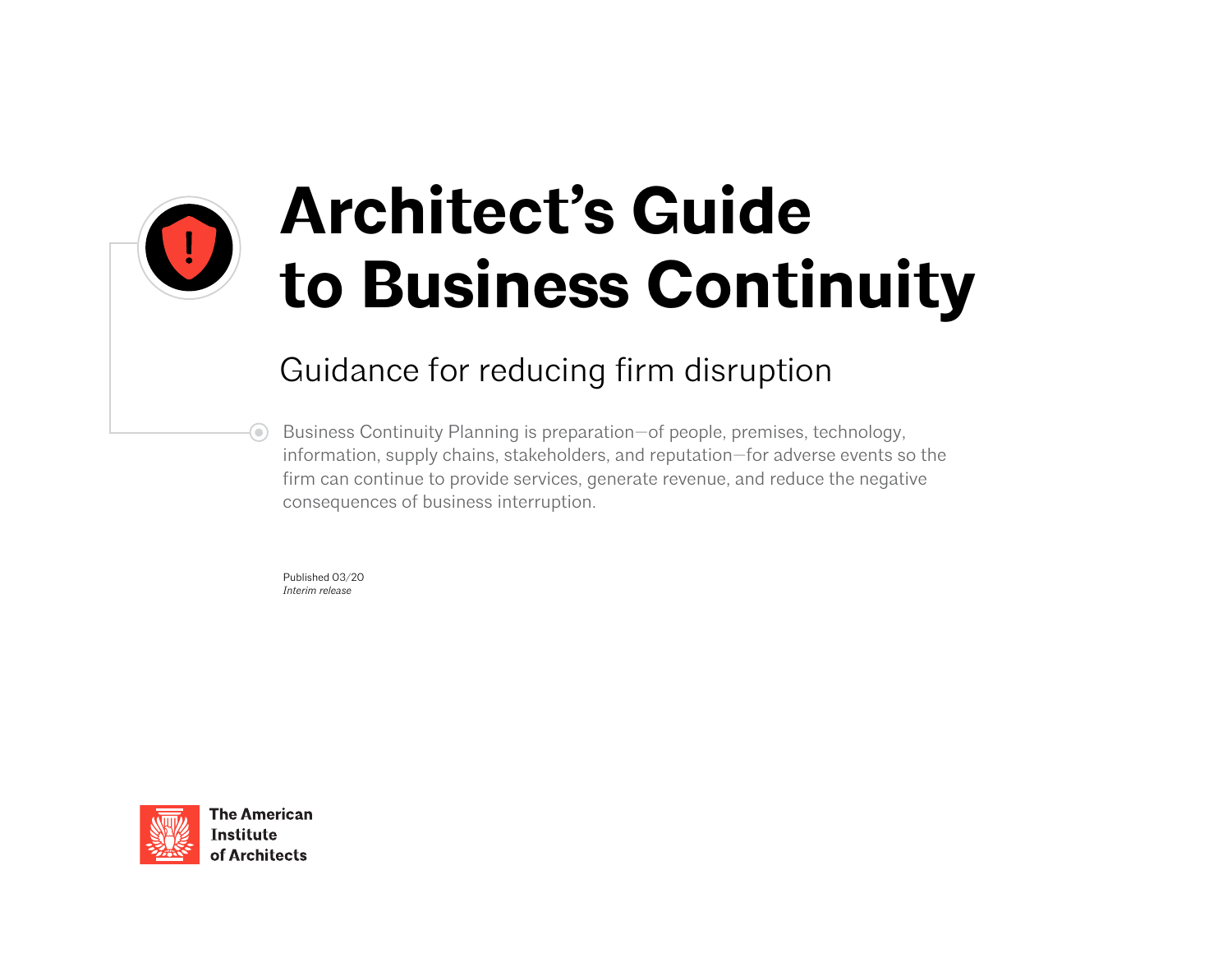

⊙

## **Acknowledgements**

The American Institute of Architects (AIA) recognizes that buildings and communities are subjected to destructive forces from natural and human-caused hazards. Architects and their businesses must also be resilient to disasters and disruption in order to protect themselves and service clients. The AIA would like to recognize the expertise and generosity of the following individuals that contributed to the creation of this Guide:

## **2019 and 2020 Resilience & Adaptation Advisory Group: Contributing authors**

Allison Anderson, FAIA, 2019 Chair Dr. Janice Barnes, AIA Aaron Bowman, AIA Louis Conway, Intl. Assoc. AIA Jori Erdman, AIA Jeffrey Gill, FAIA Rosemarie G. Grant, AIA Ann Kosmal, FAIA Nancy McNabb, AIA Gail Napell, AIA, 2020 Chair Robert Phinney, AIA Dr. Nicholas Rajkovich, AIA Megan Recher, AIA Robin Seidel, AIA

### **2019 and 2020 Disaster Assistance Committee: Contributing authors & peer reviewers**

John Blumthal, FAIA Ava Christie, AIA Albert Comly Jr., AIA J. Scott Eddy, AIA, 2019/2020 Chair Kenneth J. Filarski, FAIA Shawn Gillen, AIA Janine Glaeser, AIA Kathleen Gordon, Assoc. AIA

Christopher Kiefer, AIA Lester Meu, AIA Adrienne Montare, FAIA William Robarge, AIA Matthew Tierney, AIA Meghan Walsh, AIA Sandi Worthman

## **Peer contributors, reviewers,**

**& advisors**

Michael Bomba, Esq. Glenn Birx, FAIA Islay Burgess, AIA Ann Casso, Hon. AIA Behrooz Emam, AIA, PE, CFM Harry Gaveras, AIA, AIA Small Firm Exchange 2019 Regional representative James Germano, Esq. Stacey Keller, AIA, AIA Center for Practice 2020 advisor Jay A. Knetter, AIA, AIA Small Firm Exchange 2019 Regional representative Scott Knudson, AIA, AIA Practice Management Knowledge Community advisor Michael W. Lassel, AIA, AIA Small Firm Exchange 2019 Regional representative Michael Lejong, AIA, AIA Small Firm Exchange 2019 Regional representative

Warren Lloyd, AIA, AIA Small Firm Exchange 2019 Regional representative Kathleen McCormick, CAE William Melby, AIA Michael Mitchell, CFM Jenifer Navard Praveen Patel, PMP, CSPO, CSM Bill Peck, AIA, AIA Small Firm Exchange 2019 Regional representative Katherine N. Peele, FAIA, AIA Center for Practice 2020 advisor Lara Presber, AIA, AIA Small Firm Exchange 2020 Regional representative Jay Raskin, FAIA Eva Read-Warden, AIA, AIA Small Firm Exchange 2020 Regional representative David Richards, FAIA, AIA Center for Practice 2019 Advisory Group Chair Mark Ripple, FAIA Fredric W. Schultz, CPCU, ARM Christopher A. Toddy, AIA, AIA Small Firm Exchange 2019 Chair

#### **Editors**

Lindsay Brugger, AIA, Sr. Manager, Resilient Communities Rachel Minnery, FAIA, Sr. Director, Resilience, Adaptation, and Disaster Assistance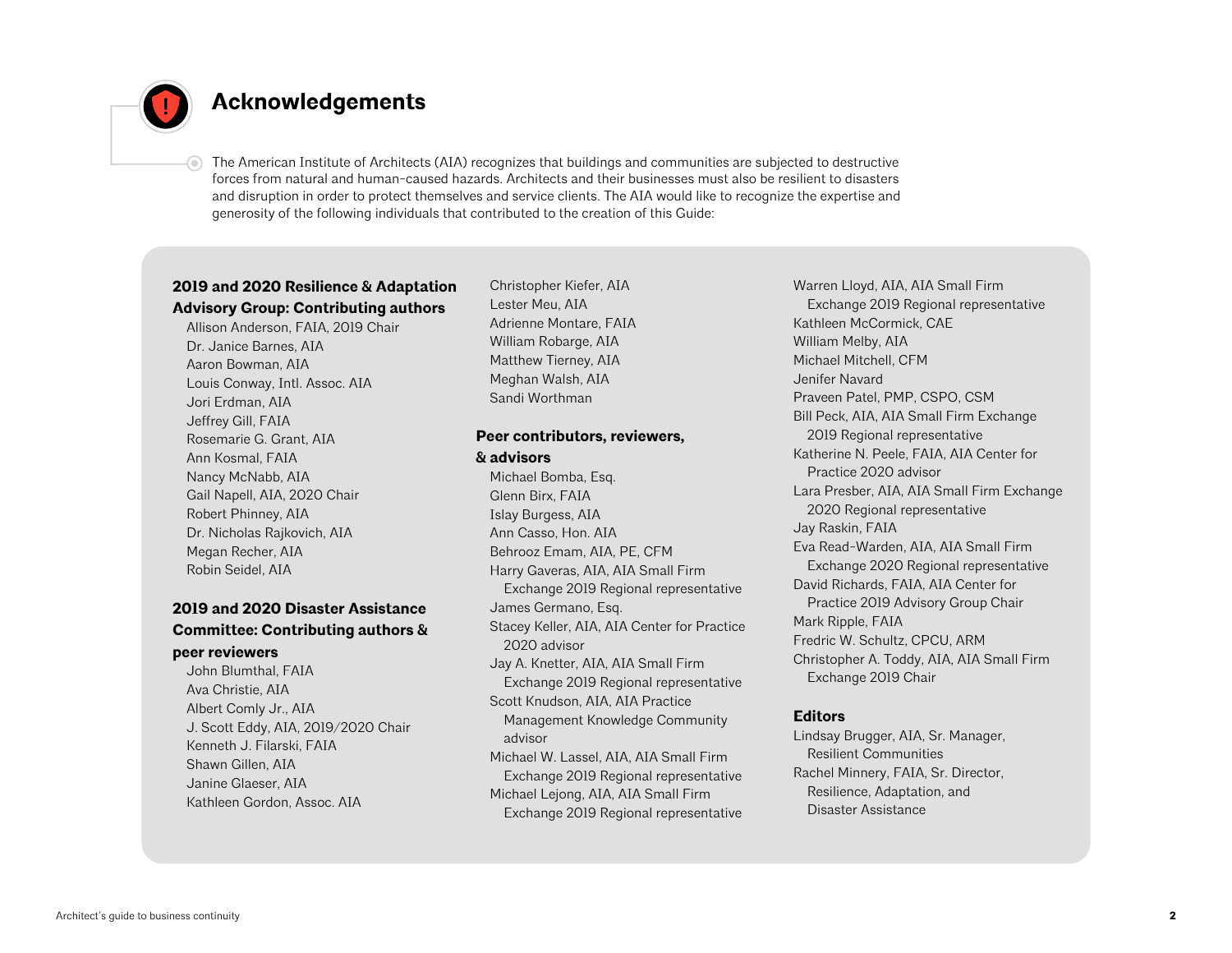"The AIA supports policies, programs, and practices that promote adaptable and resilient buildings and communities. Buildings and communities are subjected to destructive forces from natural and human-caused hazards such as fire, earthquakes, flooding, sea level rise, tornadoes, tsunamis, severe weather, and even intentional attack. The forces affecting the built environment are evolving with climate change, environmental degradation, population growth, and migration; this alters long term conditions and demands design innovation. Architects design environments that reduce harm and property damage, adapt to evolving conditions, and more readily, effectively and efficiently recover from adverse events. Additionally, the AIA supports member training and active involvement in disaster assistance efforts, providing valuable insights and aid to communities before, during, and after a destructive event." –AIA Resilience and Adaptation Position Statement, approved December 2017

## **Legal notice**

Copyright © 2020. The American Institute of Architects. All rights reserved. The information provided is for informational purposes only. You should consult your own specialized advisors and counsel for your specific set of circumstances.

Architect's Guide to Business Continuity, Published 03/20 All rights reserved American Institute of Architects © 2020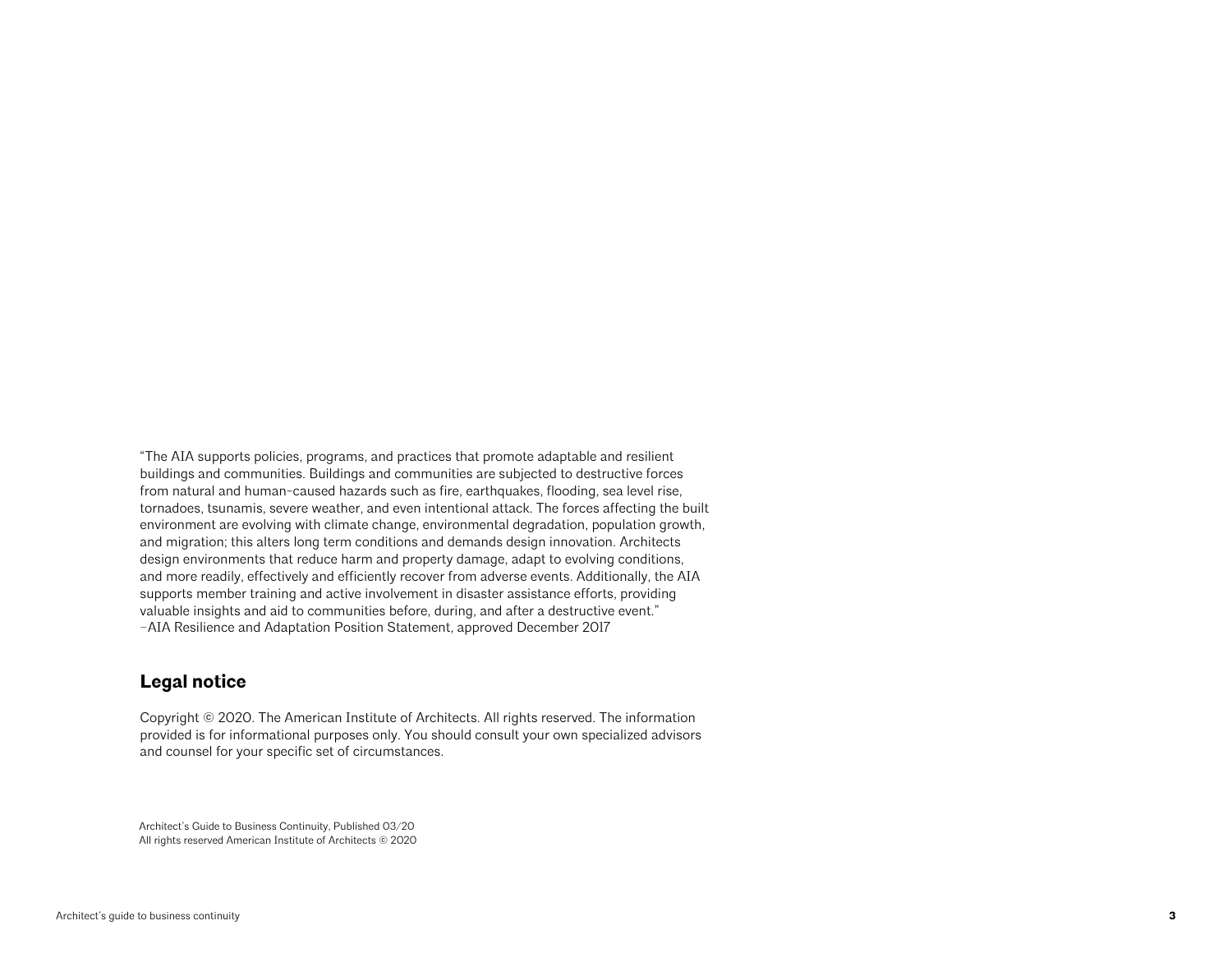#### **Contents** $\bullet$

- **Why business continuity matters**
- **What is business continuity planning?**
- **7 The business case for business continuity planning**
- **How to use this Guide**
	- Who to engage in the business continuity planning process
- **Part 1: Business impact assessment**
	- Overview
	- Understanding hazards
	- Understanding disruptions
	- Step 1: Risk assessment
	- Step 2: Impact analysis
		- Category 1: Revenue loss
		- Category 2: Increased operational costs
		- Category 3: Insurance
		- Category 4: Credibility
		- Category 5: Technology
		- Category 6: Marketplace

## **Part 2: Developing a business continuity plan**

- Step 3: Plan
- Step 4: Implement
	- Facilities management
		- Information technology
	- Project management
	- Office administration/human resources
	- Maintaining your plan
- Step 5: Assess
- **Triage** 
	- In the event of a disaster
	- In the event of a cyberattack
	- In the event of a key team member vacancy
- **Definitions & concepts**
- **Resources**
- **Appendix: Example business impact assessment**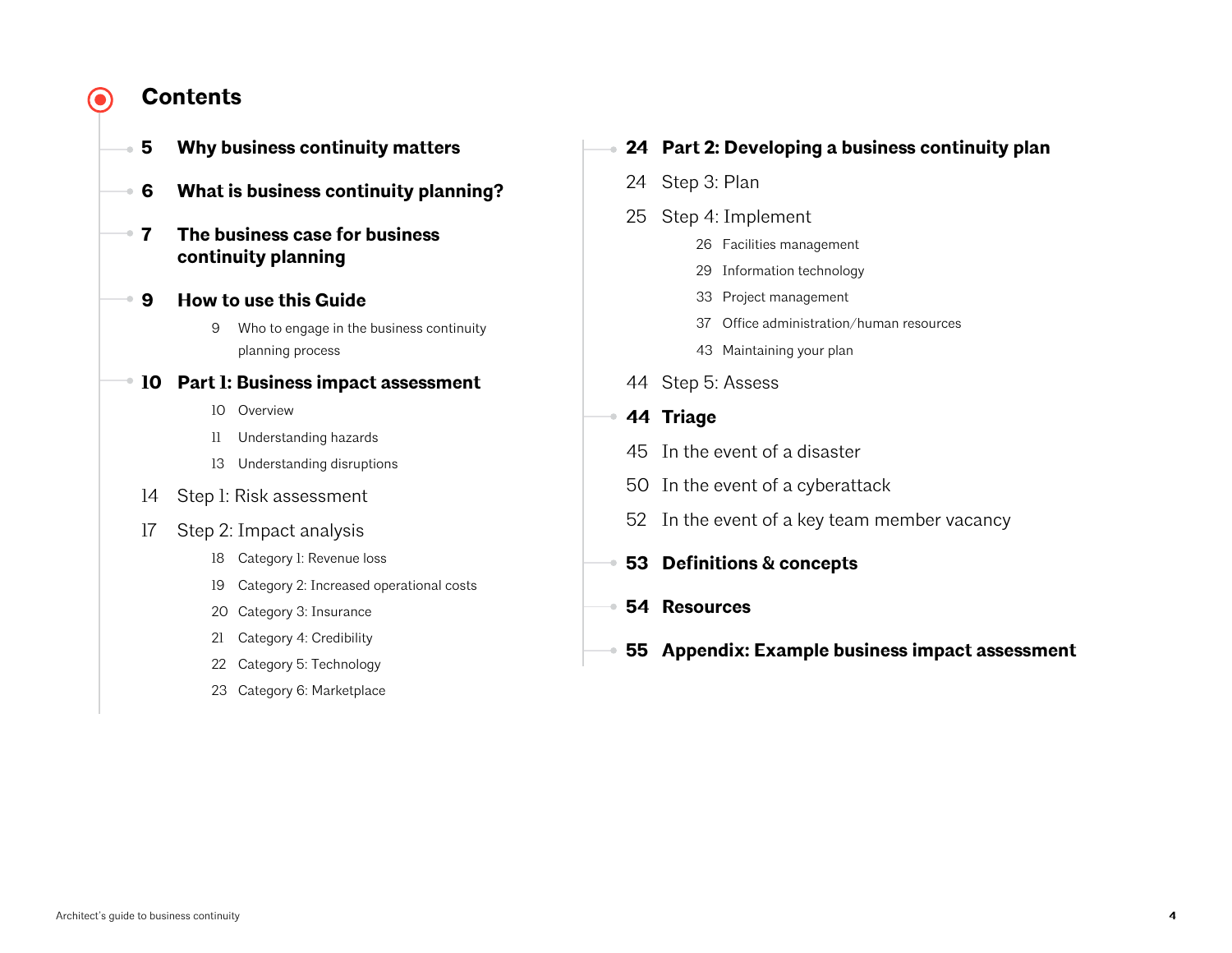## **Why business continuity matters**

Imagine your office is inundated with 4 feet of water or endures 80 seconds of seismic shaking, damaging interior conditions and crippling lifeline utilities. Or, imagine you open an email and suddenly your project, accounting, and contract files are held hostage and inaccessible. What would happen if your most integral team member or firm leader suddenly dies, and you lose irreplaceable institutional knowledge? What if a global pandemic requires all employees to self-isolate away from the office? Each of these is a type of disaster and each represents an actual event that a design firm previously experienced. The question is, could work continue?

AIA's Center for Practice found that for too many firms, a plan was not in place to mitigate such disruption. In a 2018 AIA survey, only 22% of firms with 1-19 employees reported having a business continuity plan. This Guide incorporates lessons learned from previously impacted firms, builds on best practices, and integrates business aspects unique to the building industry profession to and integrates business aspects unique to the bunding muustry profession t<br>help firms remain open and profitable in the face of disruption, be aware of rorp mino remain open and promains in the race or disruption, so aware with promains by employees.



**43. Does your office currently have a business continuity plan?** Percent of firms by employees count

The practice of architecture exists in a complex, unpredictable, and inherently risky environment. To survive and thrive in this world, firms need to draw upon their foresight, strategic planning, and creativity to prepare, react, and quickly adapt to a wide range of disruptive, business-altering events.

Disruption takes a variety of forms: mental anguish, displacement, temporary accommodations, lost revenue, unexpected operational costs, and mountains of paperwork. And those are the effects for the lucky and the prepared. Many businesses never reopen following disasters, and sole practitioners and small firms may be disproportionately impacted.

Factors that impact the likelihood of business recovery, in addition to the cost of repairs, include revenue lost to closure, compromised operations, or clients in the impacted area who are unable to continue with their projects. The Federal Reserve studied the impact of 2017's record-breaking disasters on 1,800 sole practitioners and small firms and found that 35% lost more than \$25,000 in revenues;<sup>!</sup> for a small business, this amount can make the difference between recovering or not.

Natural disasters are far from the only threat. Architecture firms are also at risk from everyday threats such as the sudden absence of a team member, or a cybersecurity breach. According to the National Cyber Security Alliance, 60% of hacked small and mid-sized businesses go out of business within six months<sup>2</sup> of the breach. So what is a firm to do? **Create a business continuity plan**.

## What's at stake

**According to the Federal Emergency Management Agency and the US Small Business Association:**

- **40%** of small businesses fail to reopen after a disaster due to an inability to afford repairs or due to lost revenue. That failure rate increases when a business can't reopen quickly.<sup>3</sup>
- Up to **90%** of small business fail within one year if operations are impacted for five days or more.<sup>3</sup>

3 Make Your Business Resilient, FEMA. [https://www.fema.gov/media-library-data/1441212988001-1aa7fa978c5f999ed088dcaa815cb8cd/3a\\_BusinessInfographic-1.pdf](https://www.fema.gov/media-library-data/1441212988001-1aa7fa978c5f999ed088dcaa815cb8cd/3a_BusinessInfographic-1.pdf)

<sup>1</sup> Report on Disaster-Affected Small Firms Provides Critical Insight for Understanding Regional Economic Recovery, Federal Reserve Bank of San Francisco, 2018. [https://www.](https://www.frbsf.org/our-district/press/news-releases/2018/small-business-credit-survey-report-on-disaster-small-firms/) [frbsf.org/our-district/press/news-releases/2018/small-business-credit-survey-report-on-disaster-small-firms/](https://www.frbsf.org/our-district/press/news-releases/2018/small-business-credit-survey-report-on-disaster-small-firms/)

<sup>2</sup> Galvin, Joe. 60 Percent of Small Businesses Fold Within 6 Months of a Cyberattack. Here's How to Protect Yourself, *Inc.,* 2018. [https://www.inc.com/joe-galvin/60-percent](https://www.inc.com/joe-galvin/60-percent-of-small-businesses-fold-within-6-months-of-a-cyber-attack-heres-how-to-protect-yourself.html)[of-small-businesses-fold-within-6-months-of-a-cyber-attack-heres-how-to-protect-yourself.html](https://www.inc.com/joe-galvin/60-percent-of-small-businesses-fold-within-6-months-of-a-cyber-attack-heres-how-to-protect-yourself.html)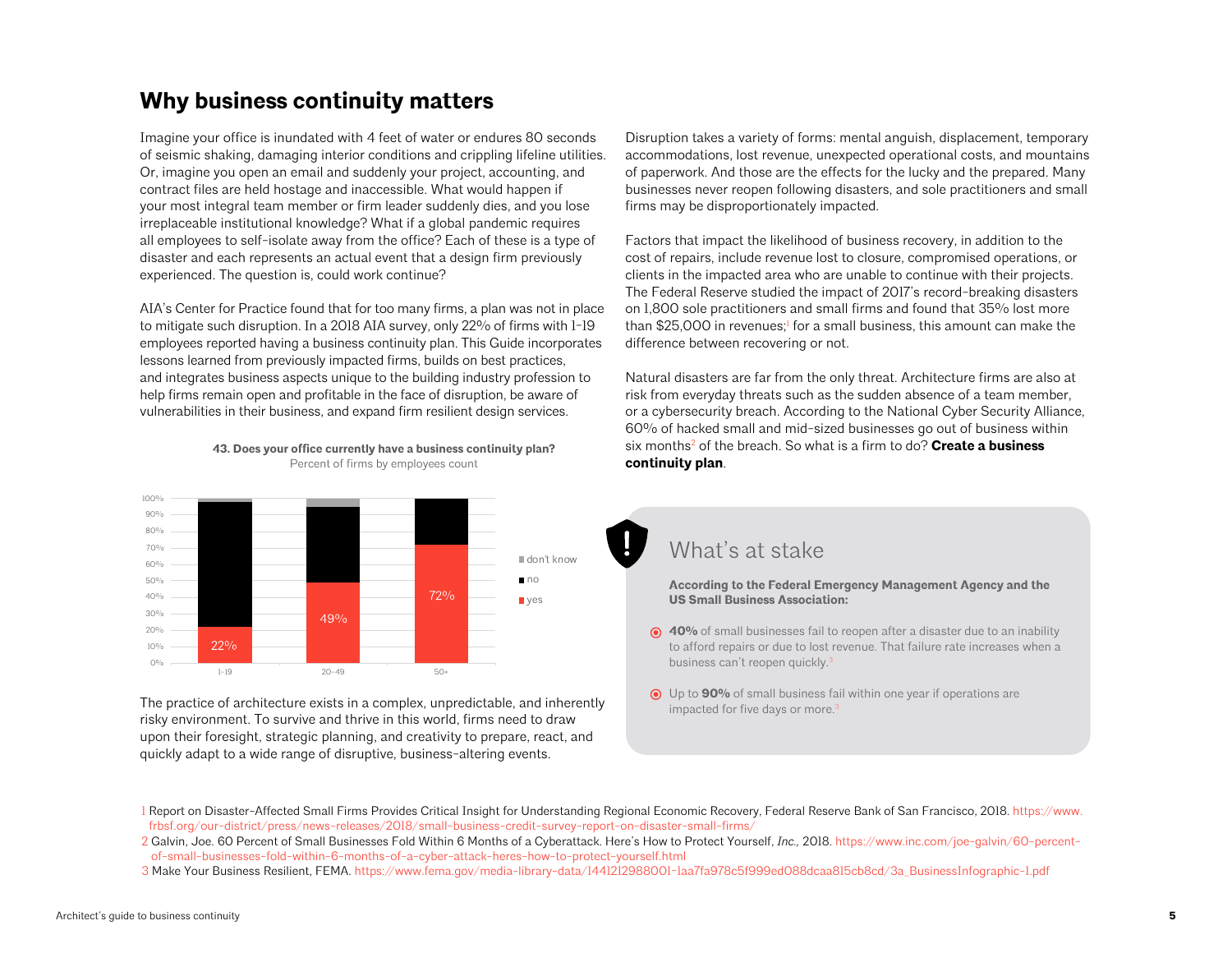## **What is business continuity planning?**

The primary purpose of business continuity planning is preparation—of people, premises, technology, information, supply chains, stakeholders, and reputation for adverse events so the firm can continue to provide services, generate revenue, and reduce the negative consequences of business interruption.

Continuity planning provides a framework for organizational resilience in response to disruptive events such as natural and human-caused disasters, cyberattacks, and the sudden absence of a key team member. Regardless of size, every firm has the ability to think strategically, efficiently, and effectively to reduce the impact of potential disruptions.

## Continuity planning provides a framework for organizational resilience in response to disruptive events such as natural and human-caused disasters, cyberattacks, or the sudden absence of a team member.

- **Public utility mishap:** The city was working on the street outside our office. They burst a water main, which flooded our office basement but did not flood our office. Job files, resource books, corporate files, tax filings, accounting records, software disks, backup tapes, and drawing archives were destroyed. -Firm owner
- **Sudden loss of key employee:** Our office and financial manager passed away unexpectedly. All aspects of our business were affected, from payroll to billing, HR, and day-to-day office activities. -Firm owner
- **The hurricane:** Twenty-eight feet of storm surge and Category 3 winds devastated the entire coast. Our house was five weeks old but was still standing. Office: gone. Books and computers: gone. We gutted the house, polished the floors, and moved back in seven weeks later, the day the power was restored. There was no space available to rent, so our office was in the dining room. Communication lines were still down, so we went to the library to pick up a Wi-Fi signal. –Firm owner
- **Cyberattack:** We had no idea the attack even happened until we came in the next day and found our entire system was locked. The cyberattack was so stealthy it took weeks to figure out what happened. We finally identified a virus embedded in an email file from our attorney. –AIA chapter executive director
- **Unexpected team member vacancy:** When my business partner announced he was moving and leaving the business, we had about 10–12 projects in the design phase and five in the construction phase, and we had three employees. My former partner had been managing probably half of those projects and was working closely with two employees. I began working closely with three employees and became the principal in charge of 15 projects. Three of the projects were vastly over budget. The experience was overwhelming in many ways, and I was completely unprepared for the scenario. –Firm owner
- **Embezzlement:** During an extended illness of our long-term bookkeeper/office manager, irregularities in accounting were discovered. After investigating these discrepancies, it was determined that the bookkeeper had been diverting a portion of incoming wire transfers into an account we didn't know we had and forging checks made out to themselves for "bonuses" and reimbursement. When I finally learned of this, our operating account didn't have enough money in it to cover payroll. It was a tough couple of months to cover operating expenses and get adequate cash flow back into the firm. –Firm owner
- **The disconnect:** The phone company and 200 of their subsidiaries unexpectedly went bankrupt. I lost nearly every contact number and email address. –Firm owner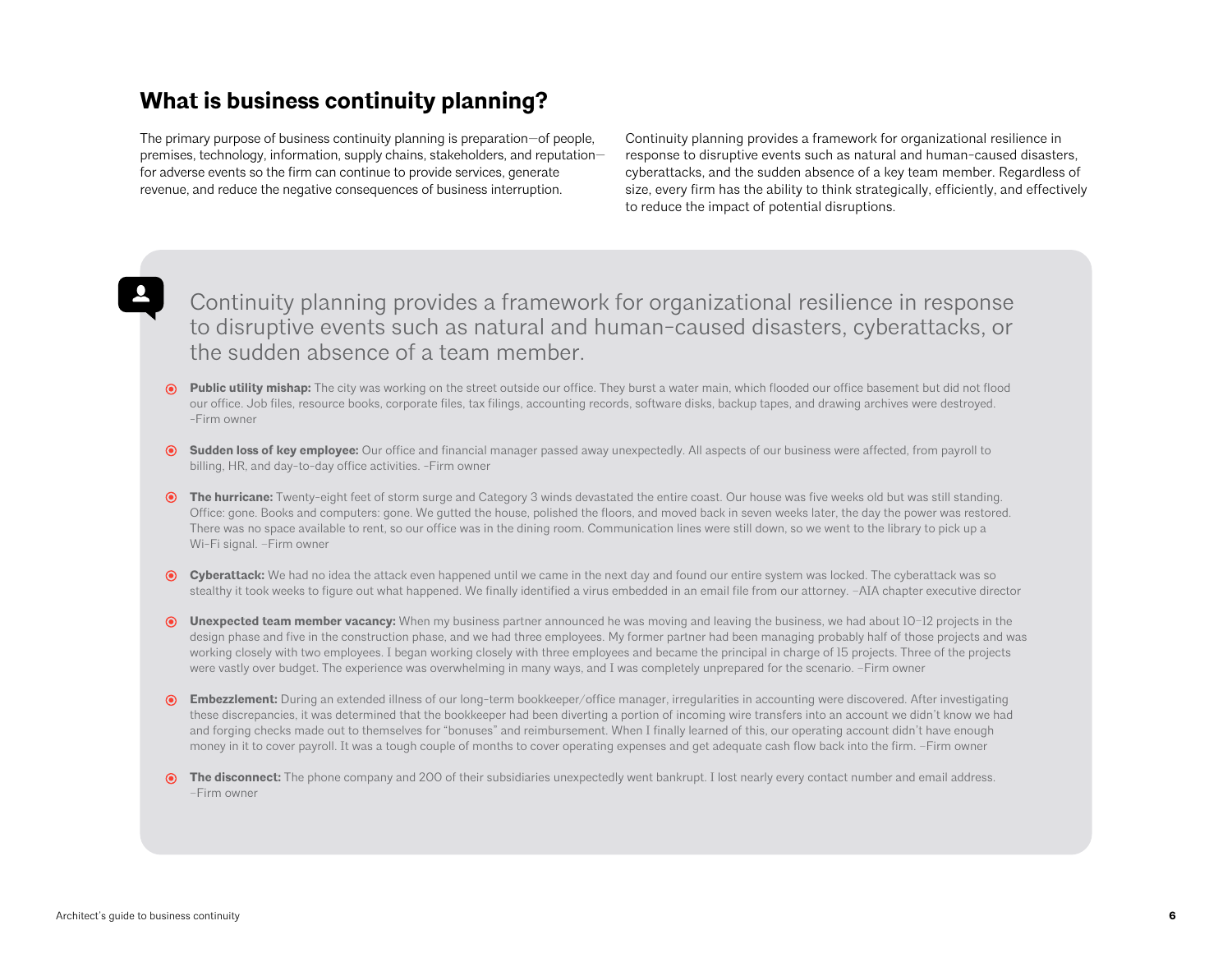# **The business case for business continuity planning**

Business continuity planning and the financial safety net it provides isn't simply a nicety or a good idea; it's vital to your business.

Continuity planning may be a contractual requirement stipulated by certain companies or the government. A business continuity plan assures clients that their firm has analyzed their threats and capabilities and planned for the unexpected. Communities may also depend on a firm remaining open, particularly if the firm has critical knowledge regarding the design, construction, or commissioning of damaged structures or if the firm has post-disaster temporary housing or shelter solution experience.

Beyond reducing post-event hardships and ensuring contract compliance, business continuity planning can create savings and opportunities. A business continuity plan may reduce a firm's business interruption insurance premium. And firms that remain open post-event have the capacity to provide postdisaster building assessments, repairs, and hazard mitigation retrofits for current or past clients. They can also provide volunteer assistance to overwhelmed building departments and community recovery activities.

Additionally, the process of developing a business continuity plan better positions architects to advise clients on business continuity needs and the associated design implications. These services may include site evaluation for building vulnerability assessments, facility feasibility studies, and design services for shelter in place and rapid recovery to promote business continuity goals.



#### **Architects' role in the emergency management cycle**

Within the Emergency Response Cycle of Preparedness, Mitigation, Response and Recovery, business continuity planning falls under Preparedness. Source: *AIA Disaster Assistance Handbook 3rd Ed.*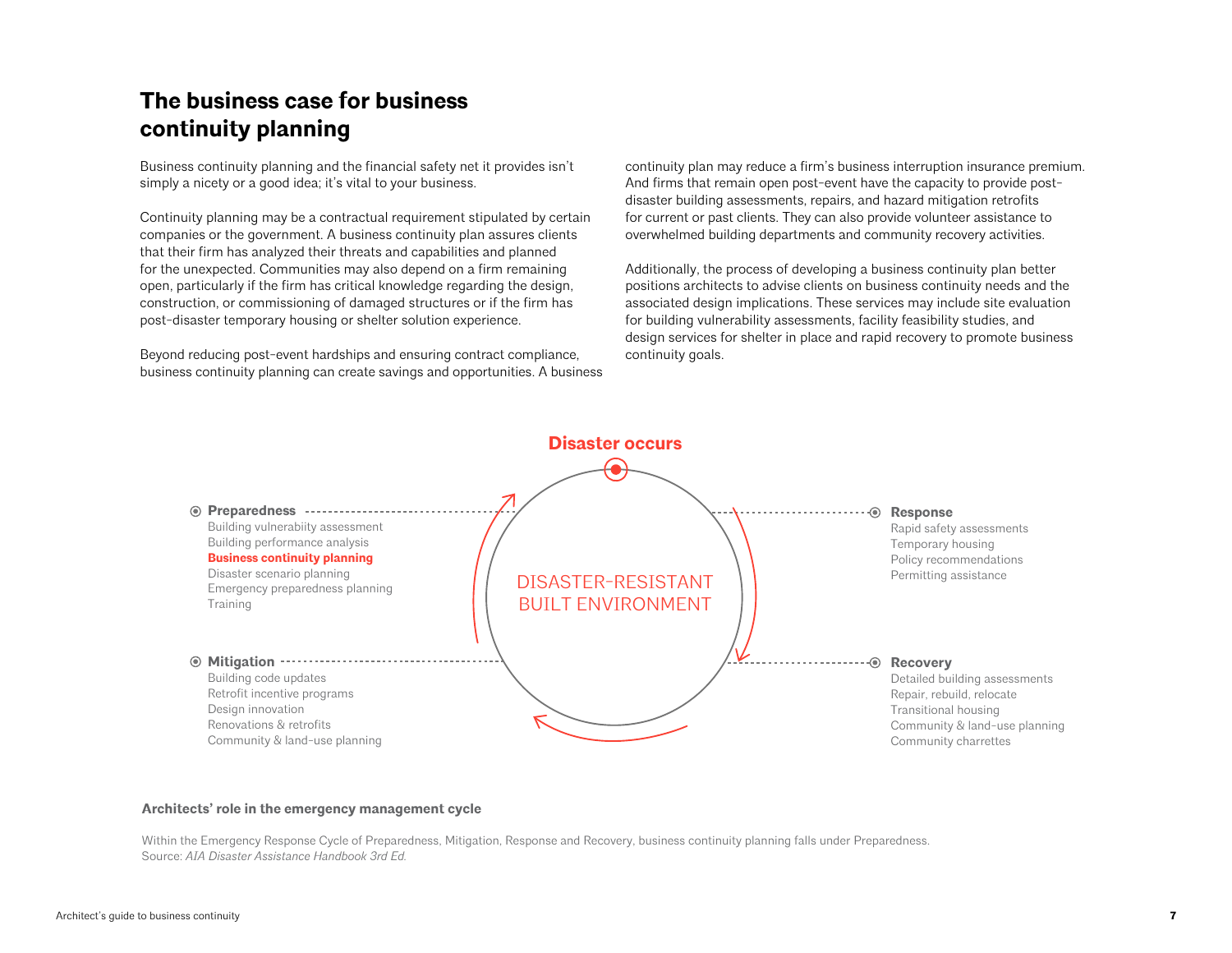## Making lemonade

#### **How EskewDumezRipple survived—and thrived—in the face of disruption**

#### THE EVENT

On Friday, August 26, 2005, the employees in our office were looking forward to the firm barbecue and pool party on Sunday. We were celebrating the end of summer and feeling satisfied that the firm was improving on both the design and financial side after struggling in 2002 with financial mishaps and work slowdown. We were keeping an eye on a hurricane in the Gulf named Katrina, but it was projected to hit east of New Orleans, and we would be on the less intense western side so weren't overly concerned.

By Saturday morning Katrina's path had shifted west and the storm was becoming more intense. The projections were looking scary and we began evacuation plans; our barbecue was canceled. By Monday morning, our city was flooded, more than half of our employees were homeless, and we realized we were in the middle of a major disaster.

#### ACTION

Cell phone communication was down, so our leadership team used personal email accounts to contact each other, setting up a conference call. There were more unknowns than knowns that week, but we moved forward with our best guess about what would happen. Assignments were handed out and we hit the ground running; within two weeks of Katrina we had completed the following tasks:

- **Workload:** Find out which projects were on hold and which were continuing.
- **New work:** Contact our network to let them know we were ready, willing, and ABLE to start working.
- **Infrastructure:** Find and set up temporary office space, set up a network of computers to load project and firm information (with an eventful and rather heroic journey into the still flooded city to our 31st floor offices to retrieve our server—yes it's quite difficult to carry an entire server down 31 flights in an unairconditioned stairwell with no light).
- **Employees:** Find out where everyone landed, who could work remotely, who needed a place to stay, and who was needed immediately to get us back to work.
- **Business:** Insurance claim initiated, SBA potential loan initiated, temporary line of credit initiated, collected outstanding receivable balances to support interim cash needs, and developed a plan to continue to pay employees and run the firm.

#### AFTERMATH

By late November, we were back in our office and had fully engaged all employees wanting to return, while temporarily employing staff from our peer firms for a large FEMA project we were engaged to complete. We had secured commissions to assist in recovery planning as well as several fast track projects to get clients back in buildings and working.

#### KEYS TO RESILIENCY

**• Infrastructure:** Nimble, insured, and flexible

- **Culture:** Empowered employees, sense of responsibility as a team
- **Lateral leadership:** Decisions can be made at all levels that will benefit the entire team
- **Transparency:** Entire team knows where we are going and how we plan to get there so we can all help when we need to move quickly

#### [Learn more](https://www.di.net/articles/learning-resilience/)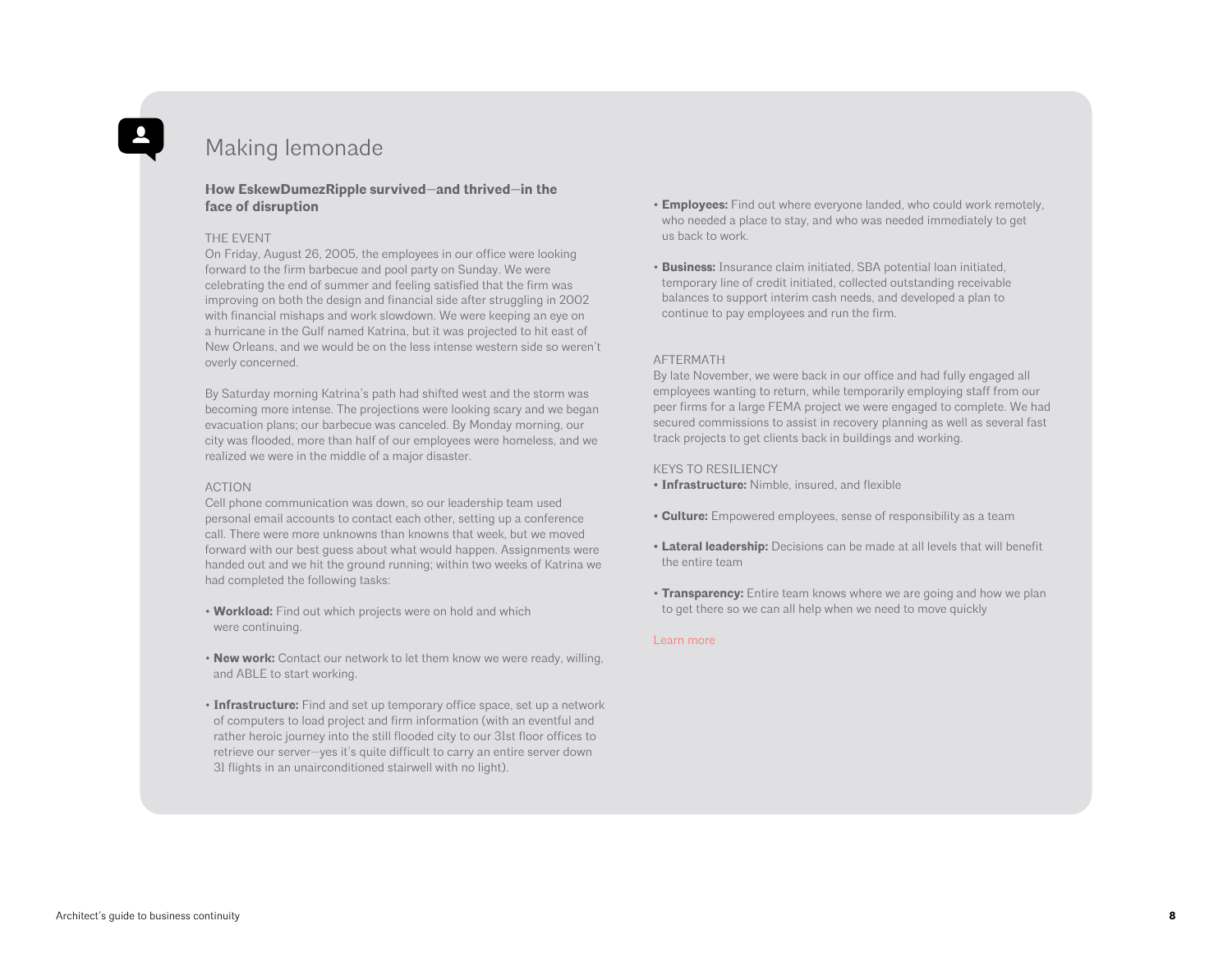## **How to use this Guide**

The worksheets throughout this guide are designed to lead firms through the business continuity planning process. In *Part [1: Business impact assessment](#page-9-0),*  firm leaders will evaluate hazard [risk](#page-52-0) and examine the associated direct and indirect impacts on the financial health, reputation, physical assets, and viability of a firm. Evaluating business impacts involves identifying critical functions, processes, infrastructure, systems, and applications, and establishing acceptable durations of interruption. For instance, an eight-hour power outage might be acceptable; a five-day interruption might be crippling. This is also the time to identify interdependencies across functions, processes, and applications and the potential for loss of information.

In *Par[t 2: Developing a business continuity](#page-23-0) plan*, firm leaders will be prompted by a series of action items that will better prepare the firm to weather disruptions of all kinds. Recommended action items are organized into a series of straightforward checklists spanning every facet of a firm. Only you, after identifying potential risks and business impacts, can determine which actions are most relevant to developing your own business continuity plan.

Once complete, it's important to [maintain your plan](#page-42-0) through annual testing, learning, and updating. This is not a plan to sit on the shelf. A living document that reflects evolving risks will best position the firm for success.

When a disruption occurs, it's important to [assess](#page-43-0) the experience and update your business continuity plan accordingly. Sometimes a hazard strikes before embarking on a business continuity plan or exceeds the anticipated impacts.

The *Triage* [section](#page-43-0) of this guide recommends next steps after experiencing a disruption such as a natural disaster, cyberattack, or sudden absence of a key team member.

## **Who to engage in the business continuity planning process**

Business continuity affects all facets of your firm, from human resources and information technology to facility management, office administration, and project management. To capture and catalog prospective impacts to every aspect of a firm, it's critical to build a diverse team to develop the firm's business continuity plan. For sole practitioners, the team might consist of the firm owner, an IT consultant, and your insurance agent. For small firms, the team might be the firm partners, office administrator, IT consultant, and a project architect. For others, the team might be much larger and include representatives from each office as well as employees and leaders representing IT, HR, administrative, general counsel, and project management.

Business continuity planning is like a resilient system that includes interdependencies. While it's important to have someone lead the business continuity planning process, it's equally important to include a wide range of stakeholders. Consider including input from not only firm leaders and employees, but also consultants, clients, and others who may further define the capabilities and demands on your firm.

| <b>O</b> Part I: Business impact assessment      |                                           | <b>O</b> Part 2: Developing a business continuity plan |                                                  |                                                                       |  |
|--------------------------------------------------|-------------------------------------------|--------------------------------------------------------|--------------------------------------------------|-----------------------------------------------------------------------|--|
| <b>◎ Step I: Risk assessment</b><br>$(p. 14-16)$ | ◉ Step 2: Impact analysis<br>$(p. 17-23)$ | Step 3: Plan<br>(p. 24)                                | ◉ Step 4: Implement<br>$(p. 25-43)$              | Step 5: Assess<br>(p. 44)                                             |  |
| Identify potential hazards                       | Identify direct and indirect<br>impacts   | Prepare for disruption                                 | Conduct training for<br>business continuity team | When a disruption<br>occurs, reflect on the                           |  |
| Assess likelihood and severity<br>of hazards     | Identify interdependencies                |                                                        | Perform scenario exercises                       | experience and update<br>your business continuity<br>plan accordingly |  |
| Determine risk level posed<br>by hazards         | Define duration threshold                 |                                                        | Conduct testing and regular<br>plan maintenance  |                                                                       |  |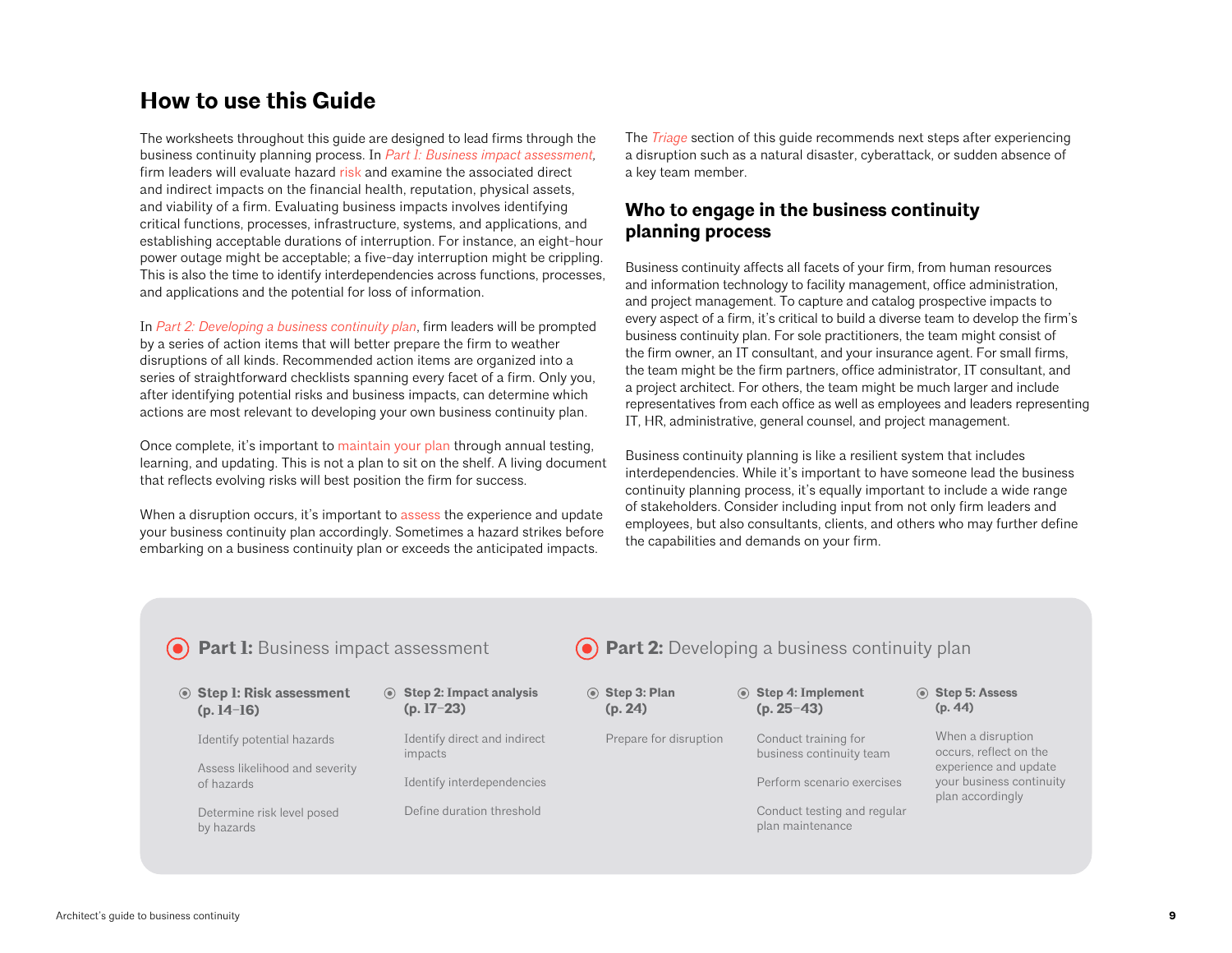## <span id="page-9-0"></span>**Part I:** Business impact assessment

## **Overview**

A [business impact assessment](#page-14-0) is the first step to creating a business continuity plan and is comprised of two tasks: Step 1: Risk assessment and Step 2: Impact analysis. During Step 1: Risk assessment, firms look to local and regional insights on climate hazards as well as other types of hazards to identify the types of events that might impact the firm's ability to conduct business. These hazard risks could include natural disasters, anthropogenic hazards, and the impacts of climate change. The analysis includes not just high-probability events, but also low-probability events with high-impact hazards. It's important to consider a wide variety of hazards along with the likelihood [\(probability](#page-52-0)) and severity ([magnitude](#page-52-0)) of each, which when calculated equates to [risk.](#page-52-0)

A careful review of state and local hazard mitigation plans provides a good starting point for identifying hazards inherent to your practice location(s).<sup>4</sup> These plans represent a consensus-based statement of risks and a commitment to address those risks. When analyzing these hazards, look for dependencies of community functions and the potential for your firm to be impacted by [secondary hazards](#page-52-0) and unintended consequences.

Once hazards are identified, firm leaders will assess the potential business impacts associated with the hazard event(s) in Step 2: Impact analysis. Business impacts might include revenue loss, business interruption or relocation, damage to property and infrastructure, and supply line disruption.

For firms with multiple locations, a similar assessment will be conducted for each office as even offices located in the same region will face different hazard risks. The results of each assessment are synthesized into a threat matrix to prepare a full risk profile for the firm. This important step encourages a practice to determine the potential for compounding impacts and illuminates where redundant systems offer risk reduction.

4 Find your state, county, or city hazard mitigation plan by visiting your state emergency management agency's website or your county/city website. Regional hazard mitigation plans may also be available.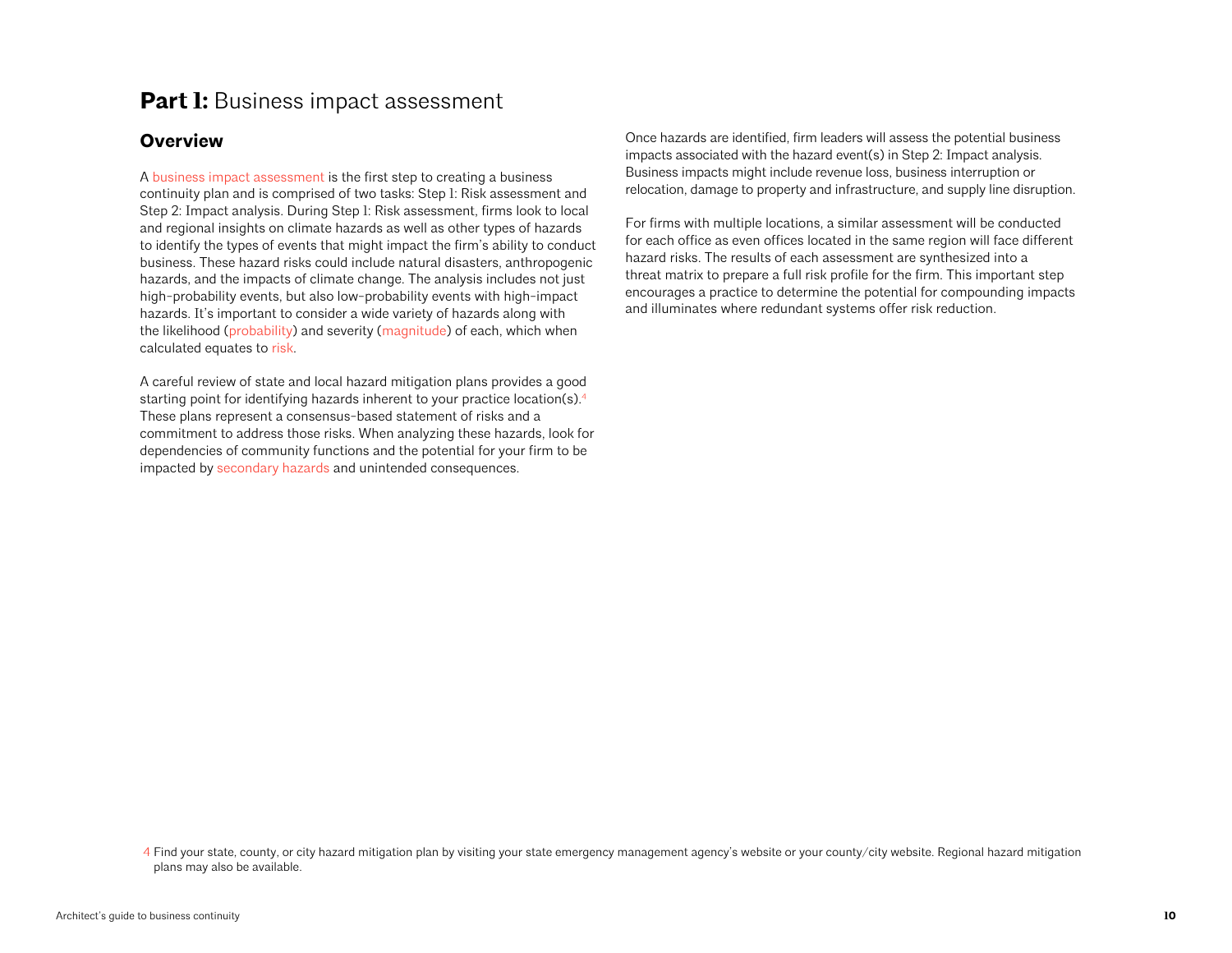## **Understanding hazards**

Organizations and firms are primarily faced with three types of hazards: natural hazards, hazards instigated by individuals or groups (anthropogenic hazards), and hazards related to systemic failures. Today, natural hazards are often top of mind, given the growing prevalence of global weather events and the increasing impact of climate change. However, the awareness of anthropogenic, or human-influenced hazards, is often higher in firms that have experienced impactful events such as 9/11, cyberattacks hijacking firm data or impacting credit reporting, or the sudden absence of key team members. Systemic failures, though, are likely the most common and least considered category. These include threats to whole communities and infrastructure, particularly the inherent fragility of centralized power grids and internet services.

# Cascading effects

Secondary hazards vary by location. In this example, the initial event or primary hazard (far-left column) triggers secondary hazards shown as medium probability (light grey) or high probability (dark grey). Source: *Office of Emergency Management, City of Seattle.*

| and internet services.                                                                                                                                    | Transportation Incidents<br>and Extreme<br>Hazard<br>Excessive Heat Events<br>Infrastructure Failures<br>Outbr                                                                                                                    |
|-----------------------------------------------------------------------------------------------------------------------------------------------------------|-----------------------------------------------------------------------------------------------------------------------------------------------------------------------------------------------------------------------------------|
| When identifying hazards, it's important to also consider hazards that might<br>appear remote, as these may impact supply chains or the sequence of       | Tsunami and Seich<br>HazMat Incidents<br>Volcano Hazards<br>Water Shortages<br>Mass Shootings<br>Power Outages<br>Civil Disorder<br>Windstorms<br>Earthqual<br>Terrorism<br>Snow, Ice<br>Flooding<br>Fires<br>Primary Hazard<br>å |
| business operations. For example, on some projects, approximately one-                                                                                    | Earthquakes                                                                                                                                                                                                                       |
| third of the work could be the responsibility of consultants. A disruption in                                                                             | Landslides                                                                                                                                                                                                                        |
| producing or receiving consultant work would significantly impact the firm's                                                                              | Volcano Hazards                                                                                                                                                                                                                   |
| ability to deliver work to the client.                                                                                                                    | <b>Tsunamis and Seiches</b>                                                                                                                                                                                                       |
|                                                                                                                                                           | Disease Outbreaks                                                                                                                                                                                                                 |
| Additionally, keep in mind that many environmental hazards induce or trigger                                                                              | Civil Disorder                                                                                                                                                                                                                    |
| secondary hazards, or what is commonly referred to as cascading effects.<br>These vary by location and are to be taken into consideration during planning | Terrorism                                                                                                                                                                                                                         |
| efforts. Secondary hazards can range in scale from major hazard events                                                                                    | Mass Shootings<br>Transportation                                                                                                                                                                                                  |
| themselves or nuisances that exacerbate damage-such as power outages                                                                                      | Incidents                                                                                                                                                                                                                         |
| caused by wind storms or wildfires preceding floods and mudslides.                                                                                        | Fires                                                                                                                                                                                                                             |
|                                                                                                                                                           | HazMat Incidents<br>Infrastructure                                                                                                                                                                                                |
| Other examples of acute secondary hazards include fires caused by downed                                                                                  | Failures                                                                                                                                                                                                                          |
| power lines or ruptured gas pipes because of an earthquake. The potable water                                                                             | Power Outages                                                                                                                                                                                                                     |
| supply system, either within the building or within the community, may also be                                                                            | <b>Excessive Heat Events</b><br>Flooding                                                                                                                                                                                          |
| damaged after an initial event. This has far-reaching consequences, from loss                                                                             | Snow, Ice and                                                                                                                                                                                                                     |
| of the fire suppression system, to interior water damage, to the inability to use                                                                         | Extreme Cold                                                                                                                                                                                                                      |
| the sanitary system. Natural hazards often result in the release of hazardous                                                                             | <b>Water Shortages</b><br>Windstorms                                                                                                                                                                                              |
| materials from dislodged containers, excessive mold growth, garbage spills,                                                                               |                                                                                                                                                                                                                                   |
| debris, and displaced disease-carrying vermin. Power outages should be                                                                                    |                                                                                                                                                                                                                                   |
| expected from even a minor disaster.                                                                                                                      |                                                                                                                                                                                                                                   |
|                                                                                                                                                           |                                                                                                                                                                                                                                   |
| The sources of secondary hazards aren't always present at the building or                                                                                 |                                                                                                                                                                                                                                   |
| property site; some are due to adjacent properties with collapse or fall potential.                                                                       |                                                                                                                                                                                                                                   |
| Secondary hazards could be an upstream contamination of a water supply, or                                                                                |                                                                                                                                                                                                                                   |
| the flooding that occurs due to a sudden heavy snow melt. An architect's ability                                                                          |                                                                                                                                                                                                                                   |
| to foresee and visualize the impacts of secondary hazards on building function                                                                            |                                                                                                                                                                                                                                   |
| and business continuity will enable them to hone in on the best areas to focus                                                                            |                                                                                                                                                                                                                                   |
| risk mitigation strategies.                                                                                                                               |                                                                                                                                                                                                                                   |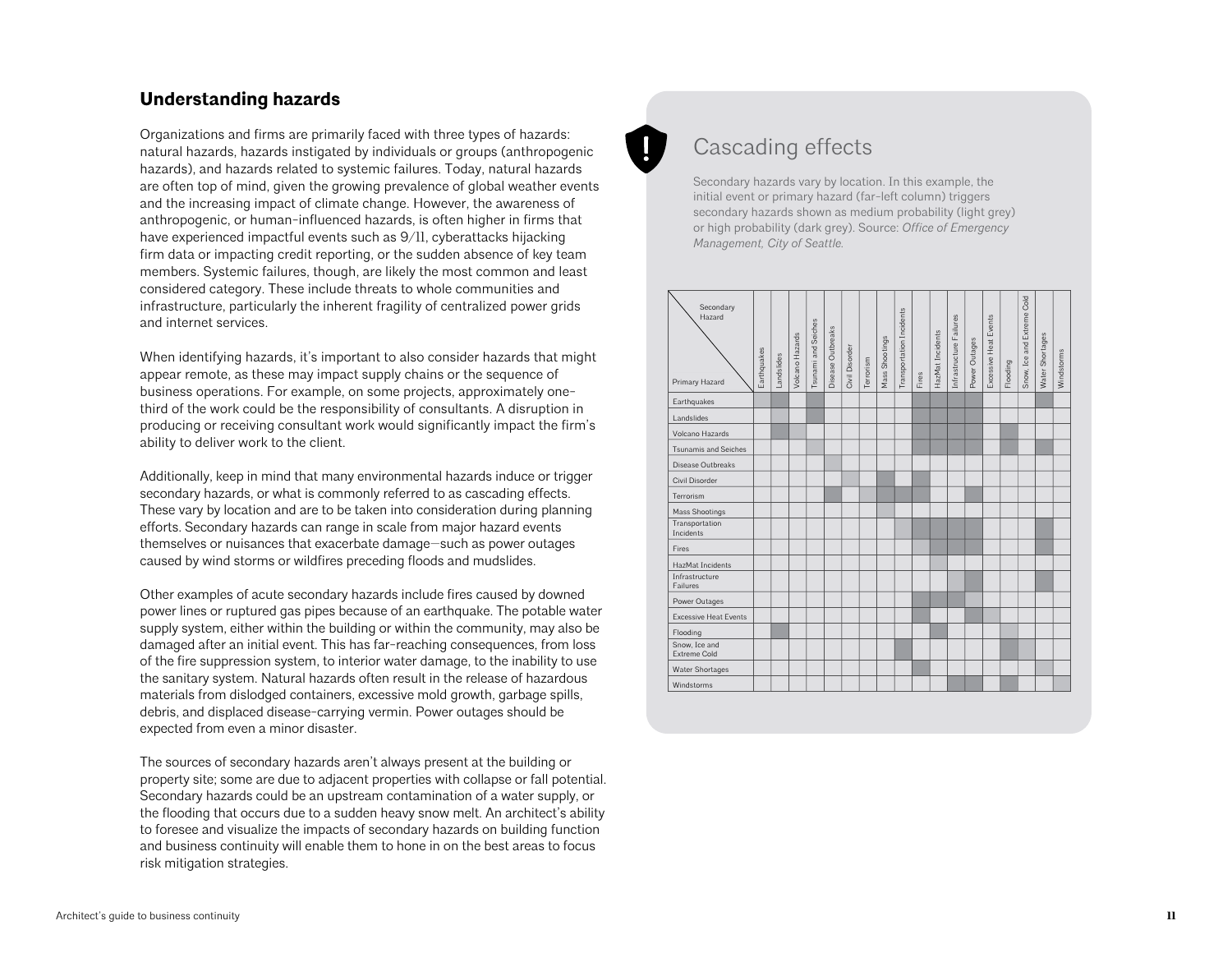# Types of hazards\*

#### **Natural hazards**

- High winds
- Tornado
- Drought
- Wildfire
- Extreme temperature
- Coastal erosion
- Landslide
- Earthquake
- Subsidence
- Liquefaction
- Volcanic eruption
- Heavy rainfall
- Storm surge
- Tsunami/seiche
- Hurricane
- Flood
- Sea level rise
- Ground saturation
- Hail storm
- Snow storm
- Ice storm
- Avalanche

#### **Anthropogenic hazards & systemic failures**

- Cyberattacks
- Active shooter
- Hazardous materials/chemical spills
- Arson-caused fire
- Bomb or bioweapon threat or actual attack
- Infectious disease epidemic
- War
- Terrorism
- Infrastructure failure
- Environmental pollution
- Electromagnetic pulse (EMP) due to solar flares
- Permanent/temporary absence of key team member
- Civil unrest (local or global)
- Disruption in public transit/road closures
- Internet/cell service disruption
- Interruptions to site utilities: power, water, wastewater, communications
- Vendor or consultant supply chain disruption

\*This list of examples is not exhaustive of all potential hazards.

- Recession
- Pandemic
- Electronic data loss
- Order of civil authority
- Unanticipated building dysfunction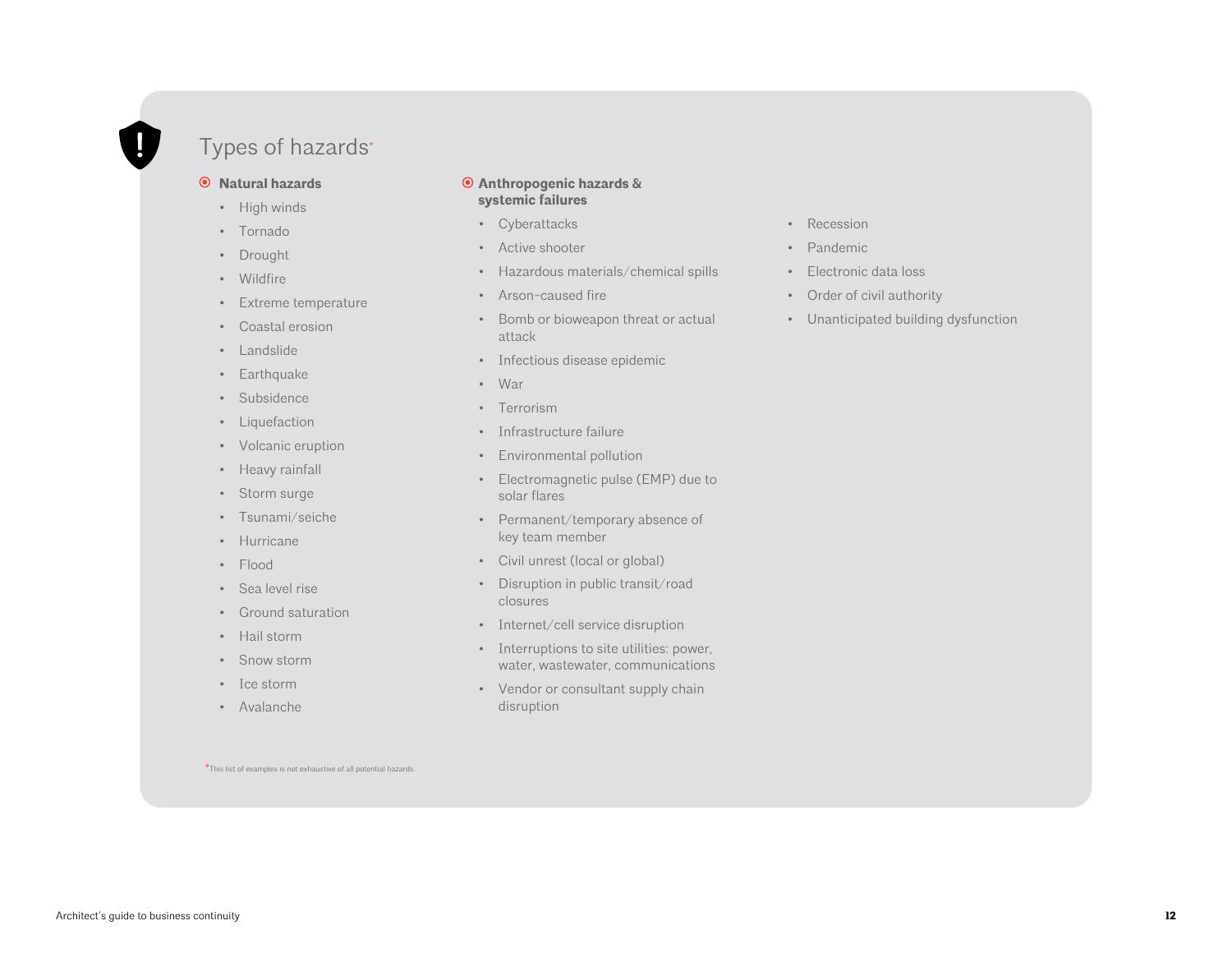## **Understanding disruptions**

For each of the hazards identified, firms evaluate the degree to which the hazard poses a risk to business by analyzing the hazard's capability for disruption to normal operations. **What is the impact of the hazard if realized?**

For each hazard risk, firms consider the range of impacts or possible disruptions and the degree to which they are able to be accommodated.

Hazards can be organized into short-term events that temporarily interrupt typical operations and higher-impact events that challenge the core business.

**Operational disruptions** reduce the practice's ability to conduct its work. These range from common, limited-duration disruptions, such as a power or internet failure, to longer-duration disruptions, such as powerful storms that disable the power grid or the sudden absence of a key team member critical to winning or delivering work.

**Core business disruptions**5 fundamentally change the nature of the practice or disrupt critical business functions. These types of disruptions stem from more cataclysmic events such as Superstorm Sandy, California wildfires, St. Louis floods, the Joplin tornado, and Hurricane Katrina. In such events, businesses may be unable to continue operations without an alternative facility and activated business continuity plan.

Of course not all core business disruptions result from natural disasters. The 2020 coronavirus pandemic may prove to be a core business disruption. Other core business disruptors include shifts in industries that reduce or fundamentally alter the need for certain services. This type of core business disruption often follows a major industry shift in a region that may or may not be associated with a natural disaster. Core business disruptions may also result from anthropogenic hazards, such as a cyberattack.

The duration associated with disruptions and availability of resources to manage the disruption (capacity) equates to the length of recovery.



## Business disruptions

To establish your business continuity goals, you'll need to evaluate the anticipated duration of impact and the associated level of disruption for each identified hazard event. An extended duration may not correlate to an increased severity of disruption. Depending on the impacts of the hazard event, a 24-hour disruption could be significant.

• Hours

• Weeks • Months

|  | <b>◎ Disruption</b> | <b>⊙</b> Duration |
|--|---------------------|-------------------|
|--|---------------------|-------------------|

- **Temporary** 
	- Days
	- Minor **Major**
	- **Significant**

# Business impacts: Identifying disruptions

Most lease agreements give the landlord an extended period of time to make a decision on what to do and how to proceed to deal with damage resulting from a natural disaster or other hazard. This may include a waiting period until the insurance company has disbursed funds for the repair of the building. This period may take as long as 60 to 120 days, during which access to the building may be denied and as such create disastrous results for firms that rely on their leased space.

5 *Leadership in Times of Crisis: A Toolkit for Economic Recovery and Resiliency* (International Economic Development Council, 2015), 285-304.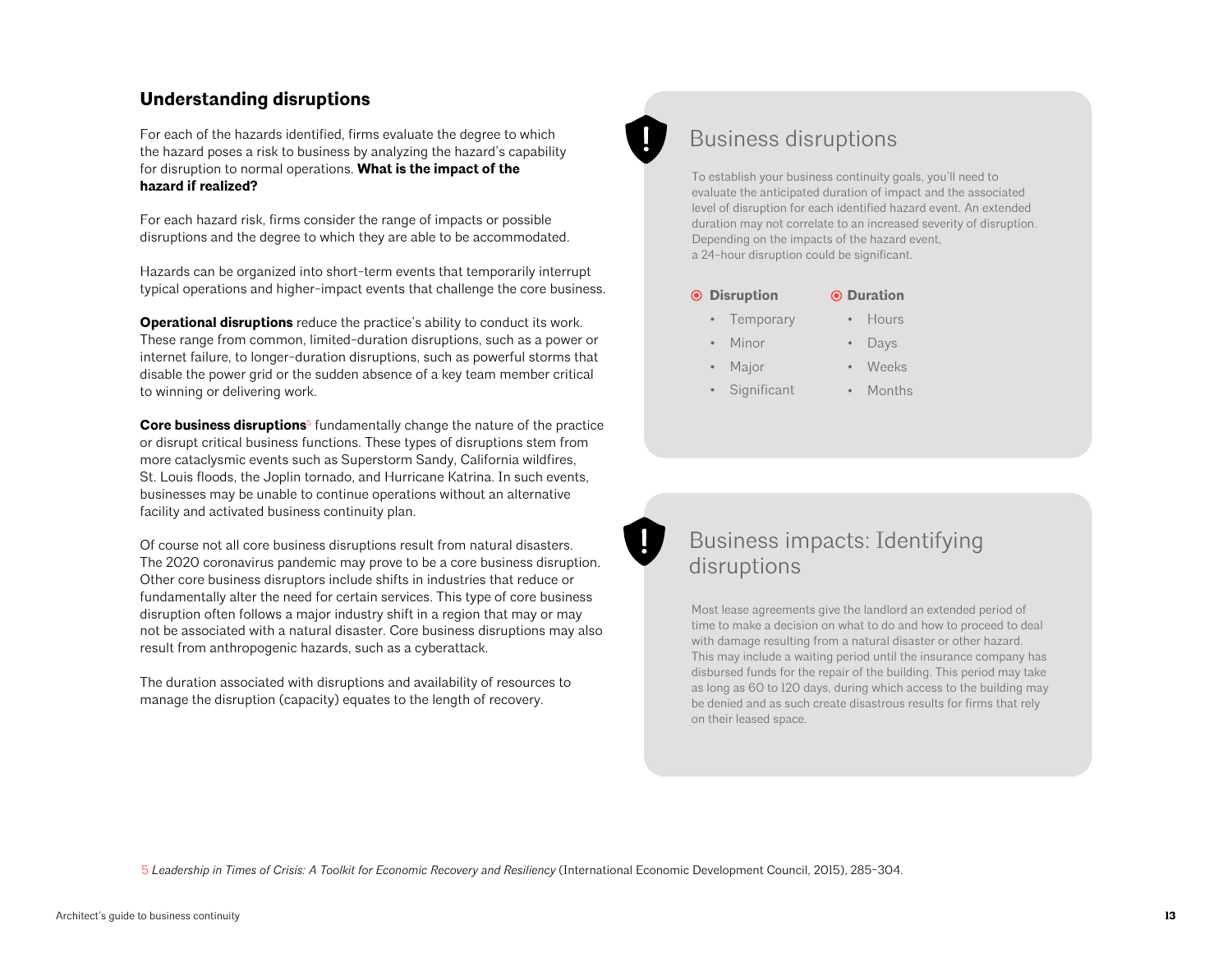# <span id="page-13-0"></span>Business impacts: The far reach of hazards

A major manufacturer located in the southeast of the United States had an interesting challenge in terms of business continuity planning. While its facilities were located well inland and away from coastal storm surges, its dependencies on systems that were in those high-risk flood zones were not. In lieu of looking at its local facilities and quickly surmising that they were relatively low risk, the manufacturer analyzed its supply chain to determine exposures throughout its business sequence.

By assessing supply chain risk in addition to facility risks, the manufacturer realized it was in fact terribly exposed to hurricanes given its shipping operations. As an international supplier with a dependency on bi-directional availability of materials, any interruption in the supply chain could stall local operations for days or weeks. Therefore, the hurricane risk to its shipping partners became its risk as well, although its actual facilities

were so far from the coast. Recognizing this hazard risk, in turn, made the manufacturer realize the potential exposure to an important impact: operational cost escalation. In response, the manufacturer had to assess its appetite for such vulnerability and determine whether to have a backup strategy, such as alternative shipping operations and/or additional on-site component storage, should that supply chain disruption occur.

As a design firm hired by the manufacturer, we were compelled to create the environment for a conversation about hazard risk and business impacts. This type of conversation is valuable for our projects as well as within our own offices.

-Firm leader

## **Step 1:** Risk assessment

In this step you will look to local and regional insights on climate hazards as well as other types of hazards to identify the types of events that might impact the firm's ability to conduct business.

## **Instructions**

Begin by gathering authoritative data and plans, including state and local hazard mitigation plans as well as resilience strategies such as a climate adaptation plans or disaster recovery plans. Such plans typically include a risk assessment that describes the hazards for the study area and may or may not reference future conditions such as climate change impacts. Plans typically list and rank hazards according to the risk, a function of the probability and magnitude of the hazard event. Not all cities and counties have these plans in place, but states do. Where available, local and county plans have more detailed local information. Plans are typically available online, most often through your state or local emergency management office.

Refer to these plans and in the following worksheet, select the applicable hazards and choose the probability, magnitude, warning, and duration for each hazard that most closely aligns. Remember to consider a wide range of hazard types including social (i.e., active shooter), economic (i.e., market closure), and environmental (i.e., hurricane) hazards that may face your firm and your community.

In addition to hazards—or shocks—there may be stresses that could negatively impact your ability to conduct business. Consider both [shocks and](https://www.aia.org/resources/164876-designing-for-resilience--architects-addres:56)  [stresses](https://www.aia.org/resources/164876-designing-for-resilience--architects-addres:56) when completing the worksheet below.

Remember, risk may be different depending on the hazards present where you work (office) versus the hazards present where your projects are. It is recommended to consider the hazards in your immediate (office) area as well as the region(s) in which you conduct business, particularly if the majority of your work lies in a vulnerable area that has a high probability of natural hazards.

This exercise is an important prompt for reflection. If done correctly, serious issues that we tend to be blind to often surface. An example of this exercise is included in the [appendix](#page-54-0).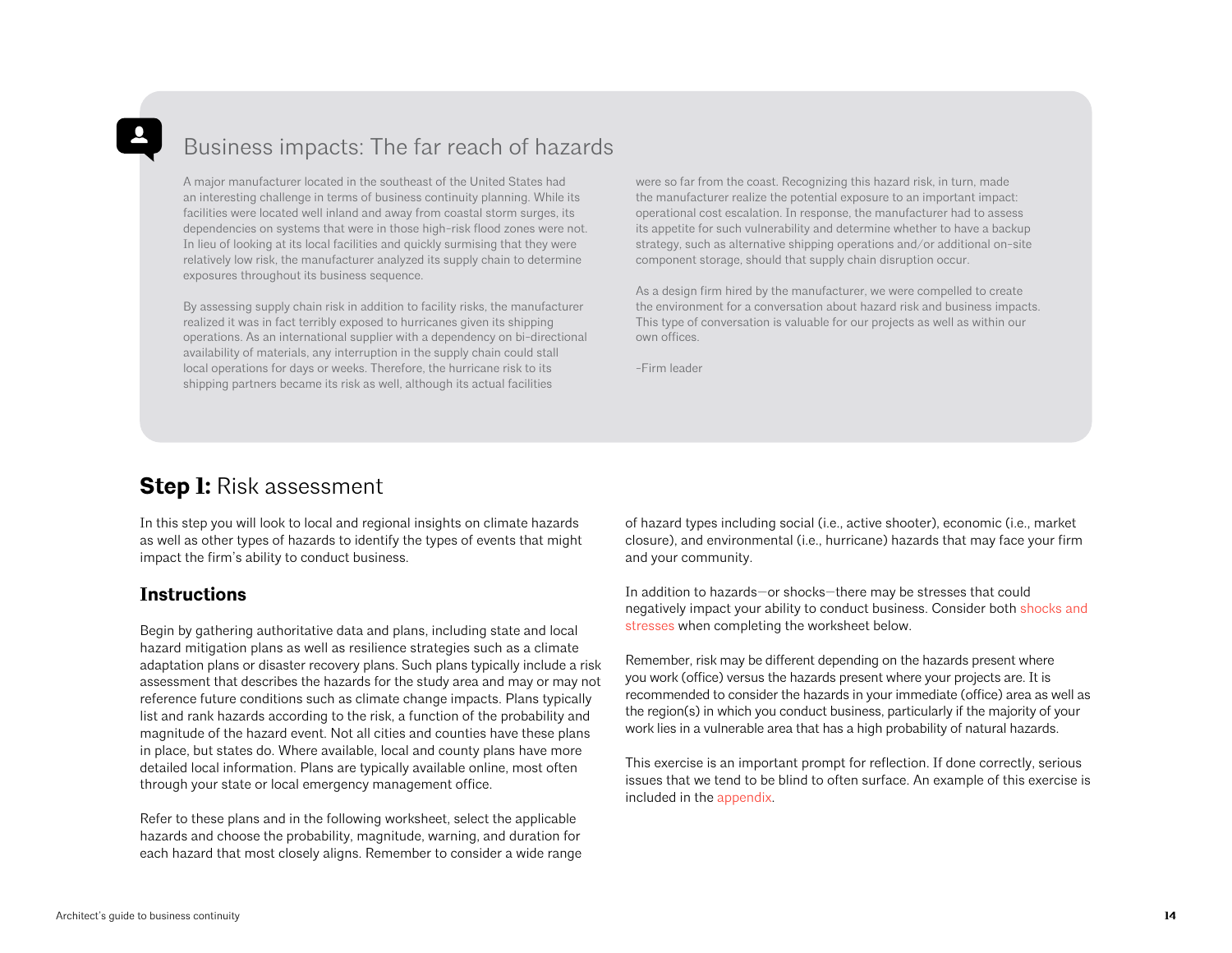### <span id="page-14-0"></span>**List hazards:**

Which hazards could affect your office or project locations?

### **Assess risk:**

Which hazards pose the highest risk? Risk is based on the likelihood and severity of the hazard. High-probability, low-magnitude events may not be a high risk, though lowprobability, high-magnitude events might be a medium or high risk.

#### **Assess preparedness:**

How much advanced notice of the hazard event will you have? How long could the hazard event affect your firm? These answers provide an indication of how prepared you might be to withstand the impacts of the hazard event.

| Hazard<br>potential source of<br>danger | <b>Risk</b><br>= probability x magnitude   | Probability<br>likelihood of hazard event                                   | Magnitude<br>severity of hazard event                                         | Warning<br>time prior to hazard event                                                 | Duration<br>time scale of disruption                         |
|-----------------------------------------|--------------------------------------------|-----------------------------------------------------------------------------|-------------------------------------------------------------------------------|---------------------------------------------------------------------------------------|--------------------------------------------------------------|
|                                         | $\Box$ High<br>$\Box$ Medium<br>$\Box$ Low | $\Box$ Highly likely<br>$\Box$ Likely<br>$\Box$ Possible<br>$\Box$ Unlikely | $\Box$ Catastrophic<br>$\Box$ Critical<br>$\Box$ Limited<br>$\Box$ Negligible | $\Box$ Minimum to none<br>$\Box$ 6-12 hours<br>$\Box$ 12-24 hours<br>$\Box$ 24+ hours | $\Box$ Hours<br>$\Box$ Days<br>$\Box$ Weeks<br>$\Box$ Months |
|                                         | $\Box$ High<br>$\Box$ Medium<br>$\Box$ Low | $\Box$ Highly likely<br>$\Box$ Likely<br>$\Box$ Possible<br>$\Box$ Unlikely | $\Box$ Catastrophic<br>$\Box$ Critical<br>$\Box$ Limited<br>$\Box$ Negligible | $\Box$ Minimum to none<br>$\Box$ 6-12 hours<br>$\Box$ 12-24 hours<br>$\Box$ 24+ hours | $\Box$ Hours<br>$\Box$ Days<br>$\Box$ Weeks<br>$\Box$ Months |
|                                         | $\Box$ High<br>$\Box$ Medium<br>$\Box$ Low | $\Box$ Highly likely<br>$\Box$ Likely<br>$\Box$ Possible<br>$\Box$ Unlikely | $\Box$ Catastrophic<br>$\Box$ Critical<br>$\Box$ Limited<br>$\Box$ Negligible | $\Box$ Minimum to none<br>$\Box$ 6-12 hours<br>$\Box$ 12-24 hours<br>$\Box$ 24+ hours | $\Box$ Hours<br>$\Box$ Days<br>$\Box$ Weeks<br>Months        |
|                                         | $\Box$ High<br>$\Box$ Medium<br>$\Box$ Low | $\Box$ Highly likely<br>$\Box$ Likely<br>$\Box$ Possible<br>$\Box$ Unlikely | $\Box$ Catastrophic<br>$\Box$ Critical<br>$\Box$ Limited<br>$\Box$ Negligible | $\Box$ Minimum to none<br>$\Box$ 6-12 hours<br>$\Box$ 12-24 hours<br>$\Box$ 24+ hours | $\Box$ Hours<br>$\Box$ Days<br>$\Box$ Weeks<br>Months        |
|                                         | $\Box$ High<br>$\Box$ Medium<br>$\Box$ Low | $\Box$ Highly likely<br>$\Box$ Likely<br>$\Box$ Possible<br>$\Box$ Unlikely | $\Box$ Catastrophic<br>$\Box$ Critical<br>$\Box$ Limited<br>$\Box$ Negligible | $\Box$ Minimum to none<br>$\Box$ 6-12 hours<br>$\Box$ 12-24 hours<br>$\Box$ 24+ hours | $\Box$ Hours<br>$\Box$ Days<br>$\Box$ Weeks<br>$\Box$ Months |
|                                         | $\Box$ High<br>$\Box$ Medium<br>$\Box$ Low | $\Box$ Highly likely<br>$\Box$ Likely<br>$\Box$ Possible<br>$\Box$ Unlikely | $\Box$ Catastrophic<br>$\Box$ Critical<br>$\Box$ Limited<br>$\Box$ Negligible | $\Box$ Minimum to none<br>$\Box$ 6-12 hours<br>$\Box$ 12-24 hours<br>$24 + hours$     | $\Box$ Hours<br>$\Box$ Days<br>$\Box$ Weeks<br>$\Box$ Months |
|                                         | $\Box$ High<br>$\Box$ Medium<br>$\Box$ Low | $\Box$ Highly likely<br>$\Box$ Likely<br>$\Box$ Possible<br>$\Box$ Unlikely | $\Box$ Catastrophic<br>$\Box$ Critical<br>$\Box$ Limited<br>$\Box$ Negligible | $\Box$ Minimum to none<br>$\Box$ 6-12 hours<br>$\Box$ 12-24 hours<br>$\Box$ 24+ hours | $\Box$ Hours<br>$\Box$ Days<br>$\Box$ Weeks<br>Months        |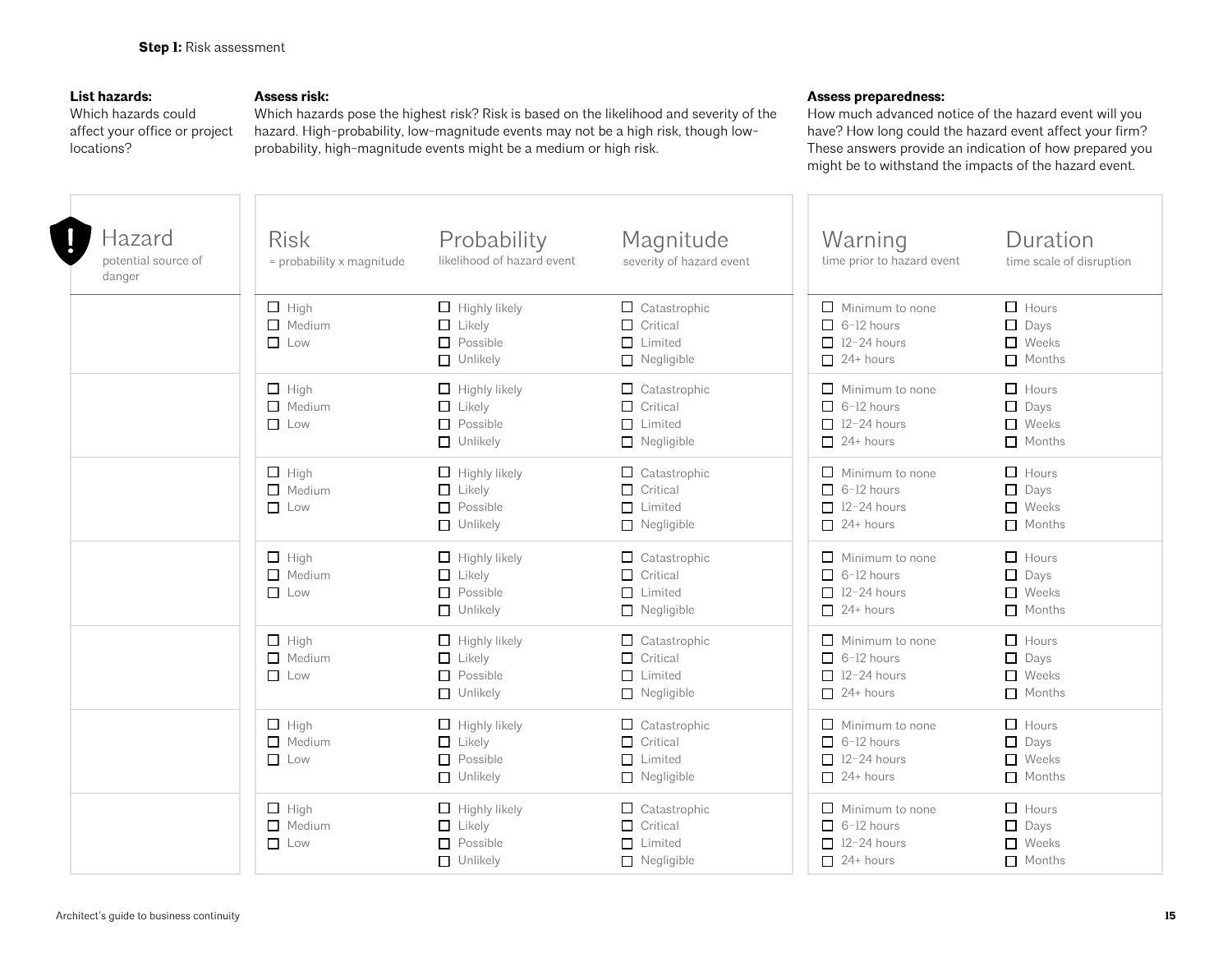## **Summarize your findings**

Which hazards are high, medium, and low risk? Log your findings below.

Perform a gut check. Assuming the above risk assessment was based upon the risks conveyed in state or local plans, are all aspects of your business functions represented, such as location of employees, supply chain, or hazards that would have a more profound impact on your particular type of work?

When gut checking the risk level of identified hazards, it may be helpful to compare the relative potential impacts of identified hazards specifically for your firm. Are the anticipated firm impacts of extreme heat days equivalent

to the firm impacts of a disruption in communications? Similarly, is the loss of communications more critical than losing public transit? The goal is to gut check which hazards pose not only the highest risk, but the most significant impact to your firm. Ask yourself which hazards will truly impact your ability to provide services. The Risk Assessment Summary therefore will likely be close to, yet not identical to, your community's hazard mitigation plan because you've taken the time to correlate the hazard risks to your business functions.

## **Risk assessment summary**

| High risk hazards | Medium risk hazards | Low risk hazards |
|-------------------|---------------------|------------------|
|                   |                     |                  |
|                   |                     |                  |
|                   |                     |                  |
|                   |                     |                  |
|                   |                     |                  |
|                   |                     |                  |
|                   |                     |                  |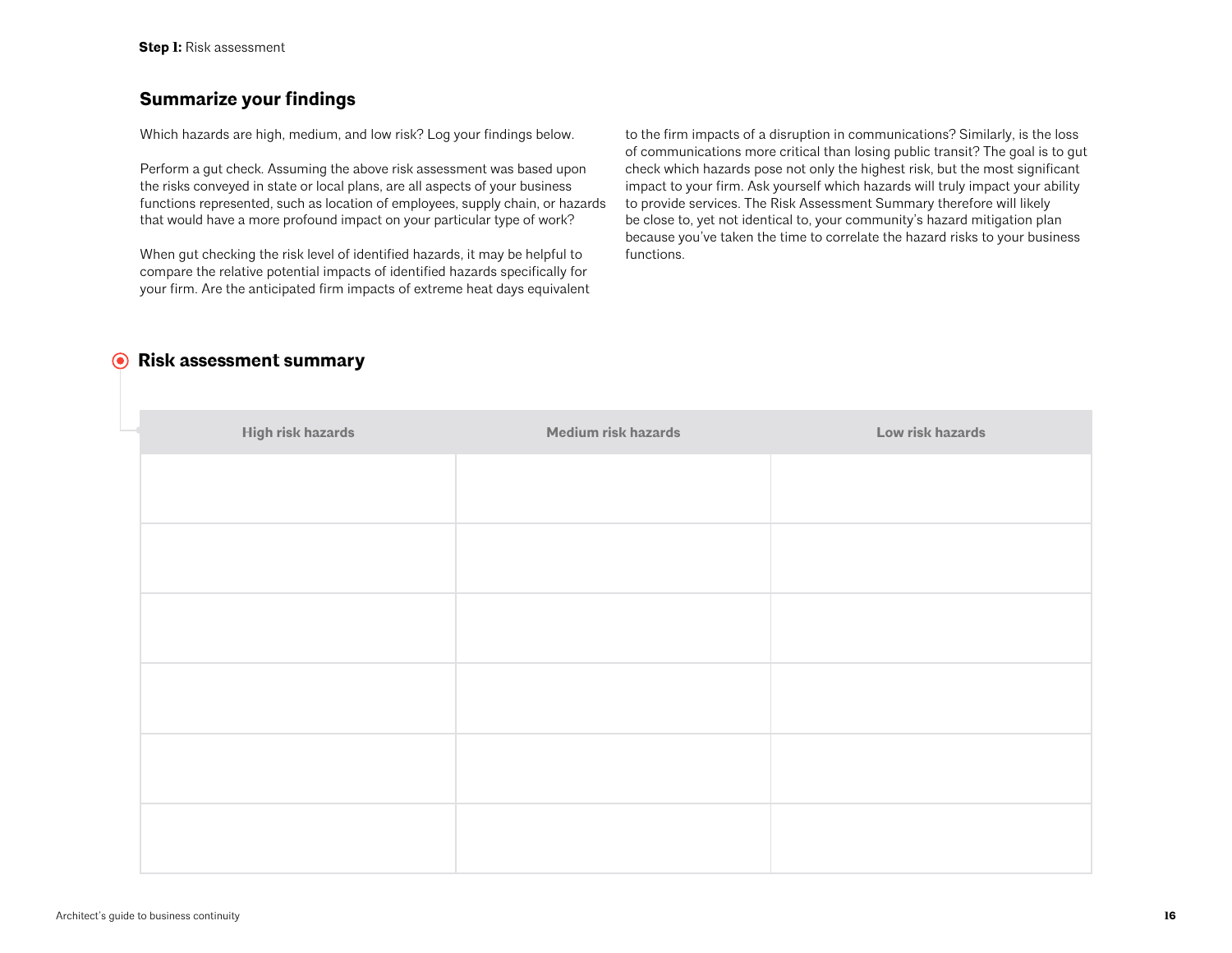# <span id="page-16-0"></span>**Step 2:** Impact analysis

After you've identified your hazard risk, use this step to assess the potential business impacts associated with the identified hazard event(s).

## **Instructions**

Begin by evaluating your firm's essential business functions. Which functions are critical to business continuity for your firm?

Next, look back on [Step 1: Risk Assessment.](#page-13-0) Which hazards pose the greatest risk? How do these risks impact your firm's ability to conduct business? For each of the hazards that concern you, complete the following six impact category worksheets (revenue loss, increased operational costs, insurance,



**Tip** When analyzing impacts, keep the warning and duration time scales from Step 1: Risk assessment in mind. How might the direct and indirect impacts change during a longer or shorter disruption?

credibility, technology, and marketplace) to determine the potential impact each hazard might have on your firm.

For example, if after conducting your risk assessment, you are concerned with extreme heat and flooding, examine each of the six categories for extreme heat as well as for flooding to determine the impact each hazard might have on your firm. An example of this exercise can be found in the [appendix.](#page-55-0)

| <b>Firm functions</b>         | What are the day-to-day responsibilities? | What tasks are essential to business continuity? |
|-------------------------------|-------------------------------------------|--------------------------------------------------|
| Accounting                    |                                           |                                                  |
| Contract Administration       |                                           |                                                  |
| Facilities Management         |                                           |                                                  |
| Human Resources               |                                           |                                                  |
| <b>Information Technology</b> |                                           |                                                  |
| Marketing                     |                                           |                                                  |
| Office Administration         |                                           |                                                  |
| Project Management            |                                           |                                                  |
| Quality Control               |                                           |                                                  |
| Design                        |                                           |                                                  |
| Legal/General Counsel         |                                           |                                                  |
| Other:                        |                                           |                                                  |
| Other:                        |                                           |                                                  |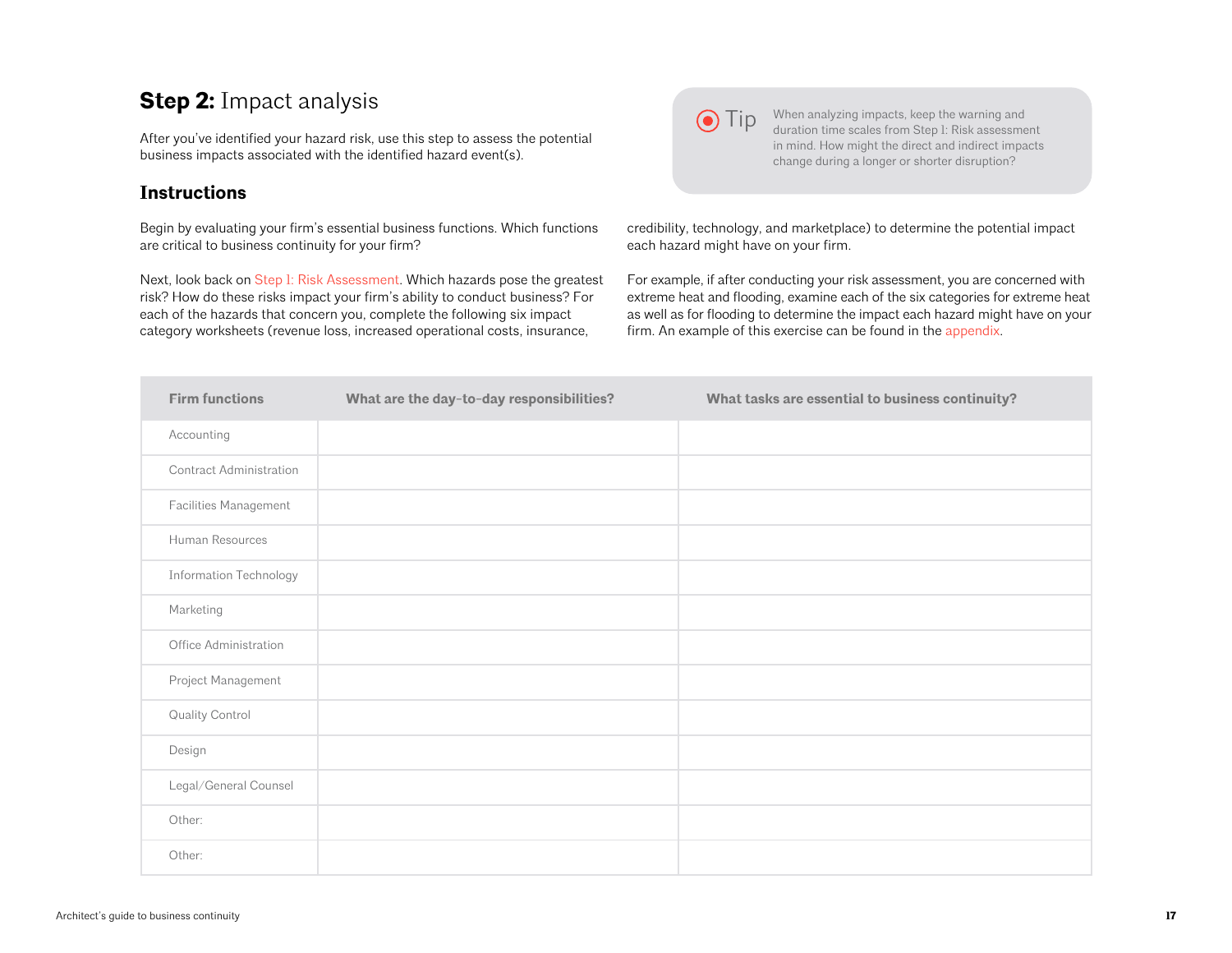#### $\odot$ **Category 1: Revenue loss**

Consider: Loss of contracts, late payments, loss of work, loss of marketing or future pursuits

| <b>Hazards</b>                                                                              | <b>Direct impacts</b>                                                                                                                                                                                                                                                                                                                              | Capacity                                                                                                                                           | <b>Indirect impacts</b>                                                                                                                                                                                                                    | Capacity                                                                                                                                           |  |
|---------------------------------------------------------------------------------------------|----------------------------------------------------------------------------------------------------------------------------------------------------------------------------------------------------------------------------------------------------------------------------------------------------------------------------------------------------|----------------------------------------------------------------------------------------------------------------------------------------------------|--------------------------------------------------------------------------------------------------------------------------------------------------------------------------------------------------------------------------------------------|----------------------------------------------------------------------------------------------------------------------------------------------------|--|
| Referencing the Step 1: Risk<br>Assessment, list risks starting<br>with the highest hazards | To the firm's employees,<br>building, server, hardware, etc.<br><b>Consider: Does the office</b><br>have to close for repairs or<br>infrastructure work? Can your<br>employees continue to work?<br>Do they all have hardware/<br>software to work remotely?<br><b>Quantify impacts as: Per</b><br>person per day, how much<br>credit is available | Ability to respond<br>What is your capacity to<br>manage the impacts? Which<br>impacts can you resolve,<br>cope with, or otherwise<br>accommodate? | To clients and future work<br><b>Consider: How will office</b><br>repairs or relocation impact<br>your ability to meet deadlines<br>or acquire new work?<br><b>Quantify impacts as: Per</b><br>person per day, cost of<br>contract penalty | Ability to respond<br>What is your capacity to<br>manage the impacts? Which<br>impacts can you resolve,<br>cope with, or otherwise<br>accommodate? |  |
|                                                                                             |                                                                                                                                                                                                                                                                                                                                                    |                                                                                                                                                    |                                                                                                                                                                                                                                            |                                                                                                                                                    |  |
|                                                                                             |                                                                                                                                                                                                                                                                                                                                                    |                                                                                                                                                    |                                                                                                                                                                                                                                            |                                                                                                                                                    |  |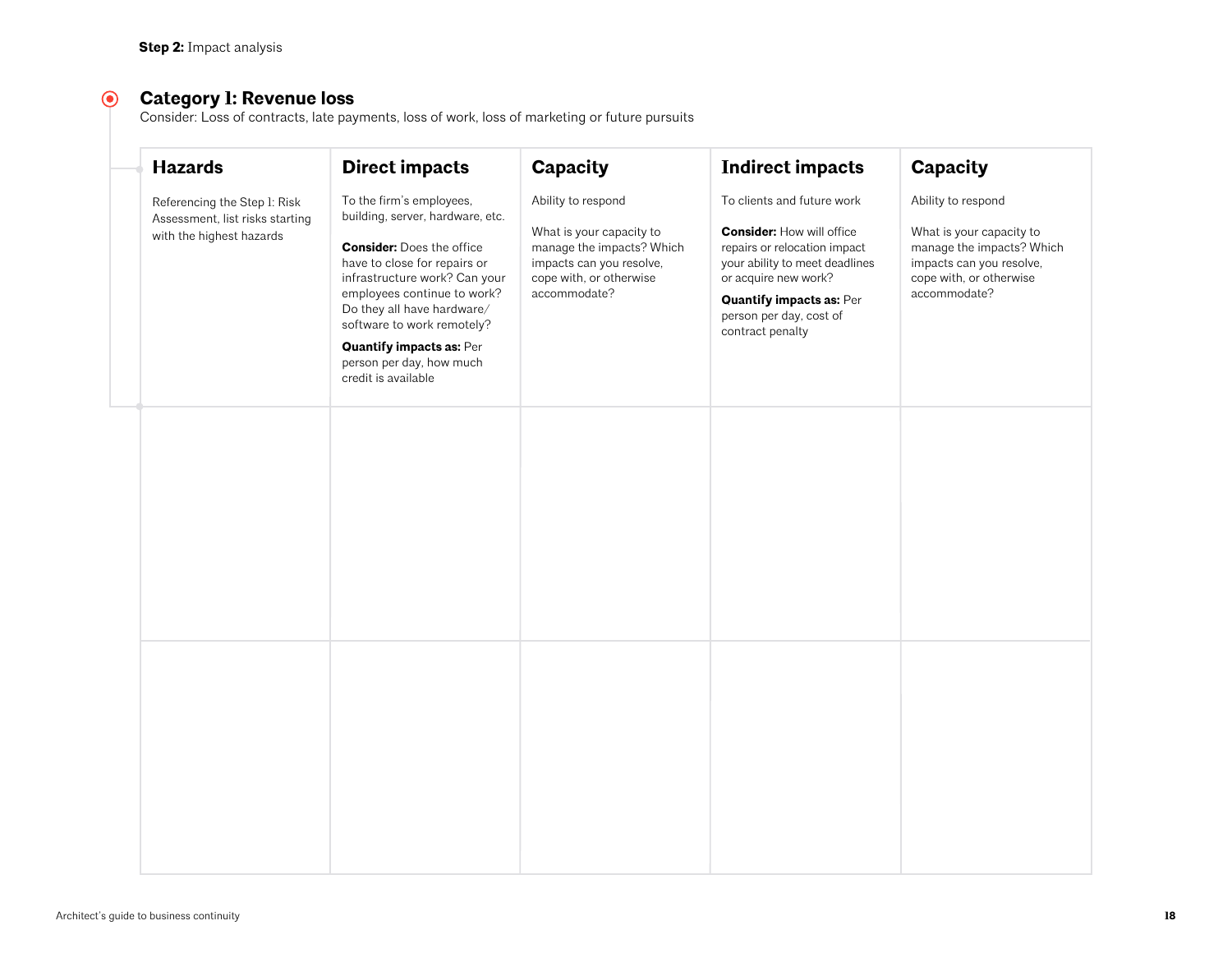#### $\odot$ **Category 2: Increased operational costs**

Consider: Temporary office, overhead payments, delay in earnings, line of credit, repair of damaged office (if applicable), permanent relocation, etc.

| <b>Hazards</b>                                                                              | <b>Direct impacts</b>                                                                                                                                                                                                                                                                                                                                                                                                                                                                             | Capacity                                                                                                                                           | <b>Indirect impacts</b>                                                                                                                                                                | <b>Capacity</b>                                                                                                                                    |
|---------------------------------------------------------------------------------------------|---------------------------------------------------------------------------------------------------------------------------------------------------------------------------------------------------------------------------------------------------------------------------------------------------------------------------------------------------------------------------------------------------------------------------------------------------------------------------------------------------|----------------------------------------------------------------------------------------------------------------------------------------------------|----------------------------------------------------------------------------------------------------------------------------------------------------------------------------------------|----------------------------------------------------------------------------------------------------------------------------------------------------|
| Referencing the Step 1: Risk<br>Assessment, list risks starting<br>with the highest hazards | To the firm's employees,<br>building, server, hardware, etc.<br><b>Consider:</b> Can the office be<br>repaired? How long will it<br>take? Is temporary office<br>space available? Will business<br>interruption insurance cover<br>the costs? If the office is<br>significantly damaged, how<br>will you establish new office<br>space? If the office moves,<br>do you run the risk of losing<br>employees?<br><b>Quantify impacts as: Per</b><br>person per day, how much<br>credit is available | Ability to respond<br>What is your capacity to<br>manage the impacts? Which<br>impacts can you resolve,<br>cope with, or otherwise<br>accommodate? | To clients and future work<br><b>Consider: How will office</b><br>repairs or relocation impact<br>your ability to meet deadlines?<br><b>Quantify impacts as: Per</b><br>person per day | Ability to respond<br>What is your capacity to<br>manage the impacts? Which<br>impacts can you resolve,<br>cope with, or otherwise<br>accommodate? |
|                                                                                             |                                                                                                                                                                                                                                                                                                                                                                                                                                                                                                   |                                                                                                                                                    |                                                                                                                                                                                        |                                                                                                                                                    |
|                                                                                             |                                                                                                                                                                                                                                                                                                                                                                                                                                                                                                   |                                                                                                                                                    |                                                                                                                                                                                        |                                                                                                                                                    |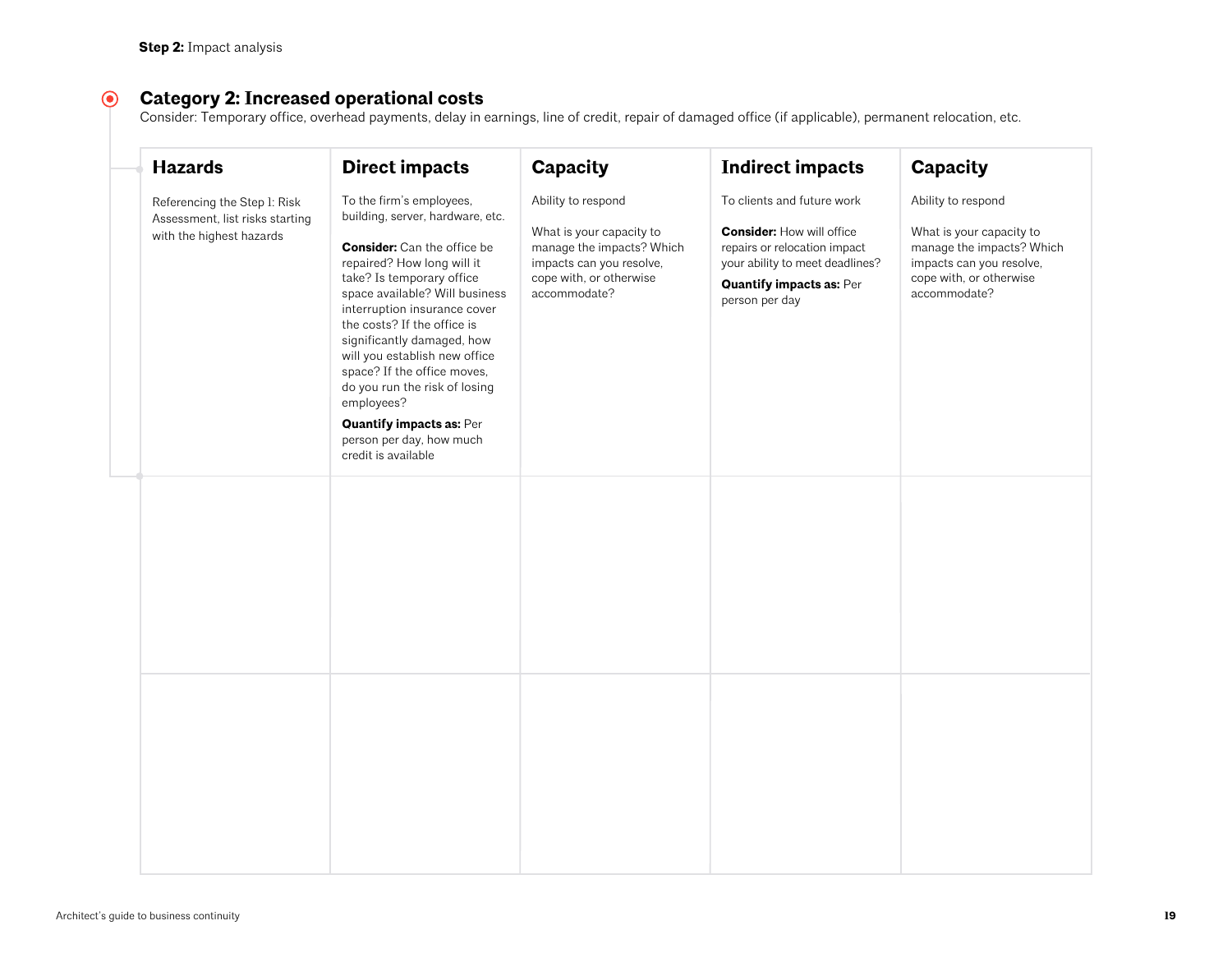#### $\odot$ **Category 3: Insurance**

Consider: Professional liability, property insurance, personal insurance

| <b>Hazards</b>                                                                              | <b>Direct impacts</b>                                                                                                                                                                                                                                                                                                                                                                                                                                                                                                 | <b>Capacity</b>                                                                                                                                    | <b>Indirect impacts</b>                                                                                                                                                                                                                                                                                                                                                                                                   | <b>Capacity</b>                                                                                                                                    |
|---------------------------------------------------------------------------------------------|-----------------------------------------------------------------------------------------------------------------------------------------------------------------------------------------------------------------------------------------------------------------------------------------------------------------------------------------------------------------------------------------------------------------------------------------------------------------------------------------------------------------------|----------------------------------------------------------------------------------------------------------------------------------------------------|---------------------------------------------------------------------------------------------------------------------------------------------------------------------------------------------------------------------------------------------------------------------------------------------------------------------------------------------------------------------------------------------------------------------------|----------------------------------------------------------------------------------------------------------------------------------------------------|
| Referencing the Step 1: Risk<br>Assessment, list risks starting<br>with the highest hazards | To the firm's employees,<br>building, server, hardware, etc.<br><b>Consider:</b> Will you be able to<br>obtain insurance at current<br>rates? How will increased<br>insurance costs (or the inability<br>to obtain coverage) affect your<br>ability to retain, retrain, and/<br>or recruit employees? How will<br>you be affected by contractual<br>insurance requirements?<br><b>Quantify impacts as:</b><br>Increased cost of coverage,<br>fewer available carriers.<br>increased deductibles or self-<br>insurance | Ability to respond<br>What is your capacity to<br>manage the impacts? Which<br>impacts can you resolve,<br>cope with, or otherwise<br>accommodate? | To clients and future work<br><b>Consider: How will increased</b><br>insurance costs (or the<br>inability to obtain coverage)<br>affect your ability to be price<br>competitive when seeking new<br>work? How will you be affected<br>by contractual insurance<br>requirements?<br><b>Quantify impacts as:</b><br>Increased cost of coverage,<br>fewer available carriers.<br>increased deductibles or self-<br>insurance | Ability to respond<br>What is your capacity to<br>manage the impacts? Which<br>impacts can you resolve,<br>cope with, or otherwise<br>accommodate? |
|                                                                                             |                                                                                                                                                                                                                                                                                                                                                                                                                                                                                                                       |                                                                                                                                                    |                                                                                                                                                                                                                                                                                                                                                                                                                           |                                                                                                                                                    |
|                                                                                             |                                                                                                                                                                                                                                                                                                                                                                                                                                                                                                                       |                                                                                                                                                    |                                                                                                                                                                                                                                                                                                                                                                                                                           |                                                                                                                                                    |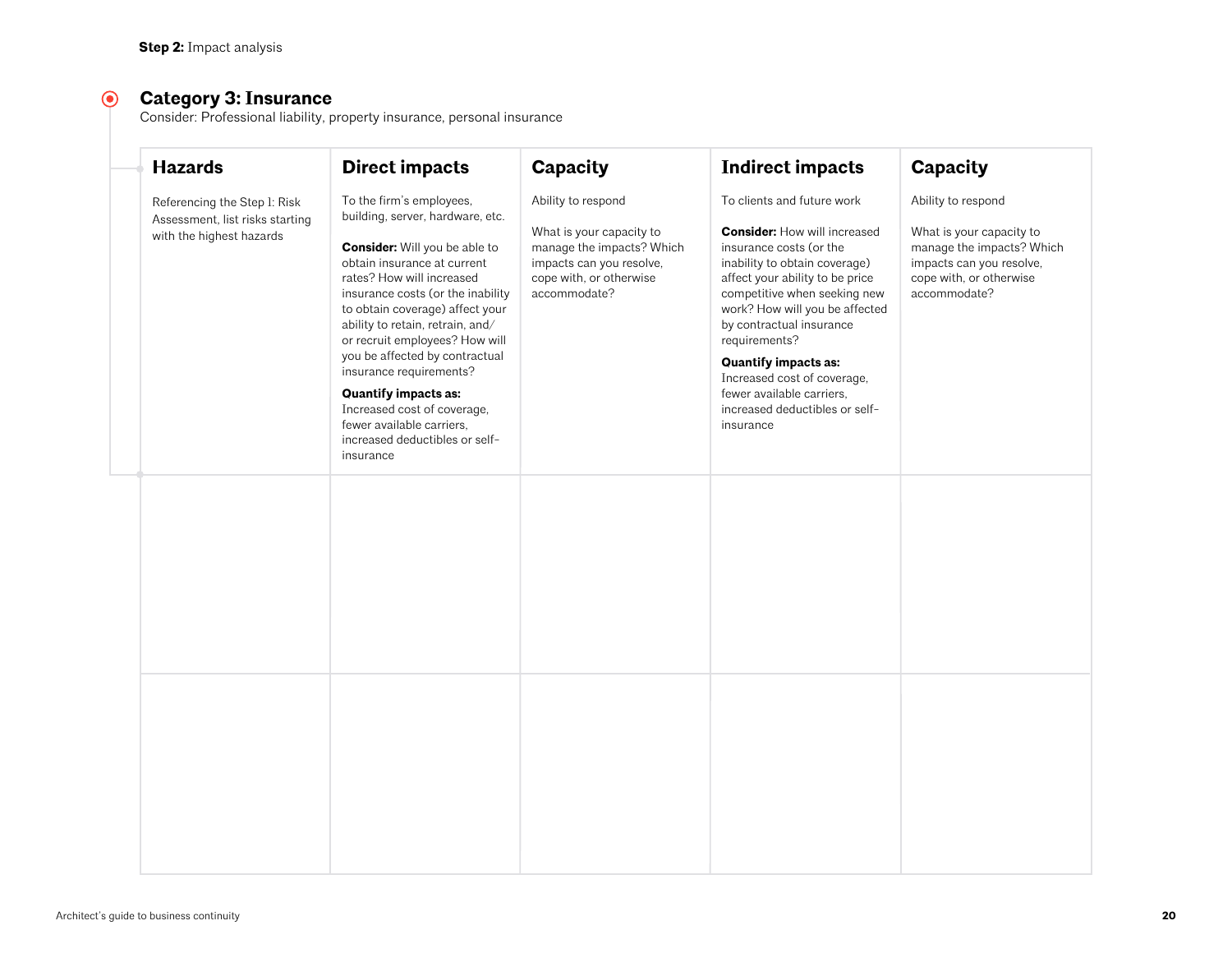#### $\odot$ **Category 4: Credibility**

Consider: Good reputation and client is confident in brand/firm or conversely a bad reputation and client is not confident in brand/firm

| <b>Hazards</b>                                                                              | <b>Direct impacts</b>                                                                                                                                                                                                                                                                                                                  | <b>Capacity</b>                                                                                                                                    | <b>Indirect impacts</b>                                                                                                                                                                                                                                                                                                                                                                           | <b>Capacity</b>                                                                                                                                    |
|---------------------------------------------------------------------------------------------|----------------------------------------------------------------------------------------------------------------------------------------------------------------------------------------------------------------------------------------------------------------------------------------------------------------------------------------|----------------------------------------------------------------------------------------------------------------------------------------------------|---------------------------------------------------------------------------------------------------------------------------------------------------------------------------------------------------------------------------------------------------------------------------------------------------------------------------------------------------------------------------------------------------|----------------------------------------------------------------------------------------------------------------------------------------------------|
| Referencing the Step 1: Risk<br>Assessment, list risks starting<br>with the highest hazards | To the firm's employees,<br>building, server, hardware, etc.<br><b>Consider:</b> A good reputation<br>will grow the firm. How<br>might your inability to<br>provide services affect your<br>reputation?<br><b>Quantify impacts as:</b><br>Employee recruitment<br>and retention (reputable<br>firms attract high-quality<br>employees) | Ability to respond<br>What is your capacity to<br>manage the impacts? Which<br>impacts can you resolve,<br>cope with, or otherwise<br>accommodate? | To clients and future work<br><b>Consider:</b> Will your client, city,<br>and other contacts recommend<br>you to others for future work?<br>Are your employees engaged<br>in the community and other<br>leadership roles where they also<br>raise the credibility of the firm?<br><b>Quantify impacts as: How</b><br>satisfied are your clients?<br>What is the public perception<br>of the firm? | Ability to respond<br>What is your capacity to<br>manage the impacts? Which<br>impacts can you resolve,<br>cope with, or otherwise<br>accommodate? |
|                                                                                             |                                                                                                                                                                                                                                                                                                                                        |                                                                                                                                                    |                                                                                                                                                                                                                                                                                                                                                                                                   |                                                                                                                                                    |
|                                                                                             |                                                                                                                                                                                                                                                                                                                                        |                                                                                                                                                    |                                                                                                                                                                                                                                                                                                                                                                                                   |                                                                                                                                                    |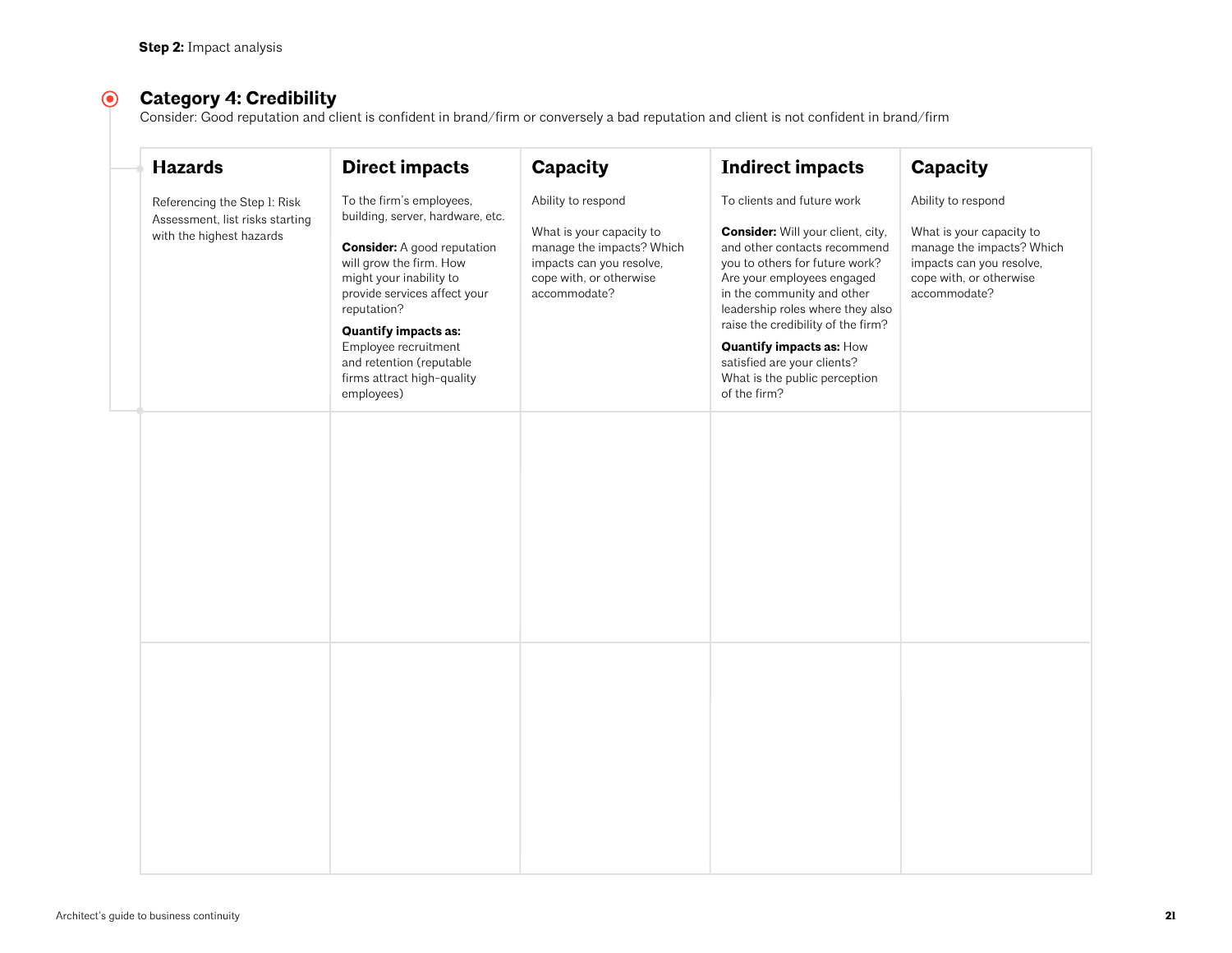#### $\odot$ **Category 5: Technology**

Consider: Loss or lack of access to hardware (server, computers, printers), software, data, or VPN/cloud; power backup of critical equipment.

| <b>Hazards</b>                                                                              | <b>Direct impacts</b>                                                                                                                                                                                                                                                                       | Capacity                                                                                                                                           | <b>Indirect impacts</b>                                                                                                                                                                                                                                  | Capacity                                                                                                                                           |
|---------------------------------------------------------------------------------------------|---------------------------------------------------------------------------------------------------------------------------------------------------------------------------------------------------------------------------------------------------------------------------------------------|----------------------------------------------------------------------------------------------------------------------------------------------------|----------------------------------------------------------------------------------------------------------------------------------------------------------------------------------------------------------------------------------------------------------|----------------------------------------------------------------------------------------------------------------------------------------------------|
| Referencing the Step 1: Risk<br>Assessment, list risks starting<br>with the highest hazards | To the firm's employees,<br>building, server, hardware, etc.<br><b>Consider:</b> Ability to access<br>files, systems, and applications<br><b>Quantify impacts as: Cost</b><br>to repair or purchase new<br>equipment, time delay for<br>fixing/replacing equipment,<br>lost production time | Ability to respond<br>What is your capacity to<br>manage the impacts? Which<br>impacts can you resolve,<br>cope with, or otherwise<br>accommodate? | To clients and future work<br><b>Consider:</b> Ability to meet<br>contractual obligations<br>and regulatory compliance<br>requirements<br><b>Quantify impacts as: Time</b><br>delay for fixing/replacing<br>equipment, penalties for missed<br>deadlines | Ability to respond<br>What is your capacity to<br>manage the impacts? Which<br>impacts can you resolve,<br>cope with, or otherwise<br>accommodate? |
|                                                                                             |                                                                                                                                                                                                                                                                                             |                                                                                                                                                    |                                                                                                                                                                                                                                                          |                                                                                                                                                    |
|                                                                                             |                                                                                                                                                                                                                                                                                             |                                                                                                                                                    |                                                                                                                                                                                                                                                          |                                                                                                                                                    |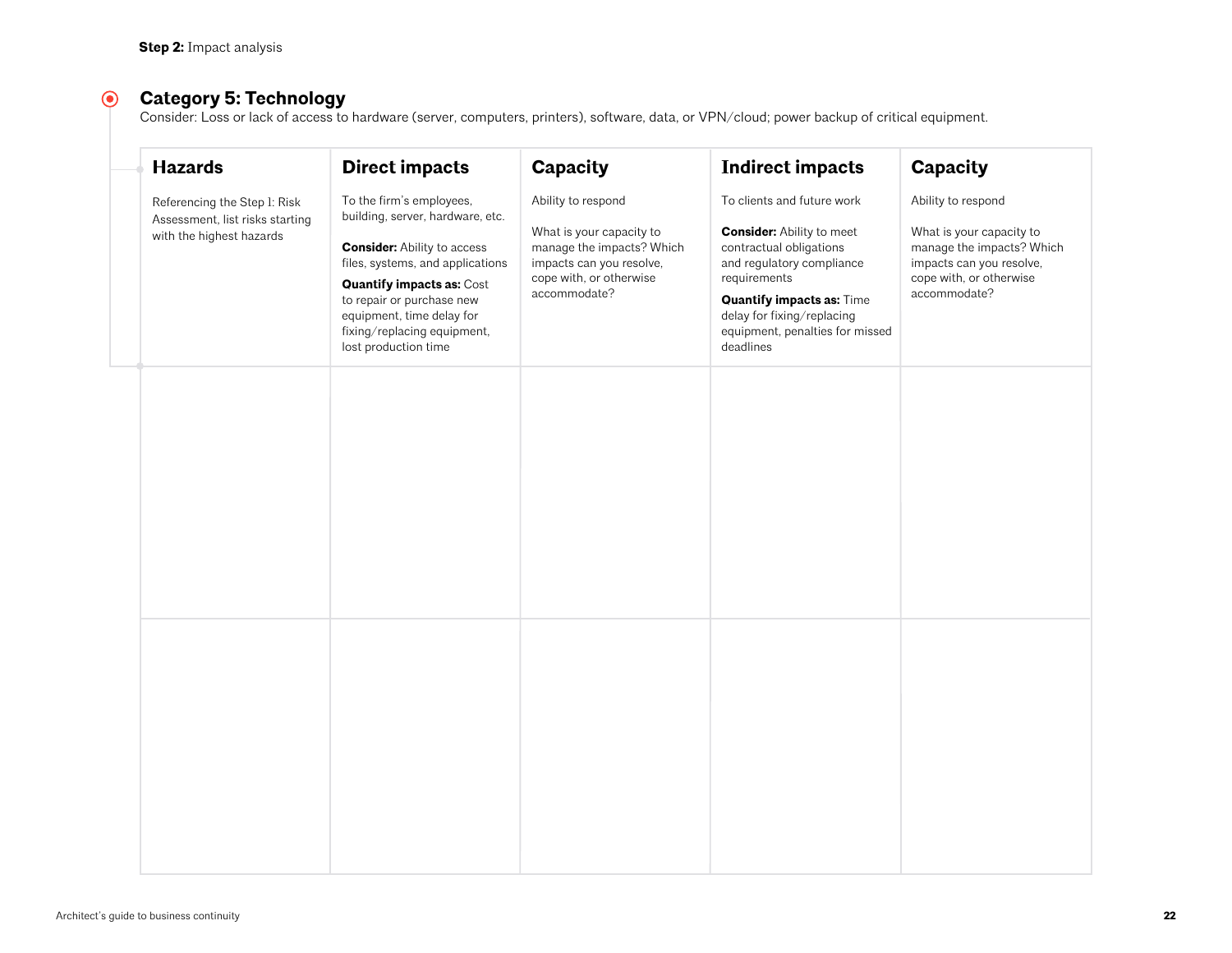#### $\odot$ **Category 6: Marketplace**

Consider: The impact on various market sectors (health care, education, civic and corporate interiors, residential, etc.)

| <b>Hazards</b>                                                                              | <b>Direct impacts</b>                                                                                                                                                                                                                                                                                                                                                                                            | Capacity                                                                                                                                           | <b>Indirect impacts</b>                                                                                                                                                                                                                                   | Capacity                                                                                                                                           |
|---------------------------------------------------------------------------------------------|------------------------------------------------------------------------------------------------------------------------------------------------------------------------------------------------------------------------------------------------------------------------------------------------------------------------------------------------------------------------------------------------------------------|----------------------------------------------------------------------------------------------------------------------------------------------------|-----------------------------------------------------------------------------------------------------------------------------------------------------------------------------------------------------------------------------------------------------------|----------------------------------------------------------------------------------------------------------------------------------------------------|
| Referencing the Step 1: Risk<br>Assessment, list risks starting<br>with the highest hazards | To the firm's employees,<br>building, server, hardware, etc.<br>Consider: Can you<br>demonstrate high performance<br>for your primary market<br>sector under distress? Does<br>your firm work in one primary<br>market sector? If so, what<br>is the backup plan if the<br>market sector slows down or<br>demographic shifts occur?<br><b>Quantify impacts as:</b><br>Number of marketplaces<br>currently served | Ability to respond<br>What is your capacity to<br>manage the impacts? Which<br>impacts can you resolve,<br>cope with, or otherwise<br>accommodate? | To clients and future work<br><b>Consider:</b> Can you evolve<br>with your market sector as<br>owners determine new ways of<br>investing or divesting?<br><b>Quantify impacts as:</b><br>Marketplace health and<br>interrelated-ness of skills<br>offered | Ability to respond<br>What is your capacity to<br>manage the impacts? Which<br>impacts can you resolve,<br>cope with, or otherwise<br>accommodate? |
|                                                                                             |                                                                                                                                                                                                                                                                                                                                                                                                                  |                                                                                                                                                    |                                                                                                                                                                                                                                                           |                                                                                                                                                    |
|                                                                                             |                                                                                                                                                                                                                                                                                                                                                                                                                  |                                                                                                                                                    |                                                                                                                                                                                                                                                           |                                                                                                                                                    |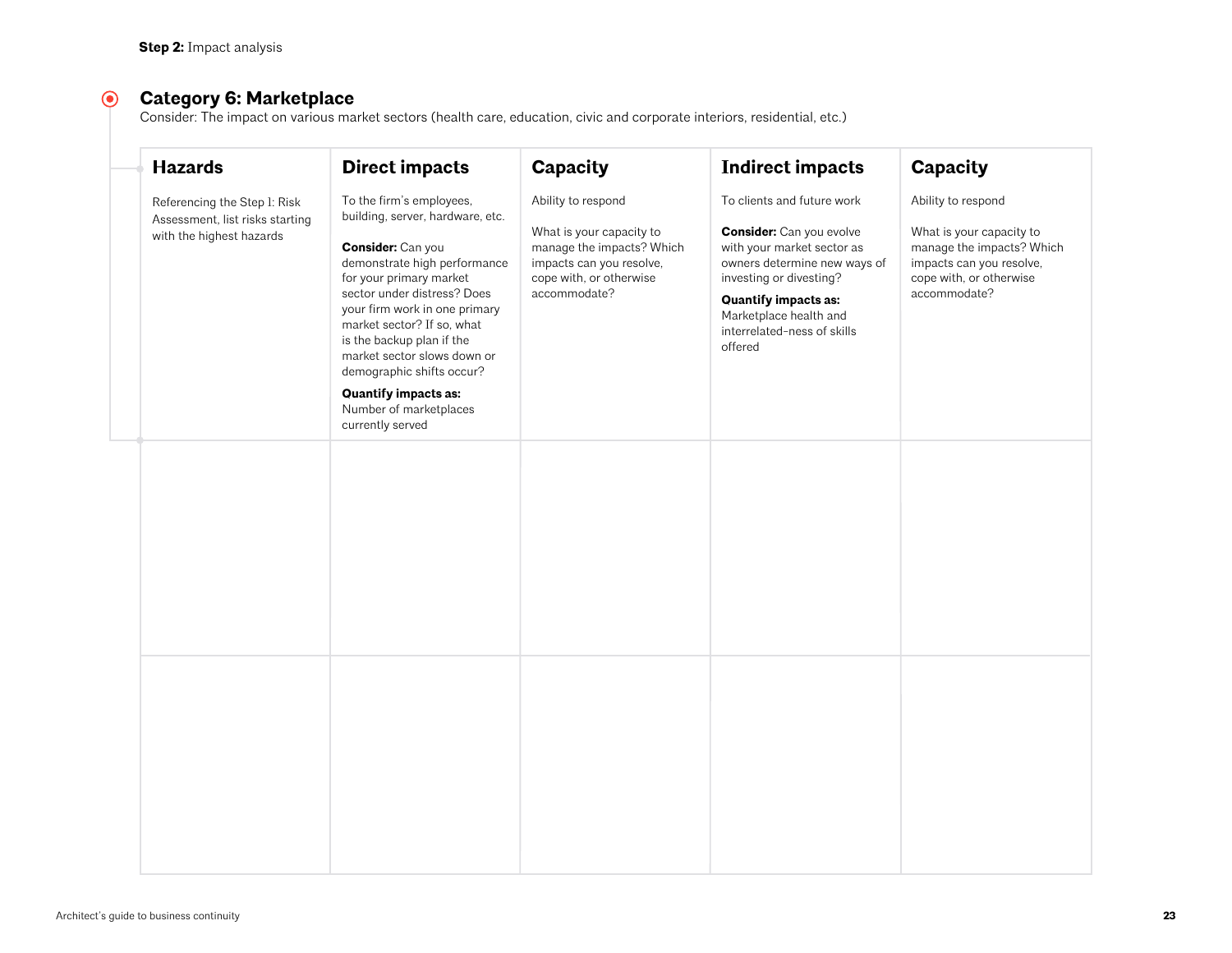# <span id="page-23-0"></span>**Part 2:** Developing a business continuity plan

Reflect on the essential functions of your firm previously identified and the direct and indirect impacts described in each of the six business impact areas in [Step 2: Impact A](#page-16-0)nalysis. How are the essential functions of your firm impacted? What actions will your firm undertake to reduce the vulnerability of these essential functions? Designate a department and responsible person(s) for implementing the identified action(s) and the collaborators. What is the

expected time frame to complete the action, and is there a critical path to consider? For example, is there one identified action that must occur before another? How does each action land in the budget for the firm? How can the identified action relate to—or enhance—ongoing or planned investments in firm technology, equipment, retrofits, or other upgrades?

# **Step 3:** Plan

Use this information to help prioritize. Are there actions that can be rolled into an ongoing or planned investment? Which actions are most critical to the continuity of operations? If a critical action is just not in the budget, is there an alternative or band-aid approach that, while not ideal, might still reduce vulnerability? After all, when you're bleeding, a band-aid is better than no band-aid at all!

# **Action plan:**

Use the below matrix to identify and prioritize business continuity actions based on the "capacity" reflections logged in Step 2: Impact analysis.

| Action | Responsible party | <b>External</b><br>collaborators | Implementation<br>time frame | <b>Budget</b><br>implications | <b>Relationship to</b><br>ongoing/planned<br>investments | <b>Priority level</b> |
|--------|-------------------|----------------------------------|------------------------------|-------------------------------|----------------------------------------------------------|-----------------------|
|        |                   |                                  |                              |                               |                                                          |                       |
|        |                   |                                  |                              |                               |                                                          |                       |
|        |                   |                                  |                              |                               |                                                          |                       |
|        |                   |                                  |                              |                               |                                                          |                       |
|        |                   |                                  |                              |                               |                                                          |                       |
|        |                   |                                  |                              |                               |                                                          |                       |
|        |                   |                                  |                              |                               |                                                          |                       |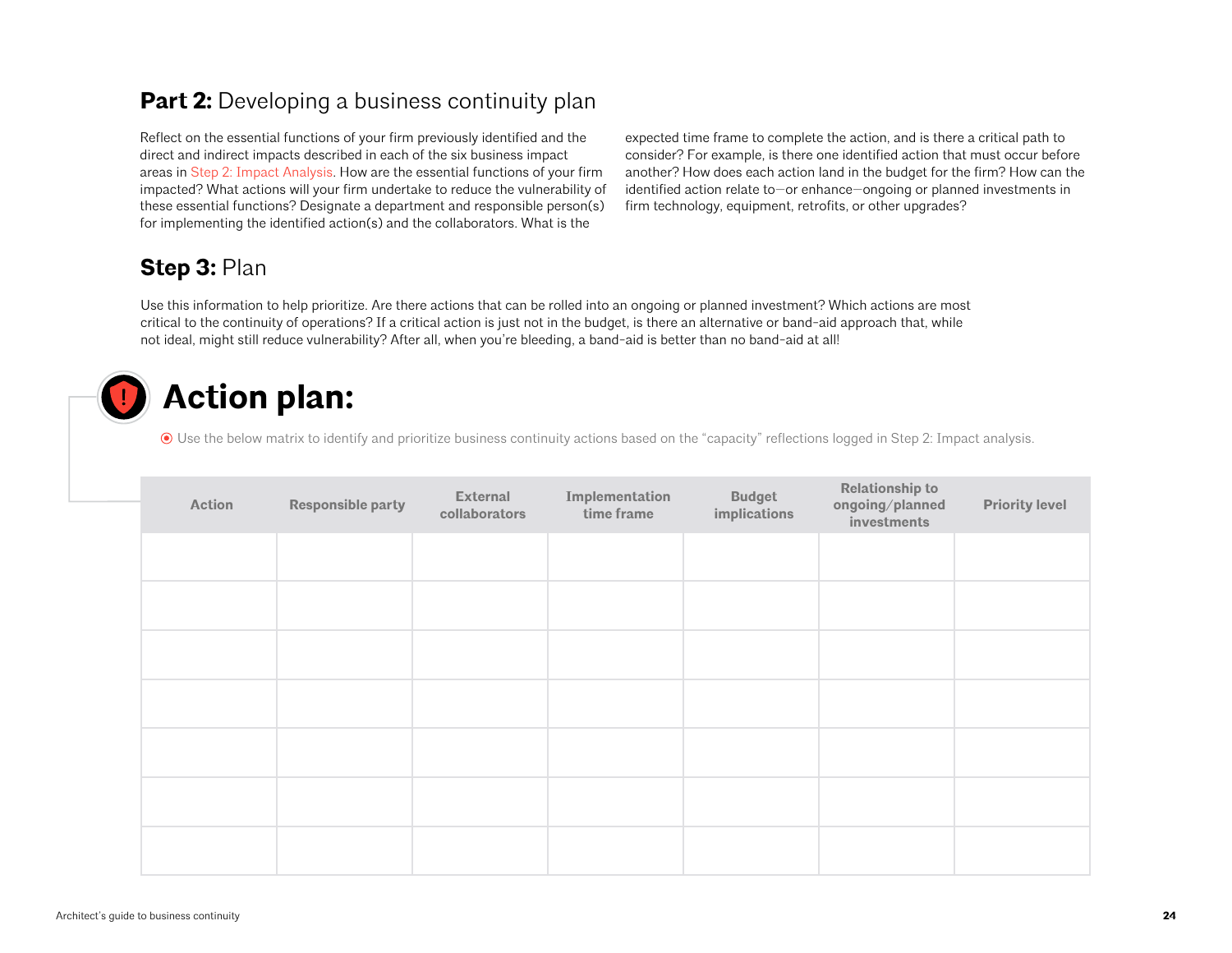# **Step 4:** Implement

## **Business continuity planning checklists**

While action items will be unique to each firm, Part [2: Developing a business](#page-23-0)  [continuity](#page-23-0) plan provides a series of checklists organized by firm departmental area:

- facilities management
- project management

• IT

• office administration/ human resources

This organization provides the opportunity to assign department tasks to a department head or consultant if firm leadership chooses to do so. Each departmental area includes a checklist of recommended actions and description. Remember to design in redundancy. It's important for all firm systems, staff roles, and technology to have backup measures or cross training.

# **Firm departmental area checklists:**

Click the title of each checklist to jump to recommended actions.

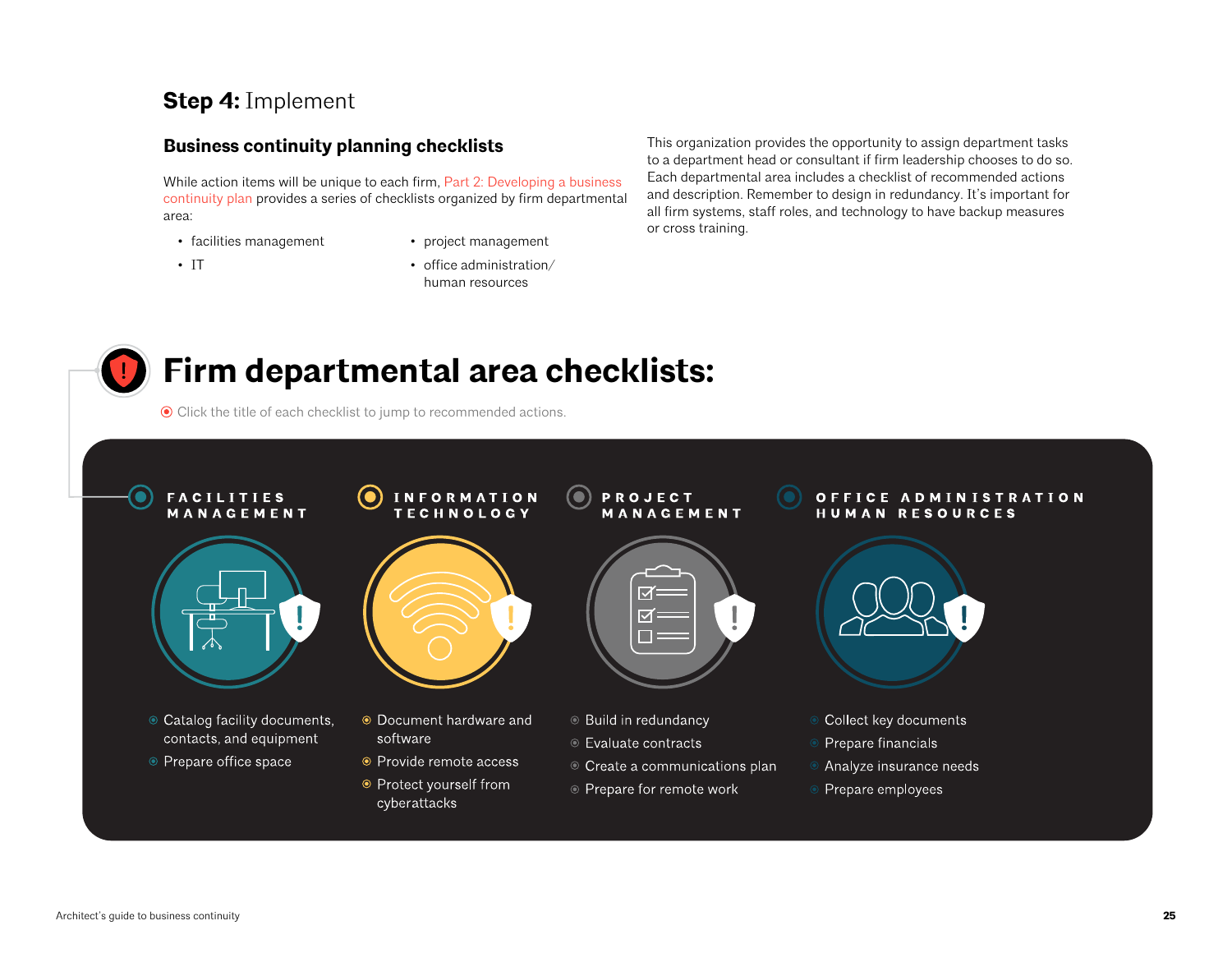

#### $\odot$ **Catalog facility documents, contacts, & equipment**

Having important documents and contacts at your fingertips will make navigating a potential disruption easier and more efficient.

#### **Collect facility documents**

This includes the premises deed, mortgage, or lease. It is recommended to store this information in multiple locations: the cloud, server, on USB, paper copy at the office and/or at a key employee's home.

#### **Collect facility contacts**

This may include contact information for the building, security, power utility, water utility, internet utility, fire, police, and/or municipal emergency department. It is recommended to store this information in multiple locations: the cloud, server, on USB, paper copy at the office and/or at a key employee's home.

#### **Establish expectations with emergency providers and service vendors**

Touch base with your emergency providers and service vendors for items such as HVAC, electrical, fire, and plumbing to ensure they understand what is expected of them in an disaster type situation.

#### **Photograph spaces and equipment, catalog, send to insurance company, and upload to the cloud**

Photograph office/equipment for potential insurance claims and update photos annually or after a remodel or significant purchase. Include date and time stamp. Send photos to insurance company, upload to cloudbased secure storage, and keep a hard copy in a safe place.

#### **Enable remote access to critical documents**

Be prepared for an event where the engineering/facilities team may not be able to have access to engineering and facility documents such as operation manuals, blueprints and schematics—convert these into a digital format that is remotely accessible. This includes provisions for master keys, alarm codes, etc.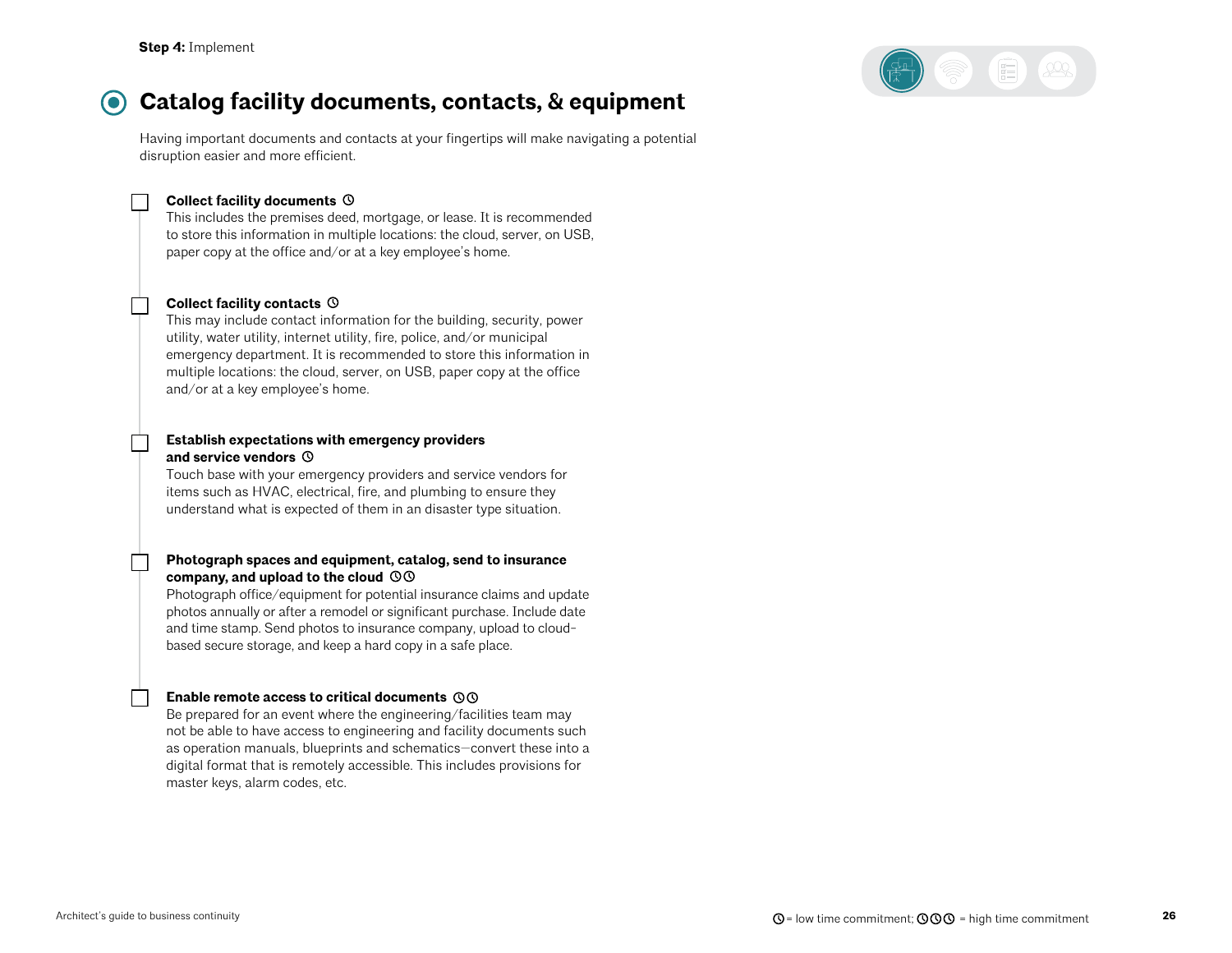

# **Prepare office space**

We spend more than one-third of our time at work. Designing or retrofitting—and maintaining—your physical office space with these tips in mind can enhance your business continuity during a disaster, an attack, a pandemic, or other hazard event.

### **Preparations if you own or lease your facility**

If you own—prepare a list of service and repair providers to contact in case of disaster. If you lease—prepare a contact list (landlord or management company) of who to reach out to that will take care of services and repairs in case of disaster. If your firm depends on leased space, then reviewing the lease terms related to the aftermath of a disaster is extremely important. Most lease agreements give the landlord an extended period of time to make a decision on what to do and how to proceed to deal with the damage. This may include a waiting period until the insurance company has disbursed funds for the repair of the building. This period may take as long as 60 to 120 days, during which access to the building may be denied and as such create disastrous results for firms that rely on their leased space. These terms can be renegotiated to provide immediate access at the firm's own risk and expense in order to get equipment, files, or other vital information out of the building or, if conditions are right, to make repairs and then negotiate the payments at a later date after insurance determination has been made. Whether your office is owned or leased, learn what insurance you should carry and get a policy.

#### **Appropriately address issues identified in the building vulnerability assessment ① Varies**

Does the design and organization of your physical office space support business continuity? How can the design or retrofit of your office space reduce your vulnerability? Understand your building's anticipated performance level by conducting a building vulnerability assessment. [Learn more with AIAU.](https://aiau.aia.org/courses/conducting-vulnerability-assessments-course-5-aia-resilience-and-adaptation-online-series)

#### **Locate office in a building near public transit, amenities, and emergency service facilities, or know where these are in an existing building**

Where are the nearest public transit stations? Where are secondary locations? What will employees do if there is NO public transit available within reasonable walking distance after a crisis?

#### **Know the intended performance level of your facility**

What is the performance level of your building (type, age, and capacity of mechanical, electrical, fire protection, and plumbing systems)? Is there redundancy of mechanical, electrical, fire protection, and plumbing systems? Upgrade systems to achieve desired performance capacity.

#### **Clearly emphasize safe exit routes**

Does the design and organization of your physical office space support business continuity and safety? Straightforward design and/ or clear signage as well as employee training and testing support swift and safe escape.

#### **Require landlord documentation that all systems are regularly tested and any deficiencies are promptly addressed**

Include this requirement in your lease if you lease or have an authorized memorandum from the landlord showing compliance.

### **Plan for shelter in place**

Document location, amount, and expiration date of emergency supplies. FEMA recommends enough non-perishable food, blankets, communication equipment (such as flashlights, radios, and batteries), alternate power sources, first-aid supplies, necessary medications, and durable medical equipment (e.g., hearing aid batteries, catheters) to allow self-sustainment in that location for a minimum of 72 hours. For a detailed list, see Ready.gov. Keep in mind, not all facilities will be suitable for shelter in place. If shelter in place is not appropriate, it is recommended to have a comprehensive evacuation plan in place.

### **Provide fire extinguishers, AEDs, first-aid kits, evac chairs, or stretchers, and communicate storage location to staff**

The safety/protection of human life is a critical component to business continuity planning. Test, plan, and do drills regularly.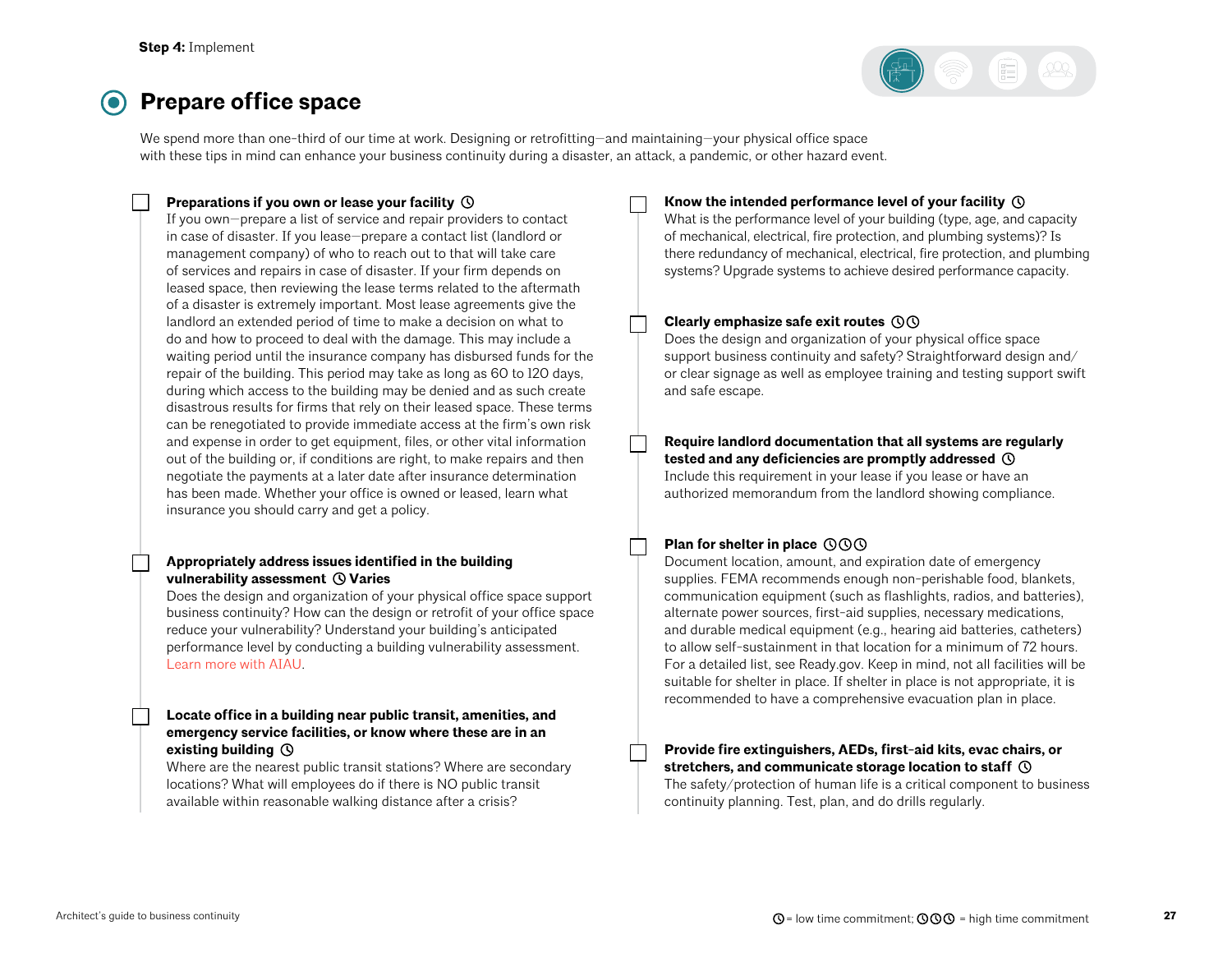#### **Prepare office space (cont.)**  $\odot$



#### **Perform routine environmental cleaning**

Routinely clean all frequently touched surfaces in the workplace, such as workstations, countertops, and doorknobs, and provide disposable wipes so that commonly used surfaces (such as keyboards, remote controls, desks) can be wiped down by employees before each use.

### **Know how an event such as a biological or contagion incident impacts your HVAC equipment and the office environment**  HVAC systems that require a large quantity of fresh air are vulnerable to

these types of events. Understanding how to shut down or circumvent an HVAC system that needs a delivery of fresh air is important.

#### **Understand the run times for generators**

Have plans in place for refuels and service. Periodically check automatic transfer switches for backup generators prior to an event.

#### **Understand the minimum your property would need to keep running and how that impacts your manpower**

For example, do you need more than one person to check boiler operations?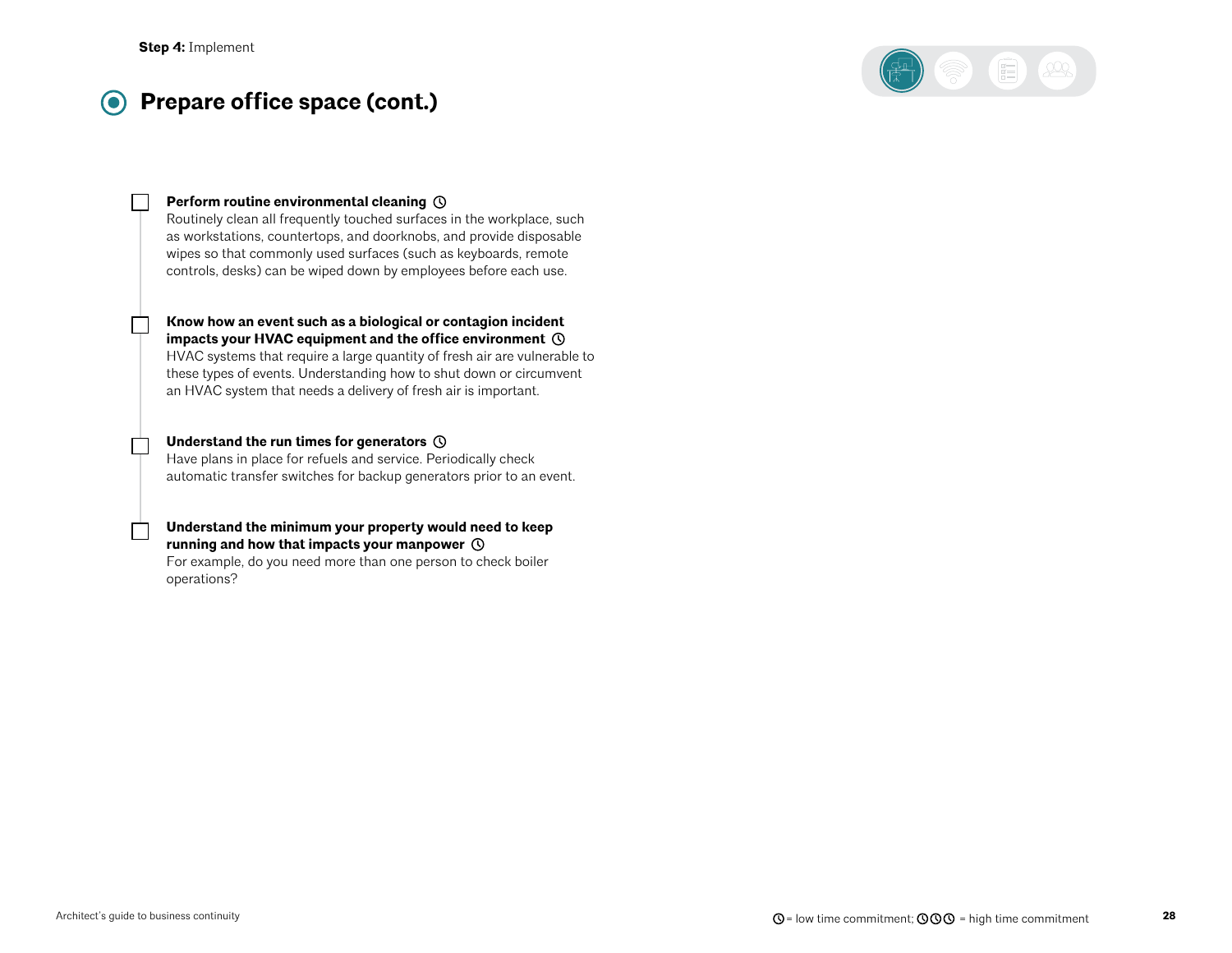

# **Document hardware & software**

Documenting IT equipment, software, and processes can make insurance claims easier and provides a record should a key team member absence occur.

## **Photograph/document IT hardware for potential**

#### **insurance claims**

Photograph IT equipment for potential insurance claims and update photos annually or after a significant purchase. Include date and time stamp. Send photos to insurance company, upload to cloud-based secure storage, and keep a hard copy in a safe place.

#### **Review the technology rider in your insurance coverage**

#### **Catalogue major software licenses**

Have a checklist (printed or stored off-site) of each application. Include in-case-of-emergency phone numbers and points of contact as well as customer-specific information such as the vendor customer number, license keys, and administrative user IDs.

#### **Create a list of passwords**

Leverage a password management system, preferably hosted on a system not dependent on internal IT resources. During disaster recovery, passwords and access keys will be critical for service restoration.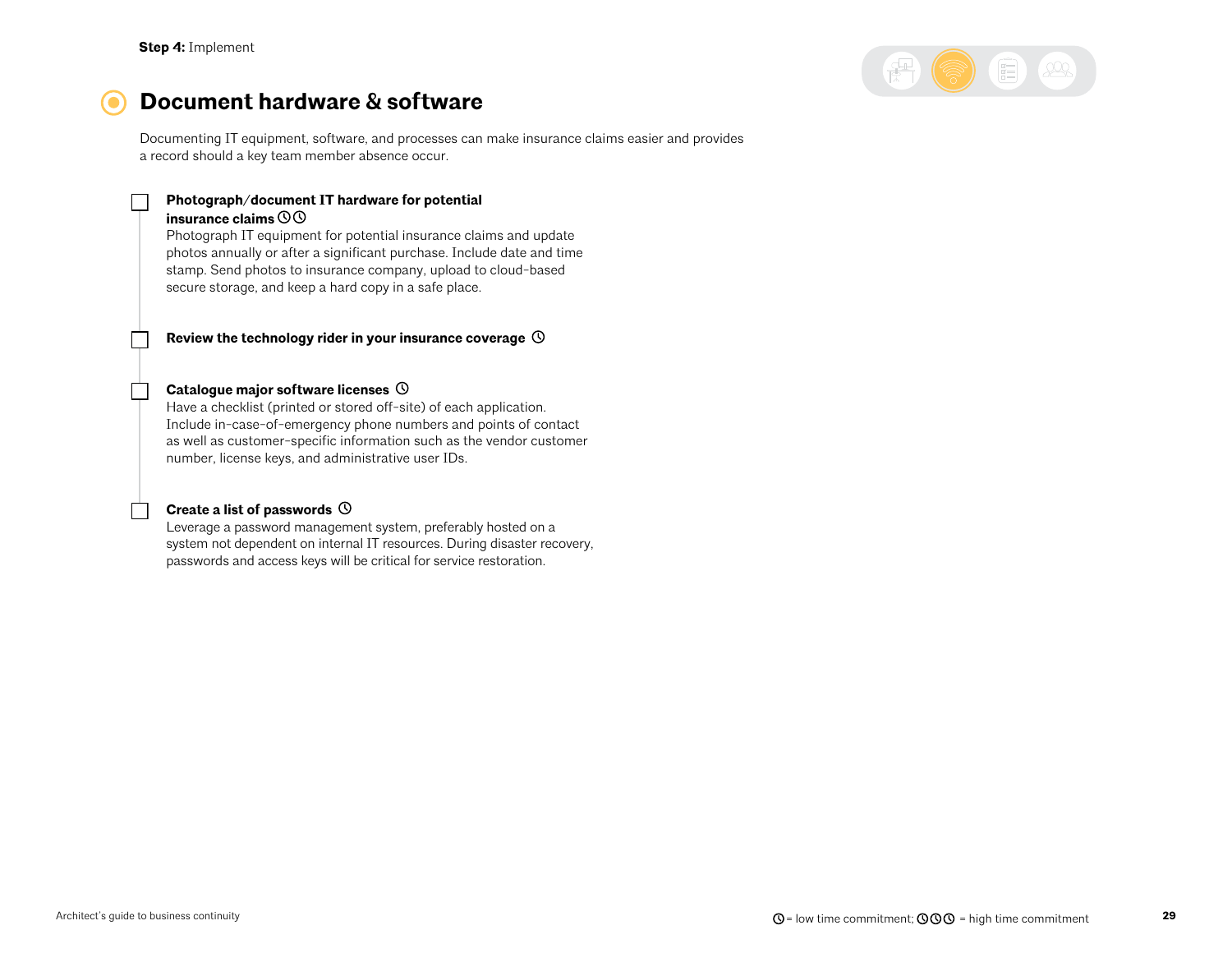

## **Provide remote access**

If schools are temporarily closed, for instance, can your employees work remotely? Do your employees rely on public transportation to get to the office? What if the power is out at the office? Providing remote access enables projects to continue in the face of many disruptions.

#### **Establish a redundant off-site location to host office data to allow employees to work remotely at home, a common space, or other community offices**

To ensure minimal dependency on the server room within a specific office, leverage systems to replicate office data to an off-site location (alternate office, data center, or cloud) with sufficient infrastructure to support remote work.

#### **Provide for portability of key equipment**

Laptop computers with docking stations, for example, provide more mobility than desktop computers.

#### **Institute multi-factor authentication**

Where possible, leverage an identity provider for IT systems, which adds a second component to employee log-ons to remote systems, cloud-hosted resources, and internal sensitive systems. A second factor can be a mobile app, a hardware USB key, or a text message, which helps validate the user access as authentic and reduce the impact of password theft.

#### **Define service level agreements**

Determine with firm leadership what type and length of outages are acceptable and how much data loss is acceptable. Then design systems, redundancy, and protections around those requirements while taking into consideration systems costs related to reduced downtime.

#### **Review vendor service level agreements**

Do vendor service level agreements match firm expectations and tolerance for outages? Ensure service level agreements are defined in contractual agreements.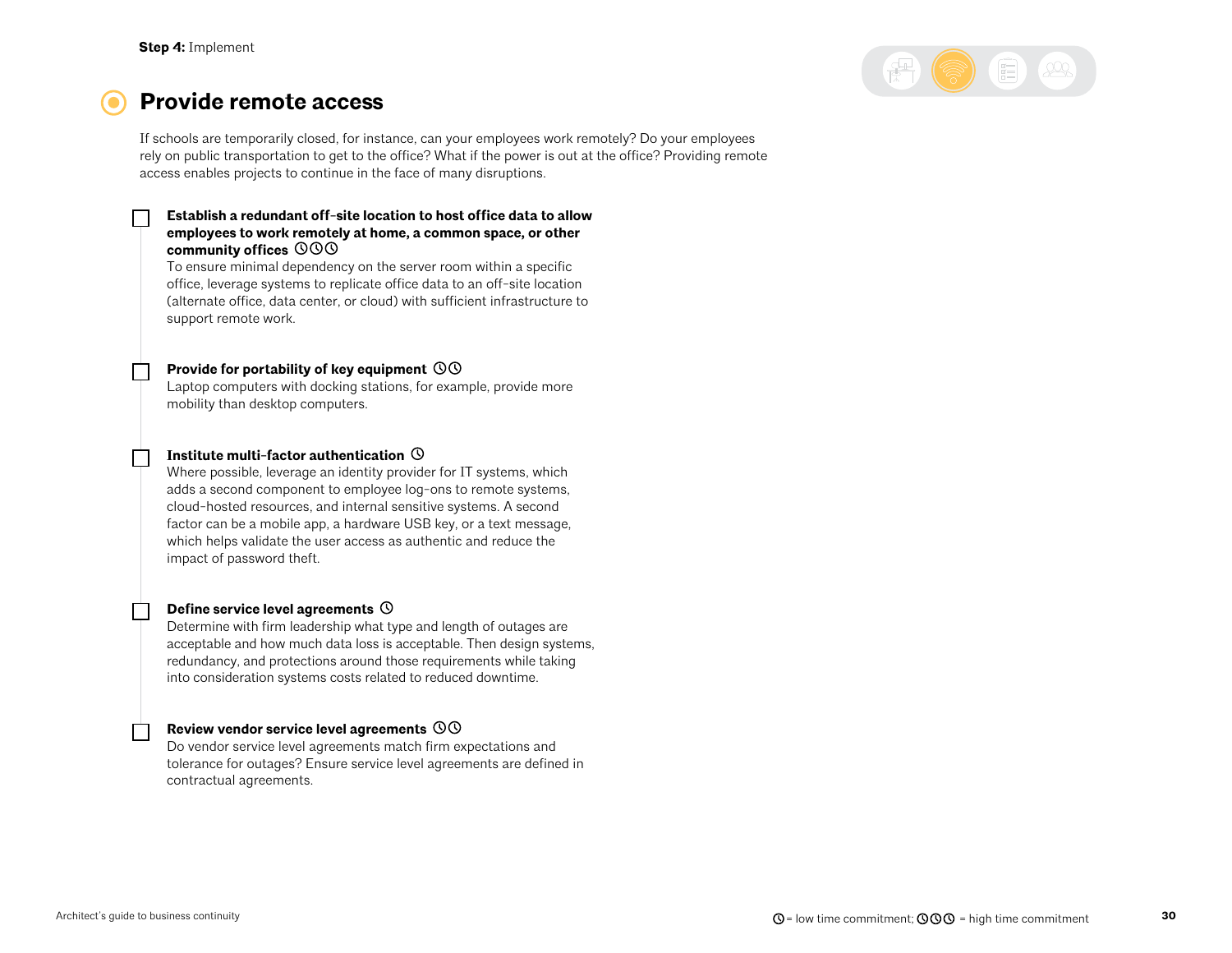

# **Protect yourself from cyberattacks**

Defending against cyberattacks and data loss begins long before a potential attack.

**Conduct periodic IT/cyber security training** 

#### **Set up backup servers**

Backing up critical data is the best defense against cyberattacks. Ensure data backups are conducted on an appropriate schedule/frequency and retained for a sufficient period. If backup servers are located on-site, who will be responsible for evacuating this equipment should the need arise? Or better yet, obtain secure cloud storage for backups.

#### **Set up cloud-based backup**

Replicate backup data to an off-site location such as a cloud provider. Most importantly, know what you are backing up. Verify that important data is saved and can be restored to a new server in an acceptable amount of time.

#### **Educate staff on cyber security risks, including malware, hacking, and passwords**

Malware commonly occurs when downloading free software packages, sharing internet files, utilizing removable media, clicking on suspicious email links, and when an internet security software program is not in place. To minimize attacks, educate employees on what is unacceptable use and have them sign a document of acceptance. Hacking typically occurs through sharing of credentials and passwords and can be facilitated through too-good-to-be-true email offers. Always verify the sender via phone call or separate email. Educating why and placing restrictions on sharing will help to minimize hacking. Simple passwords that are easy to remember and don't change are targets for intruders. Put in place passwords that are multi-factor, and periodically change them to help minimize risk.

#### **Implement cyber security backup measures**

Cloud-based services are becoming more prevalent as a way to minimize a cyberattack. Research companies before signing an agreement to understand what security measures they take to protect data. Additionally, implement a strong spam filter to minimize many types of cyber risks.

#### **Implement a process to change passwords and delete accounts upon an employee's termination**

Are passwords changed once employees leave? If not, the firm is open to outside risk. Firms can also monitor internet use to help minimize attacks.

#### **Institute privileged access management**

Isolate privileged IT tasks within the firm to dedicated privileged accounts. Do not grant administrative privelages to "everyday" accounts used to check e-mail and browse the internet. Incorporate two-part passwords for sensitive accounts where each half is maintained by a pair of employees who each only has one-half of the password, and both persons (or a pair from column A and column B of a pre-established list of approved employees) must come together to access the highly privileged account. As with all accounts, change administrative account passwords regularly, and always after an employee leaves.

#### **Engage an IT specialist before an attack**

IT is more than fixing a computer. IT specialists can help educate the firm on how best to protect data internally and externally to minimize cyber risk. Initiate strong spam filters, monitor risk, and assist with cloud services that best fit the firm's needs. If the expertise is not on staff, IT consultants offer these services.

#### **Perform routine security audits and testing**

Hire a third-party security vendor to scan public internet-facing systems as well as internal systems for weaknesses and known vulnerabilities on a routine basis, and take the necessary steps to remediate the threat.

#### **Perform system updates**

Ensure all systems, both internal and public, receive regular security and functionality updates and all systems in use are supported by its vendor. Subscribe to vendor email lists to receive notifications when vulnerabilities are discovered and patch; follow vendor update release cadences.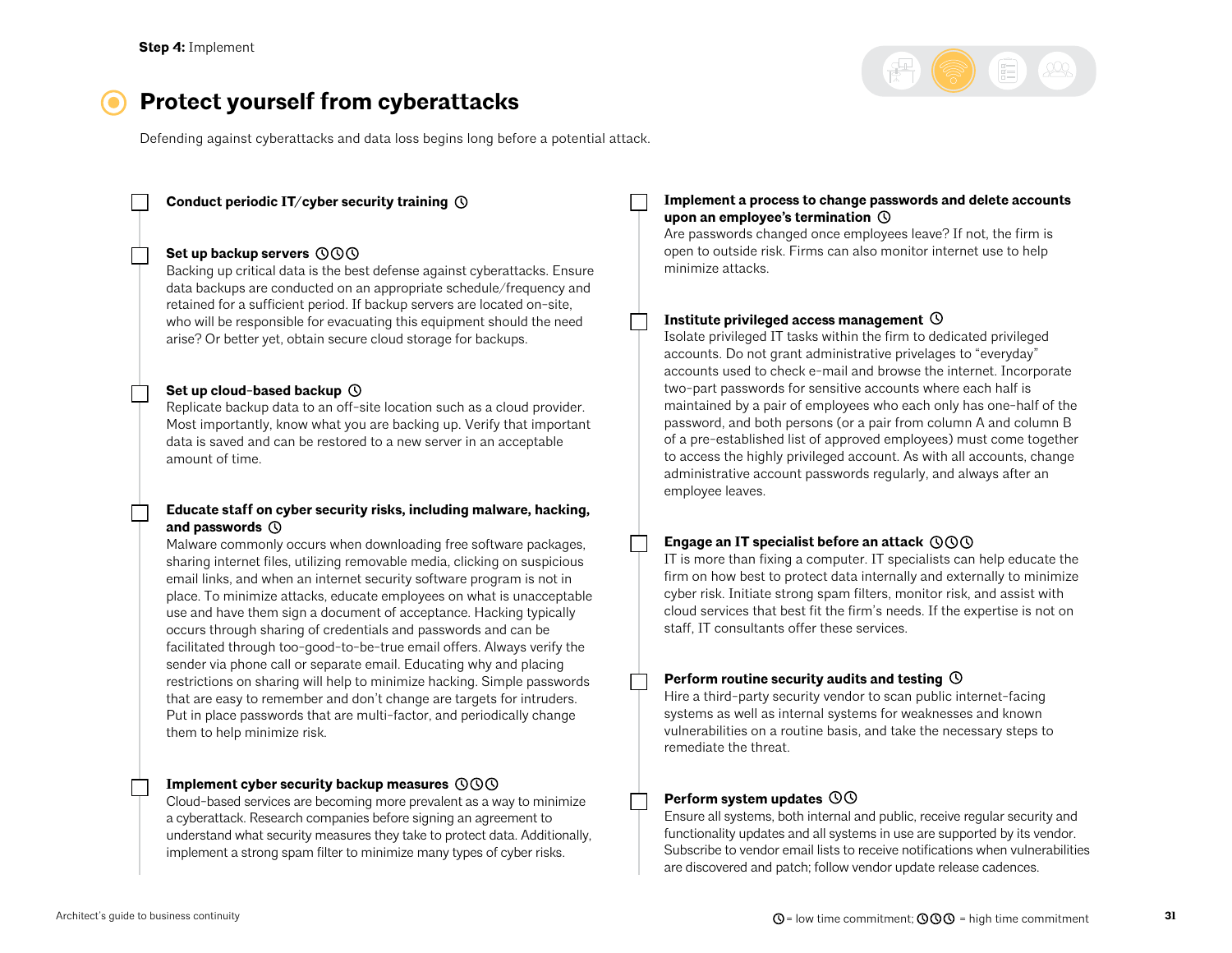

#### **Protect yourself from cyberattacks (cont.)**  $\bullet$

#### **Develop an incident management plan**

Develop plans for cyber security incidents, data loss incidents, and disaster and recovery incidents. The plan defines common risk scenarios and provides guidance on mitigation opportunities and procedures to follow; including which systems to verify for health and data availability and notification procedures. Once developed, test recovery procedures. It is also recommended to conduct annual incident response tabletop exercises to evaluate the firm's preparedness in handling the incident and to inform required participants of their roles in the response.

#### **Consider continuous security monitoring**

Implement email security software to reduce suspicious email. Where possible, deploy a security monitoring system (audit logging as well as an intrusion detection system) and retain dedicated employees to observe for anomalous user activity, unexpected network activity, and system events.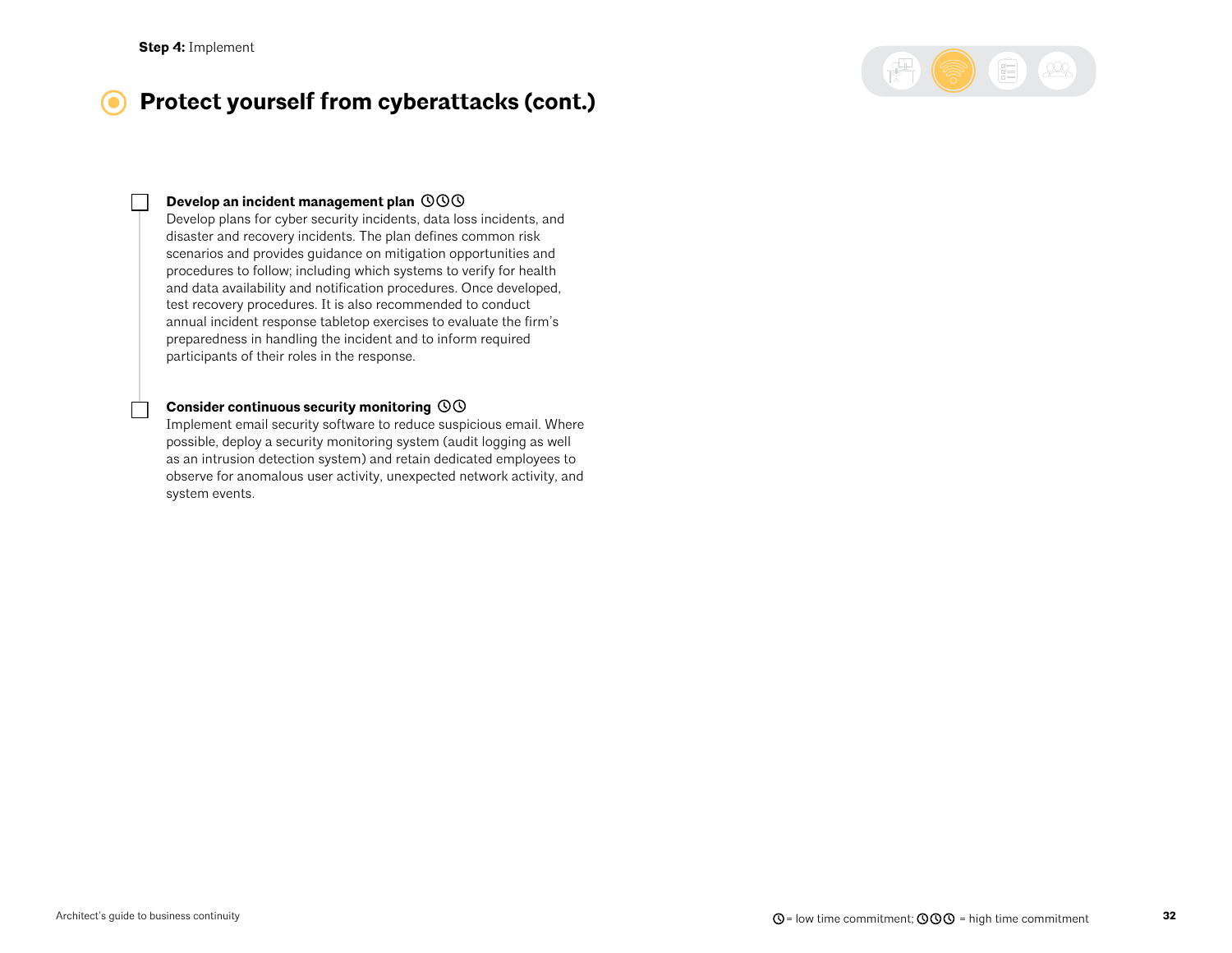

#### **Build in redundancy**   $\left( \bullet \right)$

Your team members—both within and outside the firm—are valuable assets and critical to the smooth execution of projects. What would happen if a key team member was suddenly absent? Protect your firm and your projects by building in redundancy.

### **Reduce single point of contact**

To the extent possible, it's recommended to have at least two principals involved in each project. One as a backup to the principal in charge in case the prime contact is unavailable. Ensure the backup principal knows the contract agreement (or where the contract is located), the owner's representative, the consultants on the project and the general contractor. Should something suddenly happen to the principal in charge, the project would be able to continue.

**Cross-train employees to perform more than one task** 

Cross-train personnel to perform essential functions so that the workplace is able to operate even if key staff members are absent.

**Establish business continuity expectations with consultants and clients** 

Discuss how work will continue should a hazard event occur.

#### **Develop a succession and transition plan**

While this type of plan isn't designed for the sudden absence of a key team member, developing a succession plan may help ease such an occurrence (in addition to helping the firm maintain a strong footing during planned leadership transitions). A succession plan identifies your target retirement date or the date you'd want to shift roles, who (first, second, third) would ideally replace you, and how each individual currently ranks in their ability to do so and what needs to be done to get them ready to actually do so. The transition plan details how to get from today to that succession with key milestones to achieve. [Learn](https://www.architecturalrecord.com/articles/5873-the-legacy-project)  [more about succession planning.](https://www.architecturalrecord.com/articles/5873-the-legacy-project)

#### **Have a collaborative firm ready to recommend**

Should your firm suddenly be unable to meet your contractual obligations, it may be helpful to have a trusted, collaborative firm ready to recommend.

## Learning from disruption

#### **Unexpected team member vacancy:**

I have now prepared myself a little bit better for the possibility of another team member loss by maintaining close relationships with some key consultants and independent contractors who I could rely on if I needed to outsource work. Sometimes this means hiring them to do work that I could do in the office, but it is worth it to continue building a relationship. -Firm owner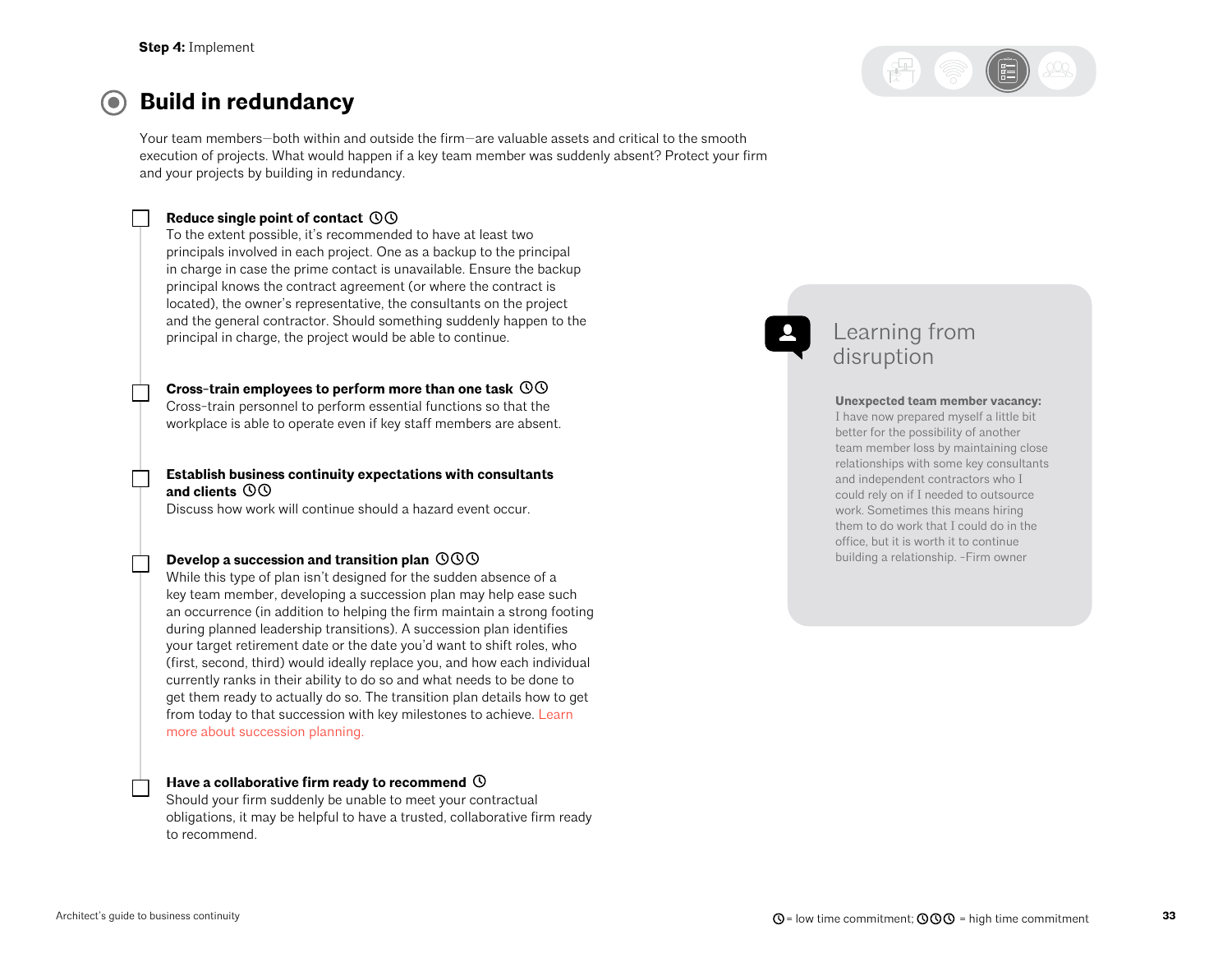

## **Evaluate contracts**

Contracts govern a firm's work. Do your contracts adequately anticipate risks and provide for new business opportunities?

**Ensure the contract has a fair and equitable means of terminating the project in case the project is cancelled post-disaster**  In the AIA B101 Contract, the owner has the right to terminate the agreement at any time. In that situation, the architect would be paid for services provided and costs incurred up to that point and, if they negotiated for one, they could receive a termination fee. See B101 Sections 9.5 through 9.7. This owner right is specific to the AIA documents. Termination for Convenience by the Owner is a common contractual right in construction contracts, but it's not universal. Another possibility in B101 is that the architect could terminate the agreement if the owner suspends the project for 90 cumulative days. It's not an automatic termination, but the architect would have that option. If the architect chose not to terminate, the architect's fees and time to perform would be equitably adjusted to account for the suspension. See B101 Sections 9.2 and 9.3.

#### **Know your legal liabilities post-disaster**

If the owner intends to resume the project at a later date (after the event has passed and things are back on track) but does not want to (or cannot) retain the original architect, the owner has rights to the architect's instruments of service (IOS). The standard AIA documents allow the owner to continue using the architect's IOS for the project under a termination for convenience situation, but it must release the architect from claims and indemnify the architect from any claims by third parties that arise from the owner's use of the IOS. See B101 Section 7.3.1.

#### **Anticipate the possible need for additional services for projects under construction that might be damaged by a disaster but continue**

For a significant hazard event that adds additional scope to the original project, the parties are likely best served by amending the agreement to address the change. This would give the parties the ability to clearly define the scope of the new work, how the architect will be compensated for it, and how it will affect the schedule for the overall project.

#### **Prepare for post-disaster building assessments of projects**

Will you provide damage assessments for past projects? Remember: If you are providing emergency services, even if you are not accepting a fee, it is important to get some kind of agreement in writing. Did you address damage assessments as an additional service in contract language?

#### **Be aware of contract clauses related to both design schedule and construction schedule delays**

Most contracts contain strict requirements related to schedules. If a disaster impacts a schedule, communicate with the owner early and often, and proposes a plan about how to recover. Most owners will be reasonable if you do this with their project in mind. Also be aware of "force majeure" clauses in your contract, which may allow for a contractual forgiveness for certain disasters outside of the architect's control.

#### **Review identified force majeure events carefully**

Many contracts will have a force majeure clause that will allow for an extension of time to perform or maybe even allow a party to end the agreement after specific hazard events. In a contract, the clause will usually list hazard events considered to be a force majeure event. If the hazard event experienced is listed, then it's covered. If not listed, it's questionable as to whether the hazard event would be considered a force majeure event under the contract provision.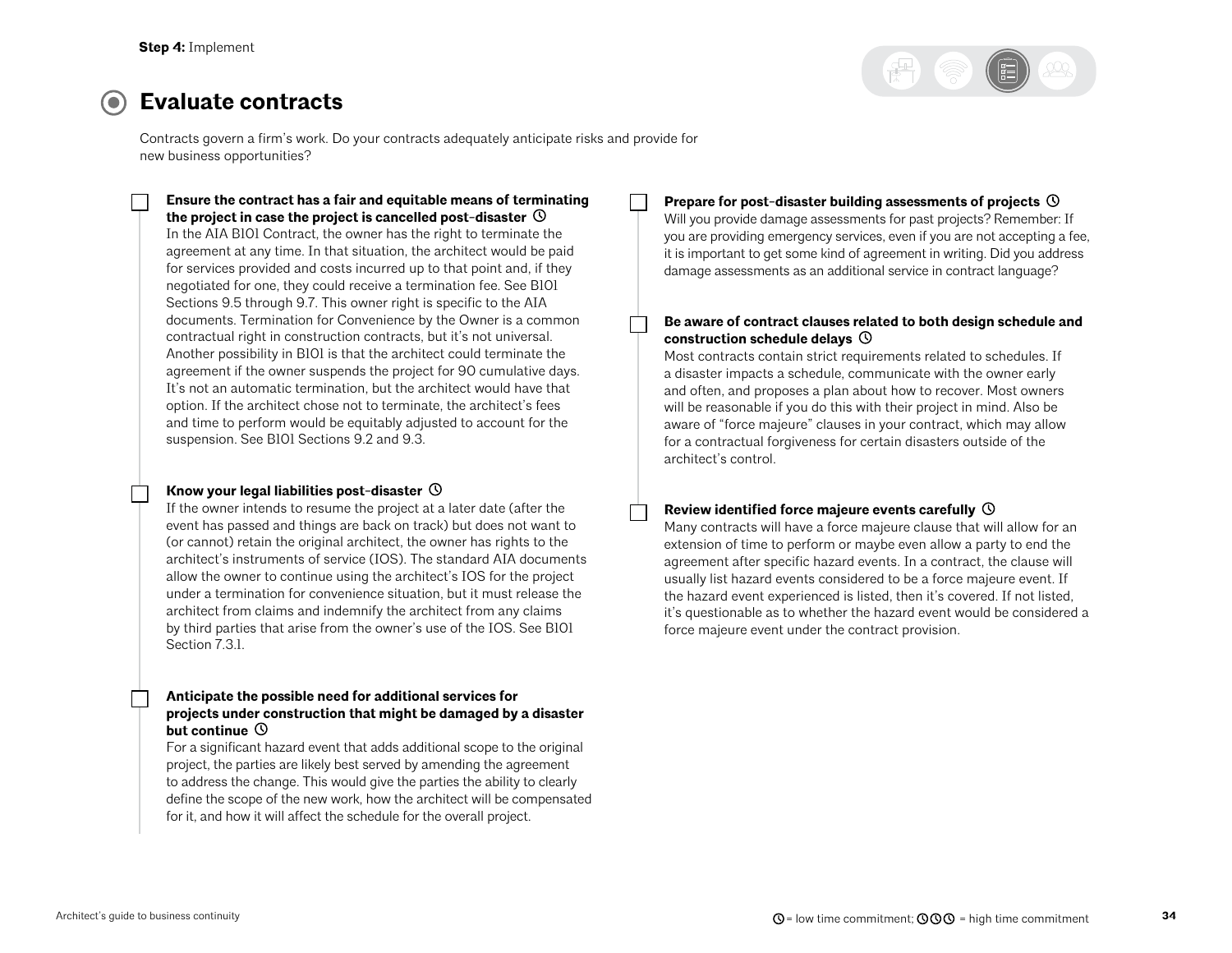

#### $\odot$ **Create a communications plan**

Communicating—to employees, to clients, and to the public—is a critical component of managing any disruption. Developing template messaging beforehand can reduce time and stress during an event.

### **Create a post-disaster communications plan**

Firm leadership is the primary point of contact to coordinate all communications within the firm and externally to key clients, consultants, contractors, and other contacts. Who is responsible for maintaining an up-to-date employee contact list? Who is responsible for maintaining the client, user, consultant, contractor, critical vendor, and stakeholder database for each project? How is the directory accessible from multiple access points (Dropbox, hard copy, USB, server, etc.)? Who is responsible for communicating with the client for each project?

#### **Create a template for communicating short-term and long-term interruptions to employees**

How will the team communicate, particularly if the team is dispersed?

#### **Create a template for communicating short-term and long-term interruptions to clients/the public**

A template for notifying clients, consultants, contractors, and other contacts in the case of disruption may be prepared in advance, so that the firm can communicate quickly. Be sure multiple individuals are able to access and update your firm's website and social media to provide pre-disaster and post-disaster information.

**Develop a script for out-of-office voicemail and out-of-office email messages during a disruption**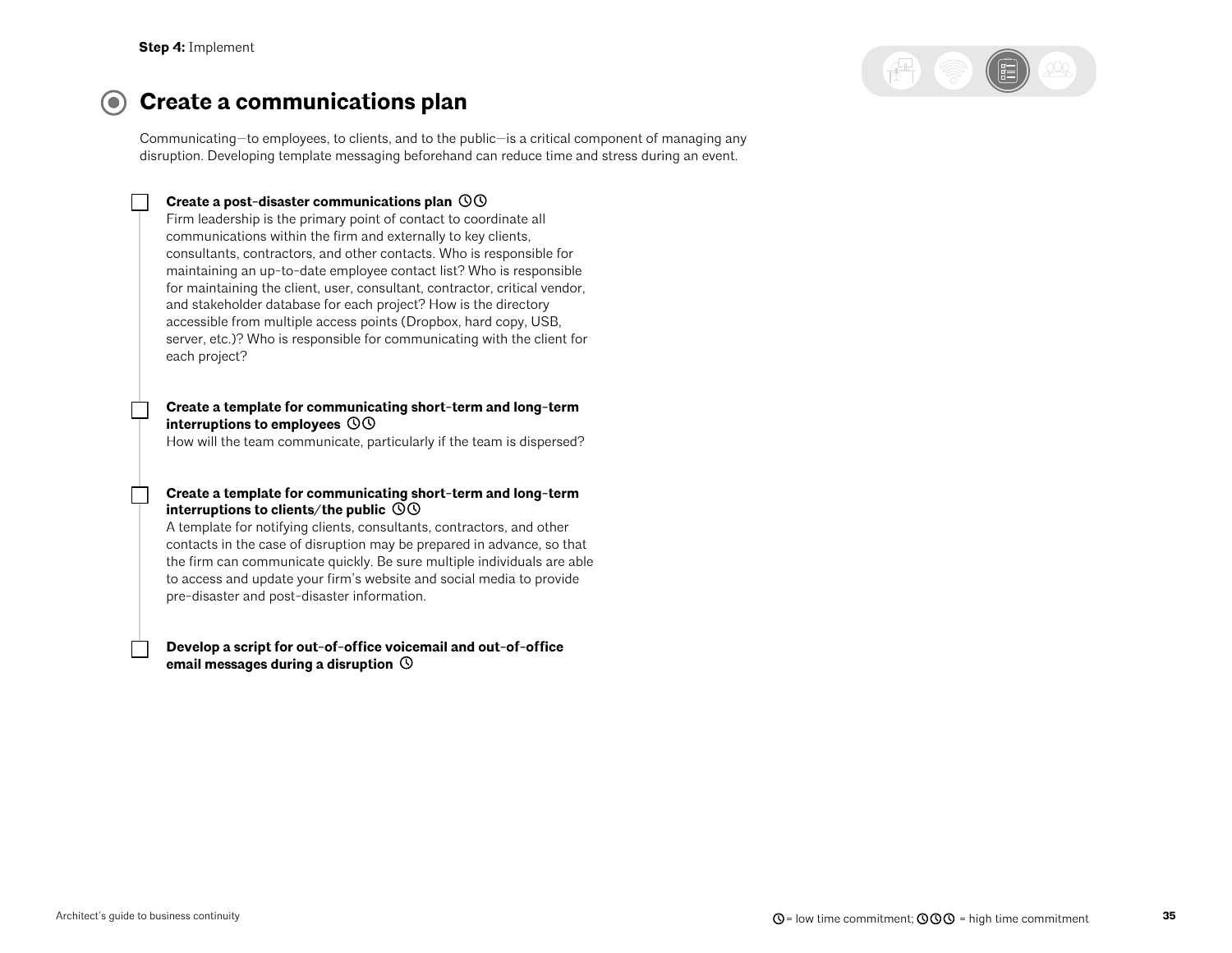

#### **Prepare for remote work**  $\bullet$

Working remotely involves more than the information technology infrastructure to do so. Ensure tools, resources, and policies align for optimum remote productivity.

#### **Educate employees on how to work remotely**

Host regular training sessions and share procedures for accessing "work remotely" systems and ensure employees can connect. During a remote work event, if employees are unfamiliar with the procedure or have not completed prerequisites, it is highly likely they will be unable to work. Consider alignment of tools, policies, training, practice, and performance reviews to effectively integrate remote work.

### **Identify a "sister-firm" and/or "sister-office" for large firms**

A "sister-firm" or "sister-office" is a firm/office of similar size and practice type that can temporarily provide assistance (space, printers, etc.) to your firm to enable continuity of services until you can return to your place of business. Document the sister-firm/office name, primary and alternative point of contact and contact info (phone/ email), and location. Share the relevant sister-firm information with key employees. Depending on your firm size, you may need to plan for employees to be placed within a network of collaborators as your sister-office(s) may not have room to absorb a complete practice.

#### **Establish work-at-home policies and logistics as part of your normal work procedures**

The more employees at all levels that have established work-at-home routines, the more seamless the transition will be. Consider the use of cloud file storage and laptops instead of desktops as standard practice to facilitate mobility and adaptability

#### **Understand the legal regulations of remote practice**

Nearly every practicing architect engages in some form of "virtual practice" because the pace and practicalities of life demand it—employees travel or relocate, must limit work time for family responsibilities, or want to take on other enterprises as consultants. The virtual architectural practice model is far more flexible than traditional practice—and may be all but recession-proof since it can grow and shrink with market fluctuations. While the benefits of virtual practice are many, there are important regulations that must be followed. Learn more with ATA Trust.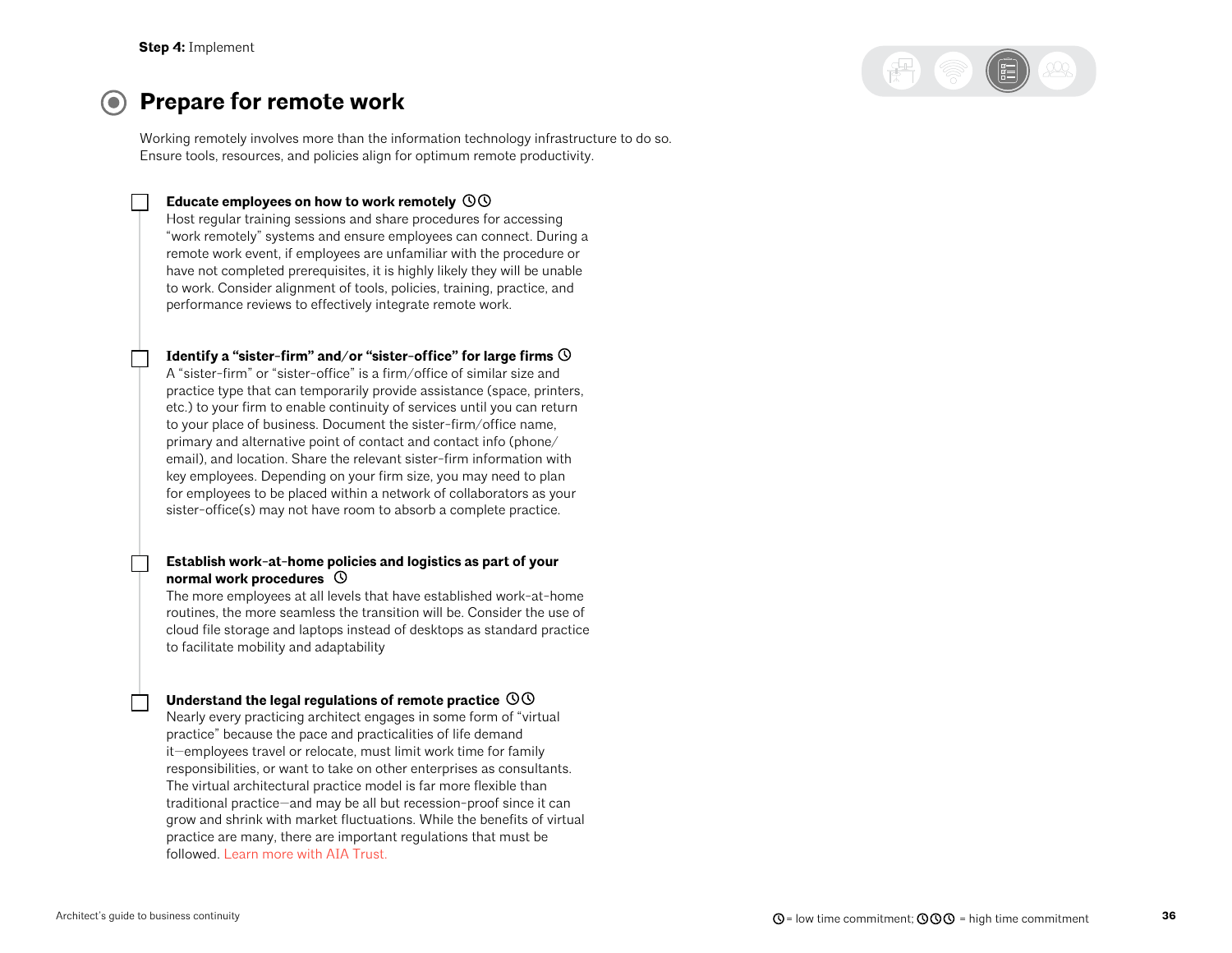

#### $\odot$ **Collect key documents**

Compiling—and ensuring easy access to—key documents can help facilitate efficient communication across the team and filing of insurance claims should disruption occur.

#### **Collect business license(s)**

Many jurisdictions require these be placed on a wall. But what happens if your office is damaged? Having a secured file with a copy of your license on a cloud-based platform allows access from any location. In some states, you may also be able to re-print your license through their online system.

#### **Store client and consultant contracts**

Because contracts are signed in ink, quite often they are placed into a paper file. But how are they accessed if your office is damaged or inaccessible? Scan and save them to a secure cloud-based platform to allow additional access to contracts. It is recommended to include cyber security within client contracts to protect the firm. Make sure consultants follow the same cyber security rules prior to signing contracts. Remember to add more than one individual with permission to access the cloud-based files. This is necessary in case someone is unable to perform due to injuries or is non-responsive to requests.

#### **Collect contact lists for employees, vendors, consultants, insurance, etc.**

On a regular basis, update a master list of employees, vendors, consultants, insurance reps, and others that you may need to correspond with should a disruption occur. Keep up-to-date employee rosters by periodically requesting staff for revisions. Addresses, secondary contact info, and cell phone numbers are common items that require updates. Keep a copy on a cloud-based platform with security access to protect employee information. Even a sole proprietor working from home needs to consider how they access information if their home is inaccessible. It is still acceptable to have paper files and office servers, but off-site and cloud-based storage can also be used to better protect important documents. Restrict and protect paper copies for security purposes.

#### **Compile Insurance documents**

[See checklist of insurance coverage considerations.](#page-38-0)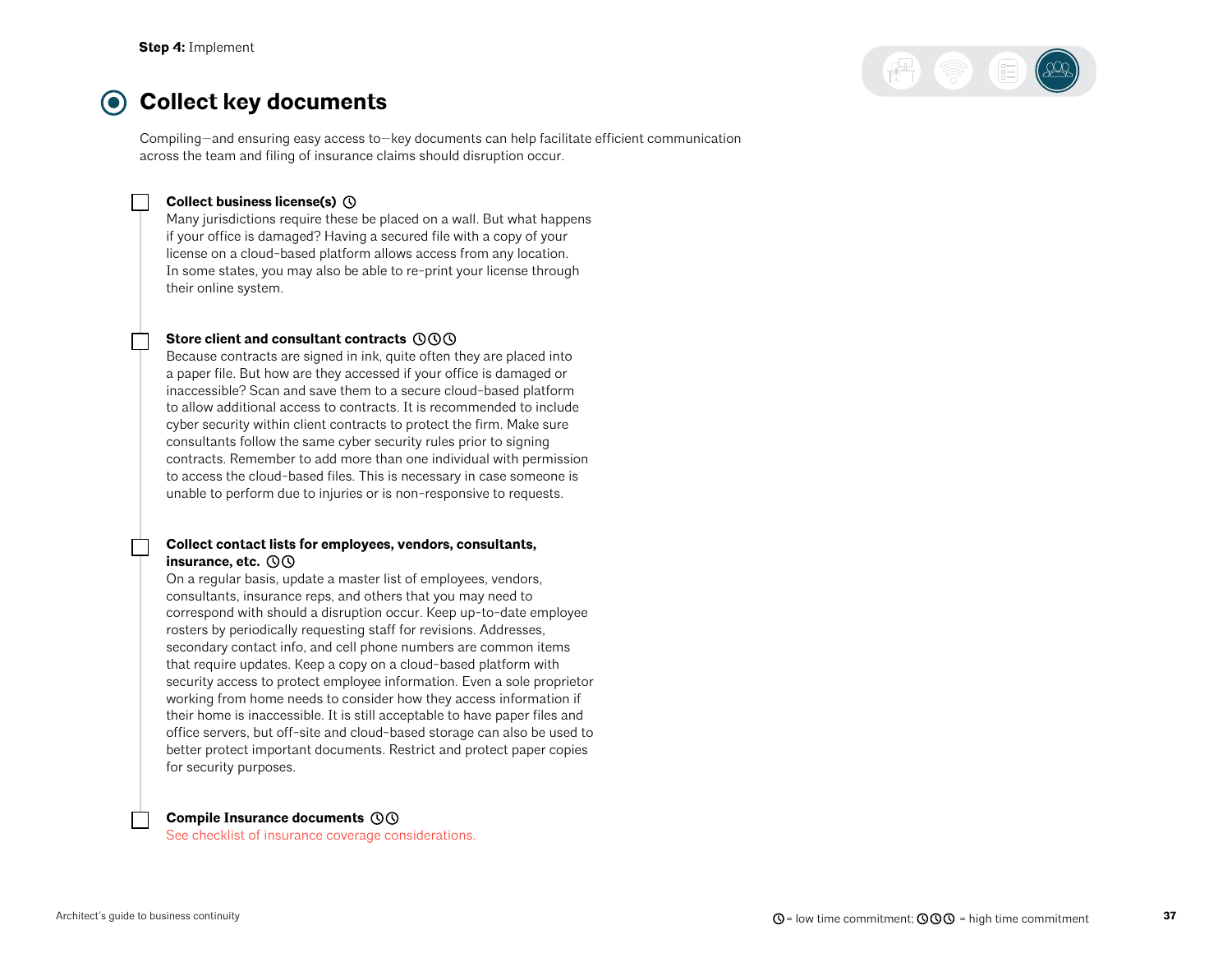## **Prepare financials**

Whether riding out an economic downturn or ensuring access to capital during a disruption, preparing your financials is a critical component to business continuity.

#### **Protect your assets**

In addition to employing best accounting practices, it is recommended to have a regular audit done of the firm's finances. Depending on the firm and work volume, this may be an annual or bi-annual undertaking.

#### **Make a plan for financial continuity**

Whether writing checks or through a payroll company, consider alternate access to capital. Have backup checks available off-site and designate secondary signature in case first signature is incapacitated. Consider establishing a line of credit. Similarly, evaluate if your financial institution has the redundancy needed.

#### **Know your financial obligations and create a plan to meet them**

We trust our financial institutions to store our documents, but are you in compliance with state corporate laws and the IRS on the length of time for storing your own financial files? Check state and bank policy to maintain compliance.

### **Get paid without getting sued**

Without payment for services, design firms will suffer, starve, and even die. Importantly, payment issues are also often the single greatest warning sign of a project in trouble. [Learn how to implement billing](https://www.theaiatrust.com/preserving-cash-flow/)  [controls to minimize the professional risk that comes with trying to](https://www.theaiatrust.com/preserving-cash-flow/)  [collect on an unpaid invoice with the AIA Trust](https://www.theaiatrust.com/preserving-cash-flow/).

### **Seek projects in new geographies**

Even global downturns usually affect regions at different times. Consequently, when one market is down, others are likely to be recovering (or not yet affected). Firms large and small have diversified their portfolios by exploring new markets at home and abroad.

### **Create client diversity**

Just as economic downturns rarely affect all regions at once, so too are there industries or market sectors that thrive while others are down. During the Great Recession, firms of all sizes survived (and sometimes grew) with institutional and public clients that were on a different spending cycle than private industry.

#### **Consider contract innovations**

Traditional contractual arrangements have been challenged by evolving delivery methods and the assignment of delivery roles. Whereas firms may once have supplemented their design fees with construction administration, today an owner's representative may perform those services. Rather than cede those responsibilities entirely, some firms are creating opportunities to manage or supervise parts of the construction process that align with their technical specialties. For example, one firm with a strong practice in designing sustainable facades is regularly hired to supervise the construction of only the building envelope on its projects. In this way the firm can ensure that its design work truly delivers the benefits and cost savings that it promises clients.

### **Consider service diversity**

During the Great Recession even the largest and most prestigious firms suffered. One such firm fought back by building up a property management practice. Despite its seeming lack of creativity, property management allowed the firm to not only survive, but also ensure its buildings were operated to optimize performance.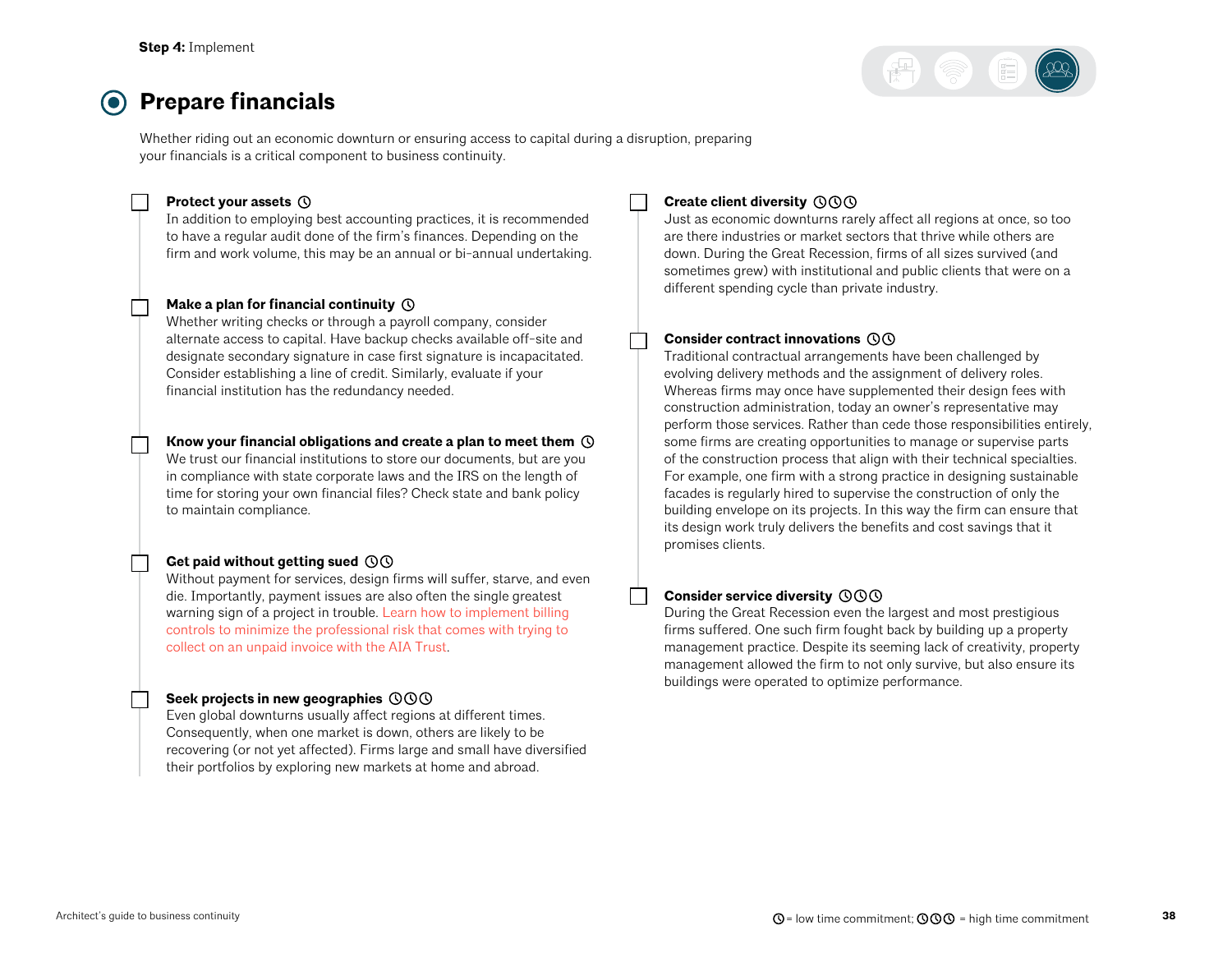

#### <span id="page-38-0"></span>**Analyze insurance needs**  $\bullet$

Insurance is a risk transfer mechanism that can soften the blow of a disruption. Insurance needs vary based on the risks identified by each firm. It is recommended to quantify coverage needs as informed by the Business Impact Assessment (Part 1) compared to current coverage.

#### **Evaluate necessary coverage and compile key documents for business interruption (BI) insurance**

BI insurance covers insured businesses for losses of income stemming from unavoidable disruptions to their regular operations as a result of damage to property. In addition to coverage resulting from damage to the policyholder's own property, BI coverage also may be triggered by circumstances including utility service interruption, a government evacuation order, or a substantial impairment in access to a business's premises if those result from a covered property loss. When buying BI insurance, it is important to understand how long the firm may be shut down and what workarounds are covered. Policy endorsements are available to extend BI insurance if the firm suspects a prolonged interruption is possible. Learn more with the [AIA Trust](https://www.theaiatrust.com/architects-guide-flood-insurance/).

#### **Evaluate necessary coverage, learn what documentation is required for a claim, and compile key documents for extra expense coverage**

Extra expense coverage applies to additional costs incurred by the policyholder as a result of damage to its property, and to costs incurred to mitigate economic losses. Extra expense is written as an endorsement to a business owner's package policy. It is triggered by a covered property loss and covers items such as the additional cost to rent other space due to a fire or other additional expenses necessary to keep your business running. Cyber insurance also generally has an extra expense component. Learn more with the [AIA Trust.](https://www.theaiatrust.com/business-owners-insurance/)

#### **Evaluate necessary coverage and compile key documents for business overhead disability insurance**

Business overhead disability insurance provides a monthly benefit to cover most business expenses associated with keeping a firm operating if the owner is unable to work due to disability. This can cover employee salaries and benefits, rent, business loans, utilities, professional membership fees, insurance premiums, and other monthly business bills. This plan is especially important for sole practitioners and singleprofessional firms. This type of plan can also be beneficial for those firms set up in a partnership given that one's portion of ongoing expenses continue whether or not one is working. Learn more with the [AIA Trust.](https://www.theaiatrust.com/disability-insurance-individual-firm/group-business-overhead-disability-insurance-plan-2/)

### **Evaluate necessary coverage and compile key documents for key person/essential employee insurance**

Key person insurance is life insurance coverage usually owned by the business on the key individuals within that business. In a small business, this individual is normally the owner/co-founder of the business, managing partner, and/or person responsible for the majority of profits. The aim of key person insurance is to compensate the business with a specific monetary amount for the losses incurred when a key income generator is lost, in order to continue the business. The business purchases life insurance coverage on this key person, pays the premiums, and is named the owner and beneficiary of the coverage. In the event of the key person's death, the firm receives the death benefit, which can be used to help keep the business afloat. Learn more with the [AIA Trust.](http://www.theaiatrust.com/term-life-insurance/key-person-term-life-insurance/)

#### **Evaluate necessary coverage and compile key insurance documents for facility-related insurance policies**

Property coverage protects you against loss of or damage to essential pieces of your business such as valuable documents, laptops, or your place of business—because it only takes one disaster to wipe them out. Casualty coverage protects your business from personal injury and property damage claims that could seriously and detrimentally impact your firm or component office. Every claim can cost you money, either in paying the legitimate ones or defending yourself against fraudulent ones. General liability coverage protects you from these lawsuits and provides you the peace of mind to be effective. Learn more about b[usiness owners insurance](https://www.theaiatrust.com/business-owners-insurance/) and f[lood insurance](https://www.theaiatrust.com/architects-guide-flood-insurance/) with the AIA Trust.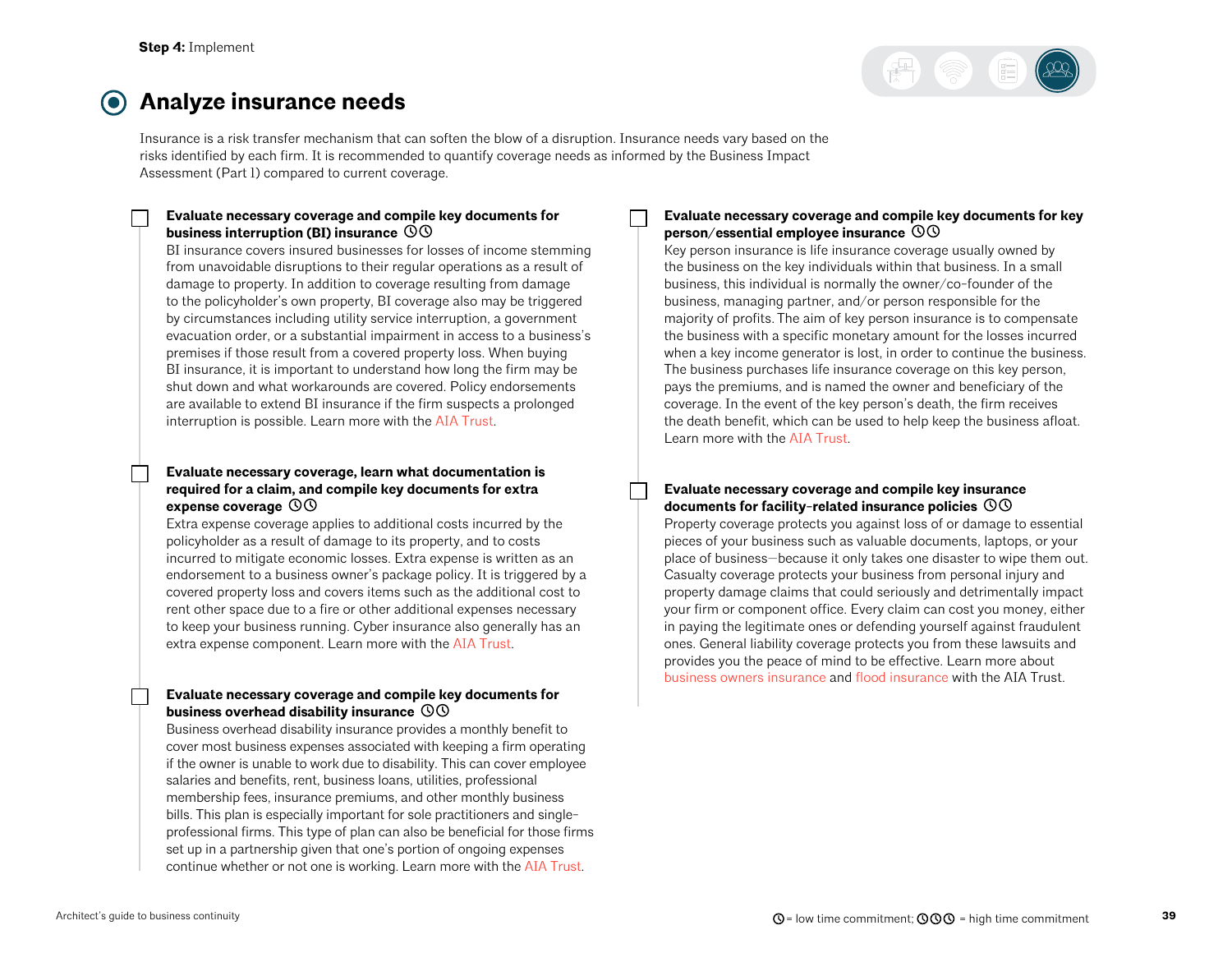

#### **Analyze insurance needs (cont.)**  $\bullet$

#### **Evaluate necessary coverage and compile key insurance documents for cyber liability insurance**

The unique exposures and liabilities associated with privacy breaches and cyberattacks are not properly addressed in traditional general liability and professional liability coverages. To help transfer the cyber risks identified above, evaluate the cyber liability policy options to limit your exposure to both first-party and third-party cyber risks. Understanding scope of coverage and insurer services is vital. There is no standardized policy form, but many insurers offer a checklist of coverage items to compare against their competitors. Learn more wit[h](https://www.theaiatrust.com/cyber-liability-insurance/) [AIA Trust](https://www.theaiatrust.com/cyber-liability-insurance/).

#### **Evaluate necessary coverage and compile key documents for professional liability insurance**

A professional liability insurance policy (sometimes called errors-andomissions or E&O insurance) agrees to pay on behalf of the architect for claims related to an error or negligence in the performance of professional duties, in exchange for the premiums paid to the insurance company. There are many reasons why an architect might consider the purchase of professional liability insurance:

1. Business survival - Be aware of the potential liability of possible delays due to disasters beyond the control of the architect.

2. Contract requirements - Many projects include a requirement for professional liability insurance subject to a certain predetermined limit. Certain projects require separate project professional liability insurance for the project work alone, independent of any other work done by the architect.

It is important to note that even with professional liability coverage, a firm continues to retain some risk such as expenses within their deductible, any self-insurance retention, costs exceeding their policy limits, or costs for claims that are excluded from the scope of coverage. Learn more with the [AIA Trust](https://www.theaiatrust.com/pli-database/tips-for-buying-insurance/).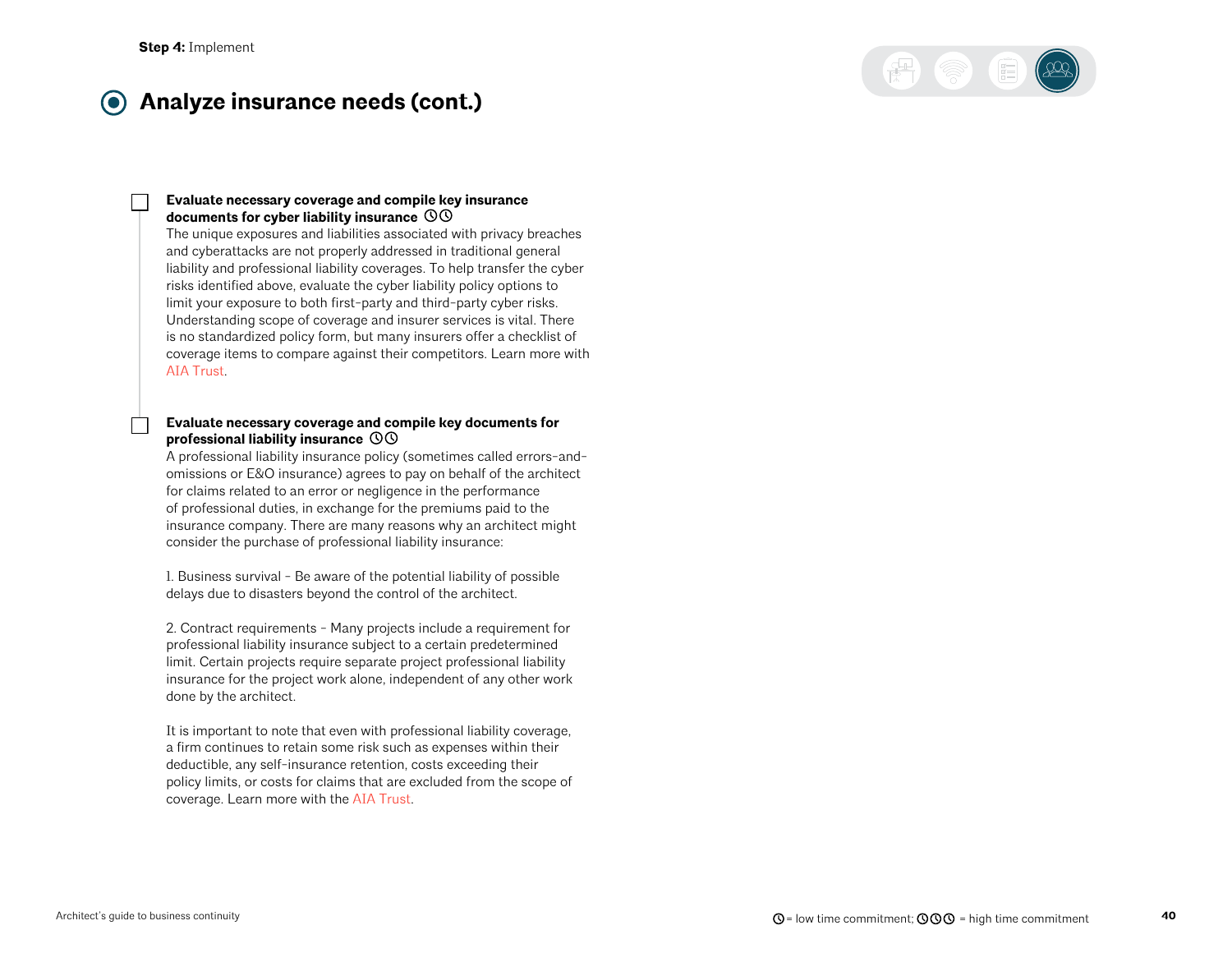

## **Prepare employees**

Employees can be an asset during a variety of disruptions. Adequate training and communication will help enhance safety and response during a disaster, attack, pandemic, or other hazard event.

#### **Institute safety captains**

Depending on the size of the firm, designate a safety captain for the firm or safety captains for each floor or department. Typically, a safety captain will take attendance during fire drills and assist with emergency preparedness tasks. A firm-wide safety captain may lead preparedness efforts and direct implementation of the firm's emergency preparedness plan. It is recommended to have a backup/ assistant "marshal" if only one safety captain is designated for the firm in case the captain is absent.

**Identify or train first-aid and** [mental health first-aid](https://www.mentalhealthfirstaid.org/) **employees**  Collect name, phone number, and training type/specialty. Test, plan, and do drills regularly.

**Train personnel on emergency preparedness procedures, such as when and who to call for help, how to operate fire protection, power/water shut-off, and emergency devices such as AEDs**  Document frequency of training, names of trained individuals, phone numbers of trained individuals, and the training type/specialty completed. You might also recommend employees complete their local [CERT training.](https://www.ready.gov/cert)

#### **Encourage employees to complete AIA Safety Assessment Program (SAP) training**

SAP training provides architects, engineers, building officials, and inspectors with the knowledge and protocol to evaluate homes, buildings, and infrastructure in the aftermath of a disaster. This knowledge can be used to evaluate your own office facility in case of disaster. Learn more with [AIA's Disaster Assistance Program](https://www.aia.org/resources/69766-disaster-assistance-program).

#### **Have an emergency preparedness plan**

An emergency preparedness plan seeks to maintain safety during an emergency, while the goal of a business continuity plan is to minimize disruption to business functions. An emergency preparedness plan contributes significantly to the success of a business continuity plan. Learn more about emergency preparedness planning at [ready.gov.](http://ready.gov)

#### **Host an info session to advise employees on safest places to be/ go during each disaster type**

Document the [best available refuge area \(BARA\)](#page-52-0) for each hazard type and include in office policy or employee manuals. When sheltering in place, BARA should be located in areas away from exterior walls, in rooms with solid walls on all sides and adequate ceiling coverage, and with a direct egress route. Schedule regular sessions to refresh employees and test the plan. It is recommended to host a session once a month for new employees and anytime there are changes to the plan. It is recommended to send employees reminders every six months.

#### Have a lock-down procedure  $\heartsuit$

Domestic violence, upset clients, or other situations may result in workplace violence. Remember, safety is top priority in these situations. Creating a plan, training employees, and testing the plan for such a situation is recommended. Learn more at [Ready.gov/active-shooter.](http://Ready.gov/active-shooter)

### **Familiarize employees with the lock-down procedure**

Schedule regular sessions to refresh employees and test the plan. It is recommended to host a session once a month for new employees and any time there are changes to the plan. It is recommended to send reminders to all employees every six months.

**Train personnel on exits and a primary and secondary safe zone meeting point for an evacuation** 

#### **Create graphic depicting emergency exits and associated meeting points for intranet/break room(s)**

Infographics like these provide an on-site 24/7 reminder of recommended procedures.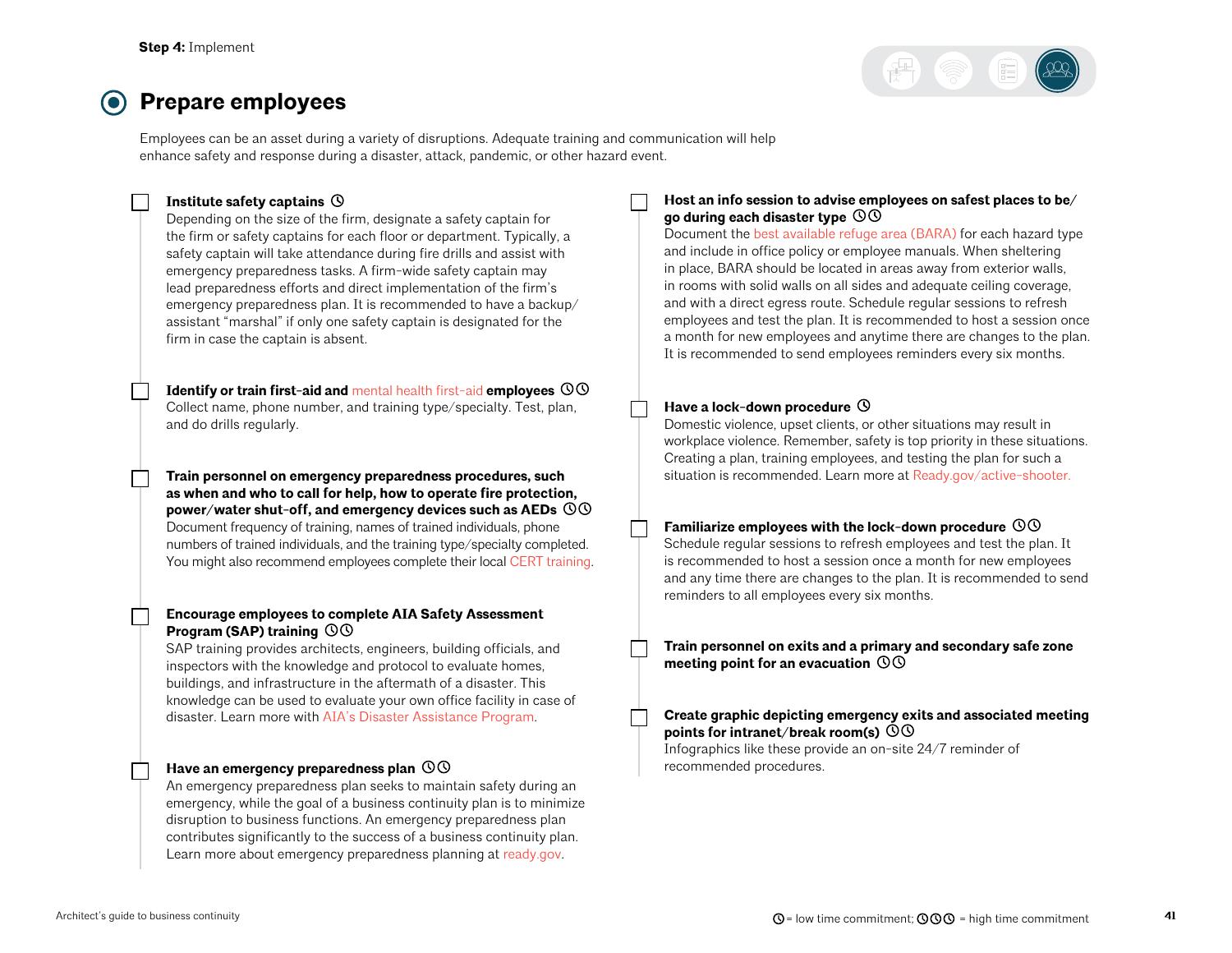#### **Prepare employees (cont.)**  $\left( \bullet \right)$



#### **Encourage sick employees to stay home**

Ensure that your sick leave policies are flexible and consistent with public health guidance and that employees are aware of these policies. By minimizing the spread of colds and viruses, you can enhance the health of your firm and your community.

#### **Encourage healthy habits**

Instruct employees to clean their hands often with an alcohol-based hand sanitizer that contains at least 60-95% alcohol, or wash their hands with soap and water for at least 20 seconds. Soap and water is recommended if hands are visibly dirty.

#### **Travel smart**

Limit non-essential travel when the risk of contracting and spreading disease is high. Advise employees before traveling to take certain steps:

Check the CDC's Traveler's Health Notices for the latest guidance and recommendations for each country to which they will travel.

Advise employees to check themselves for symptoms of illness before starting travel and notify their supervisor and stay home if they are sick.

Ensure employees who become sick while traveling or on temporary assignment understand that they should notify their supervisor and should promptly call a health care provider for advice if needed.

If outside the US, sick employees should follow your firm's policy for obtaining medical care or contact a health care provider or overseas medical assistance company to assist them with finding an appropriate health care provider in that country. A US consular officer can help locate health care services. However, US embassies, consulates, and military facilities do not have the legal authority, capability, and resources to evacuate or give medicines, vaccines, or medical care to private US citizens overseas.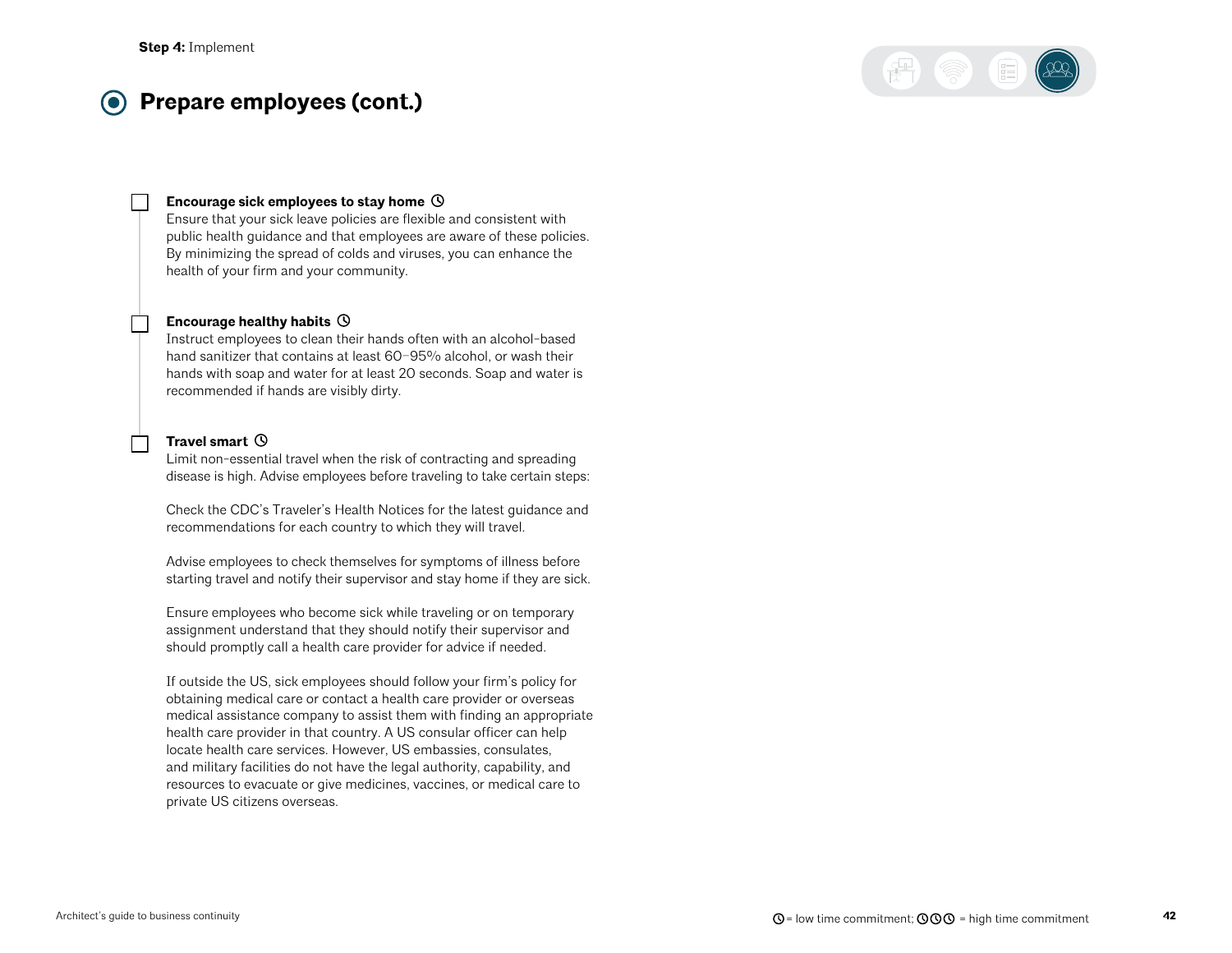## <span id="page-42-0"></span>**Maintaining your plan**

While your initial efforts at business continuity planning may be a focused project, business continuity planning is an ongoing cycle of testing, exercising, evaluating, and updating your plan.<sup>6</sup> After all, risk is not static. Future events may reveal new vulnerabilities or opportunities to enhance business continuity. Most experts recommend an annual review of your business continuity plan. Outside of the annual review, additional circumstances that warrant a plan review may include<sup>7</sup>:

- newly identified hazards
- changes to hazard vulnerability
- weaknesses identified by tests, drills, or exercises
- issues identified by post-incident critiques
- new office acquired, integrated, or divested
- significant changes to critical suppliers or supply chain
- significant increase in on-site workforce population
- significant changes to site, buildings, or layouts
- changes to surrounding infrastructure

It is critical to review the plan with all firm employees on a regular basis and to solicit feedback when the plan is practiced and improved.

# Business Continuity Planning (BCP) Life Cycle

Training, testing, and maintaining the firm's business continuity plan is an important part of the business continuity planning life cycle.



6 Skolnik, Aaron. *Business Continuity Training Part Three – What is the Business Continuity Planning Process?*, FEMA, 2012, [fema.gov/media-library/assets/videos/80240](https://www.fema.gov/media-library/assets/videos/80240) 7 *Program Reviews,* Ready.gov, [ready.gov/business/program/reviews](https://www.ready.gov/business/program/reviews)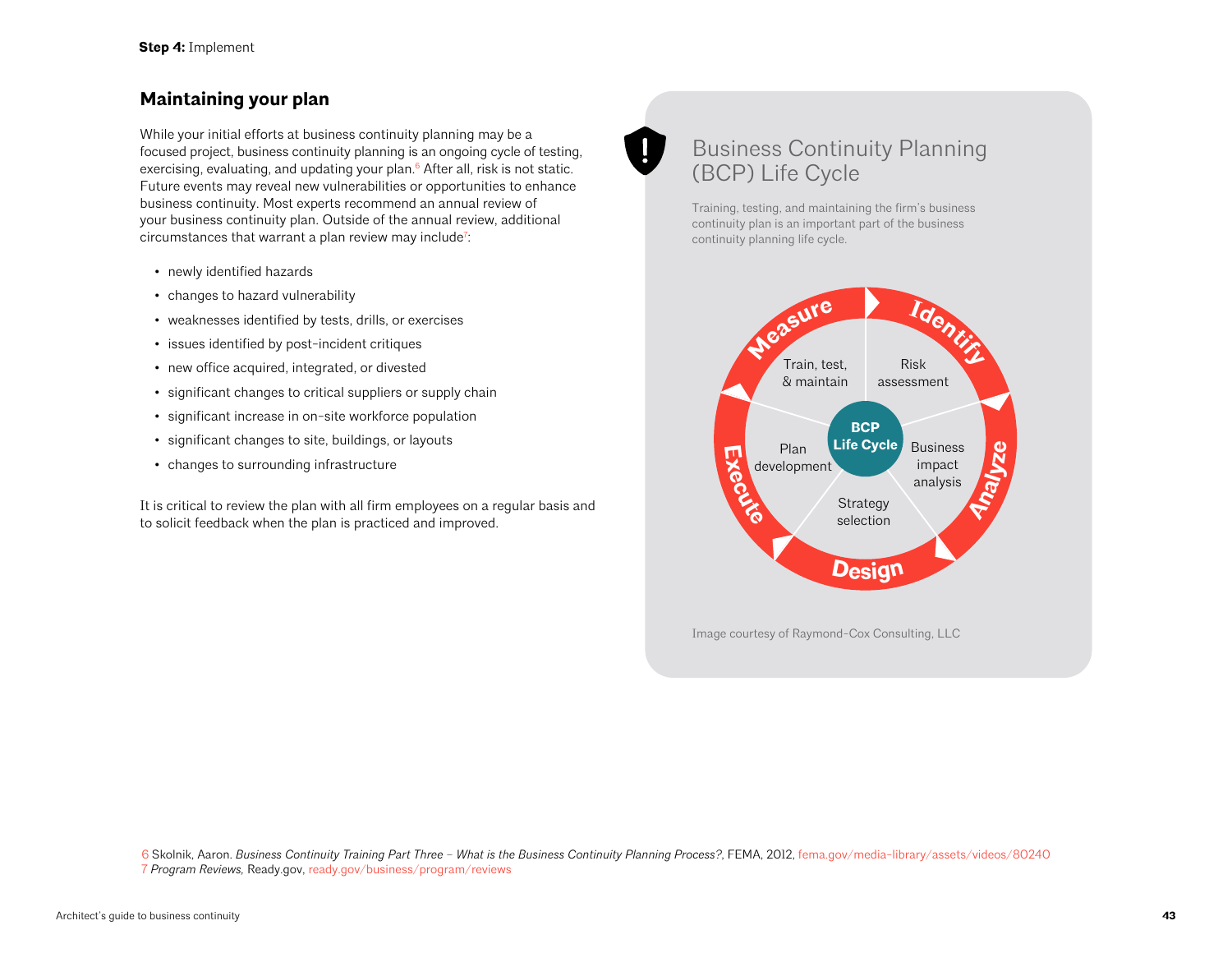# <span id="page-43-0"></span>**Step 5:** Assess

When a disruption occurs, it's important to reflect on the experience and update your business continuity plan accordingly. Reflecting on your experience and understanding what to do (or not do) when a disruption occurs can help the firm navigate the unexpected as well as better understand and plan for future events.

## **Triage:** If you experience a disaster, cyberattack, or key team member vacancy

Sometimes a disruption occurs before embarking on a business continuity plan or the event exceeds the anticipated impacts. When unexpected disruptions occur, the shock can be paralyzing. If you've experienced a disaster, cyberattack, or sudden absence of a team member, the checklists linked within the "In the event of" graphic can help guide the firm through recovery. Informed by firms that have experienced such disruptions, these checklists are intended to ease the burden of unforeseen impacts and get the firm back up and running as soon as possible.

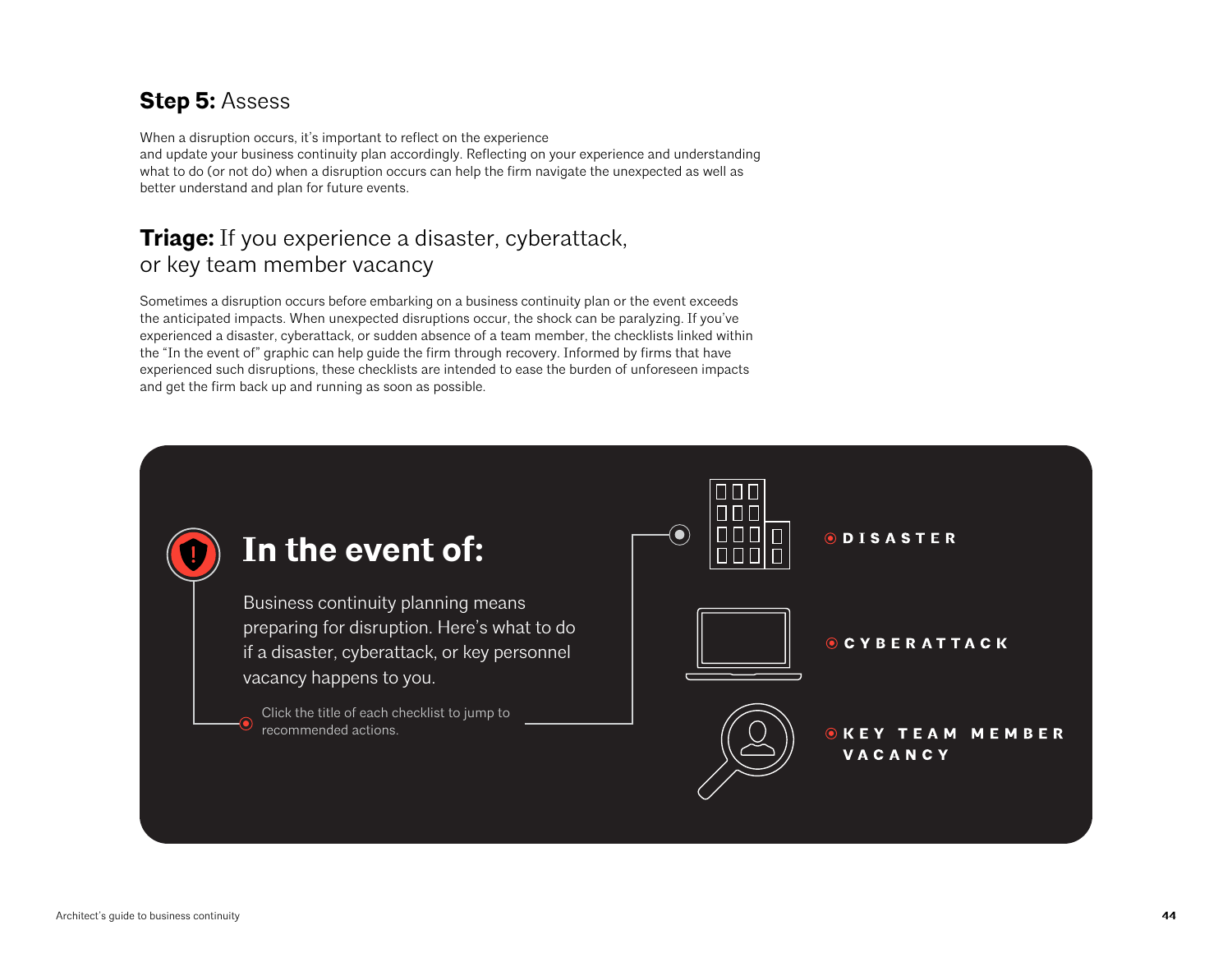₩.



# **In the event of: Disaster**

Disasters can keep a firm from re-opening their office doors, delay projects, and turn your personal life upside down. Below are a few recommendations to help you should disaster strike. Keep in mind, when disasters occur, your firm, as well as your broader community, may be affected. If employees have lost their home or had family members hurt due to an event, they may not be available to assist the firm.

## **If a hazard event is forecasted**

**Monitor emergency operations center's notices and evacuation status.**

**Communicate with internal team:** Team assignments may change to focus on preparing for a forecasted event. Confirm with employees as to whom they will report to during evacuation. Additionally, employees will need to know if or when the office will close in order to plan for their own preparations and safe evacuation.

**Ensure physical facilities are secured to the extent possible:** Preparations will vary based on the event forecasted. Ensure recent photographs of the office/equipment are available for potential insurance claims.

**Create a go box for each project:** Archive projects in the design phase in a common, accessible location and, of course, make all information available on the server and accessible for remote work. Employees can assist with preparing a go box for each project, including critical information for remote work and project continuity: drawings, project manuals, contracts, notebooks, etc. Assemble these materials in a banker's box or weatherproof box, and remove the box from the threat area should evacuation be required.

**Ensure files and contacts are backed up and current login info to the remote server is available.**

**Ensure engineering/facilities employees are scheduled in a manner that provides maximum coverage:** Consider staggering work schedules and having on-call employees available.

**Photograph projects under construction:** If there is time, it is good practice to photograph projects under construction with a date stamp, including completed sections and materials stored on the job site—if there is a loss, the architect may be part of the claim team for the builder's risk insurance.

**Obtain flash drives, banker's boxes, chargers, and other supplies for potential evacuation:** Depending on the event forecasted and your office setup, this may include removal of the server computer, original software files, cameras, projector, license stamps, laptops, rolodexes, password log, checkbooks, tax files, bank records, insurance records, etc.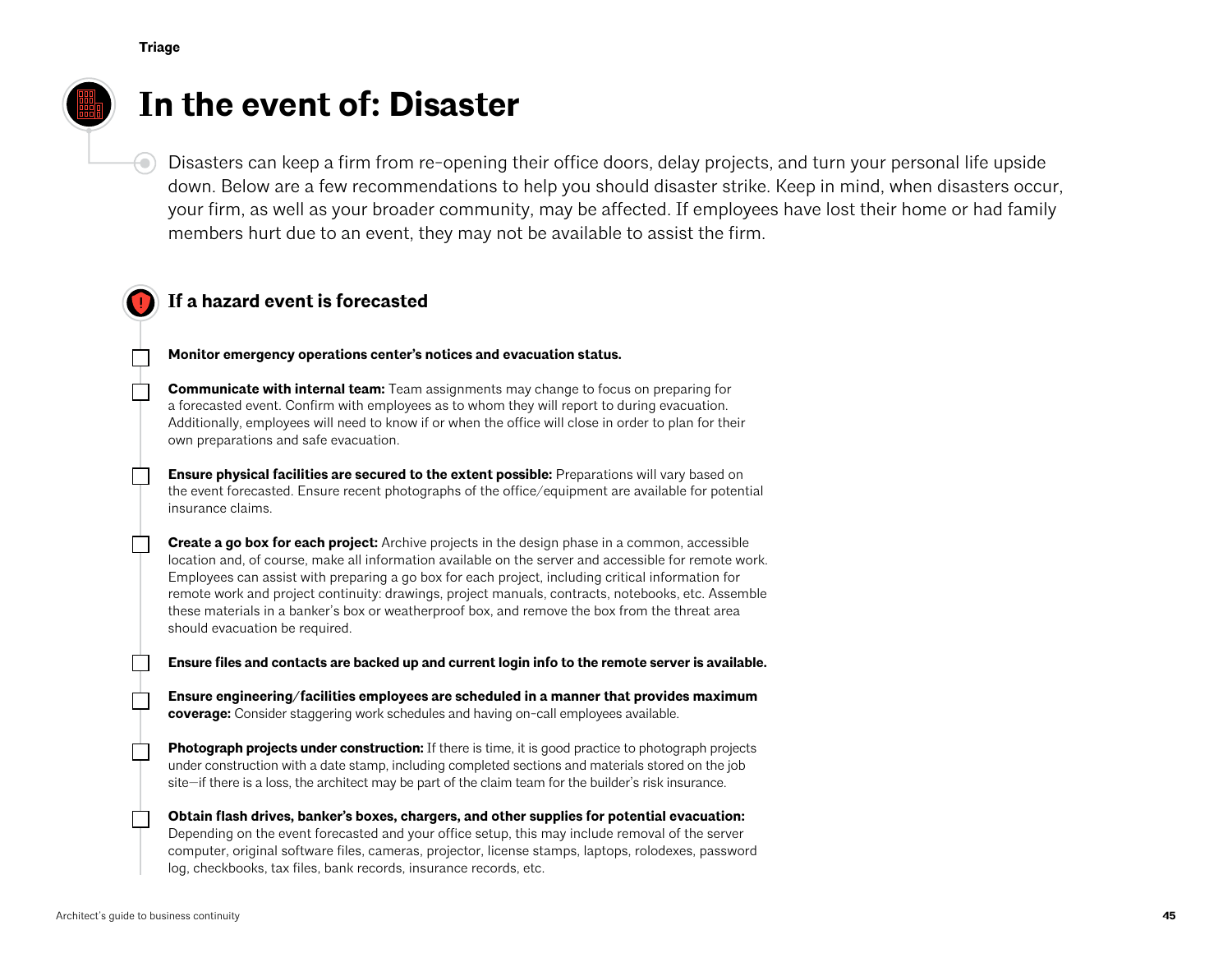**Conduct external outreach:** Prior to a forecasted event, when feasible, send email communications to clients, consultants, contractors, and other contacts describing the office status. Project managers can share any updated contact information as the primary person in charge of a project and identify an alternate contact if they are unavailable.

**Set out-of-office messages:** Electronic messages with alternative contact information can be posted to regular communication channels including phone, email, and shared information-sites and indicate a potential delay for replies. Prepare social media posts for interruption and recovery procedures.

**Support past clients:** When an event approaches or a reminder of hazard risk occurs, past clients may scramble for information; as time permits, you may remind them about owners & maintenance information previously provided for operation systems, warranties, and other potentially useful features. Remind your current clients of emergency notices from authorities. Never promise that a building will withstand a threat; maintenance and construction defects may result in performance that is less than the designed condition.

## **During disaster**

**Emphasize life safety:** Prioritize human life and safety over property in all actions during an event (i.e., leave the building rather than stay to fight a fire or collect valuables; break a window or door to get out if necessary).

**Communicate the type of event underway and action(s) to be taken:** For example, lock-down procedures, exits that are no longer viable, etc.

**Activate shelter in place procedures as necessary and reasonable:** If a prolonged stay is necessary (i.e., overnight because no transit is accessible), rearrange common areas if necessary and assign employees who are there to coordinate food and sleeping areas.

**Allow individuals to work remotely if circumstances permit.**

**Ensure everyone at the site is safe:** Take roll of all employees in the office and triage for physical or emotional injuries. If safe to do so, encourage employees to stay at home or return home. If shelter is needed and the office is stable, welcome employees to shelter in place.

**Determine if employees not present at the office are safe after the event:** Contact employees and follow up if there is no response.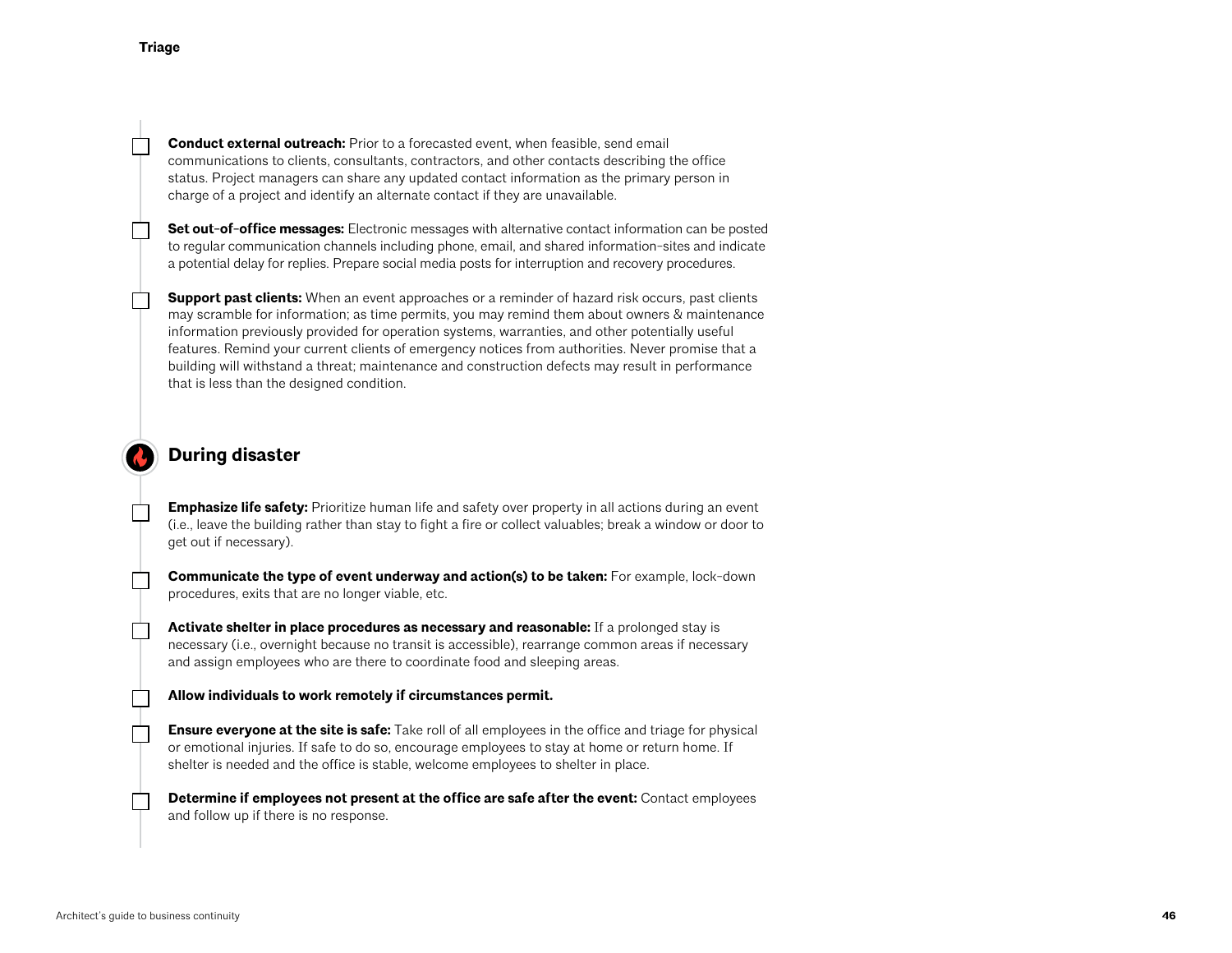## **Business is operational**

**Re-evaluate project schedules:** For projects in design, identify the schedule impacts from the closure and advise the client. One or more projects may have to be put on hold if employees are unable to work, the contractor cannot access the site, or a number of other challenges are encountered. Contact the authority having jurisdiction to determine emergency procedures or ordinances available for obtaining permits and resuming work. Coordinate with the clients, contractors, and other parties to determine an acceptable solution; it may require teaming up with an unaffected colleague or alternate contractor. If the client terminates a project due to the changed conditions, work with them to identify an alternative lot, size, scope, schedule, or delivery method if possible. If there is no opportunity for a modified contract, AIA contracts provide for termination expenses to be paid to the architect. Government and other client's contracts often include force majeure clauses allowing for contract termination in case of extended force majeure events.

**Examine/evaluate projects under construction:** If projects under construction experience damage, use the situation to learn more and share across the firm.

**Examine/document damaged projects and determine the cause of failures:** Architects need to continually educate themselves about the causes of building failures in order to prevent them from happening in the future.

**Be a resource:** If a client or essential consultant is displaced, consider the availability of space in your office to provide temporary workspace for them. Consider allowing colleagues or community groups to use your office conference space for community meetings—this is an opportunity to become a hub for information and idea-sharing. If sharing office space is disrupting operations or too costly, an alternative is to utilize a less-used location that could host supportive events long term, particularly for long-term recovery. Also contact your local AIA component. They can help you provide resources to your peers.

**Conduct outreach to clients, community groups or government agencies, and design partners to determine new project opportunities (repairs, retrofits):** Make your skills available to former clients for technical assistance. Become an active part of the recovery efforts. Help the community analyze reconstruction principles and priorities by joining committees, providing assistance in visioning, writing grants, and fundraising.

**Assess and update plan:** Reflect on the experience. What went wrong? What went right? How can you use these findings to enhance your business continuity?

## Learning from disruption

**The hurricane:** Few people had the resources to rebuild immediately, so we organized community meetings about rebuilding, participated in the charrettes, and volunteered where we could to help with disaster assessments and planning for future improvements. -Firm owner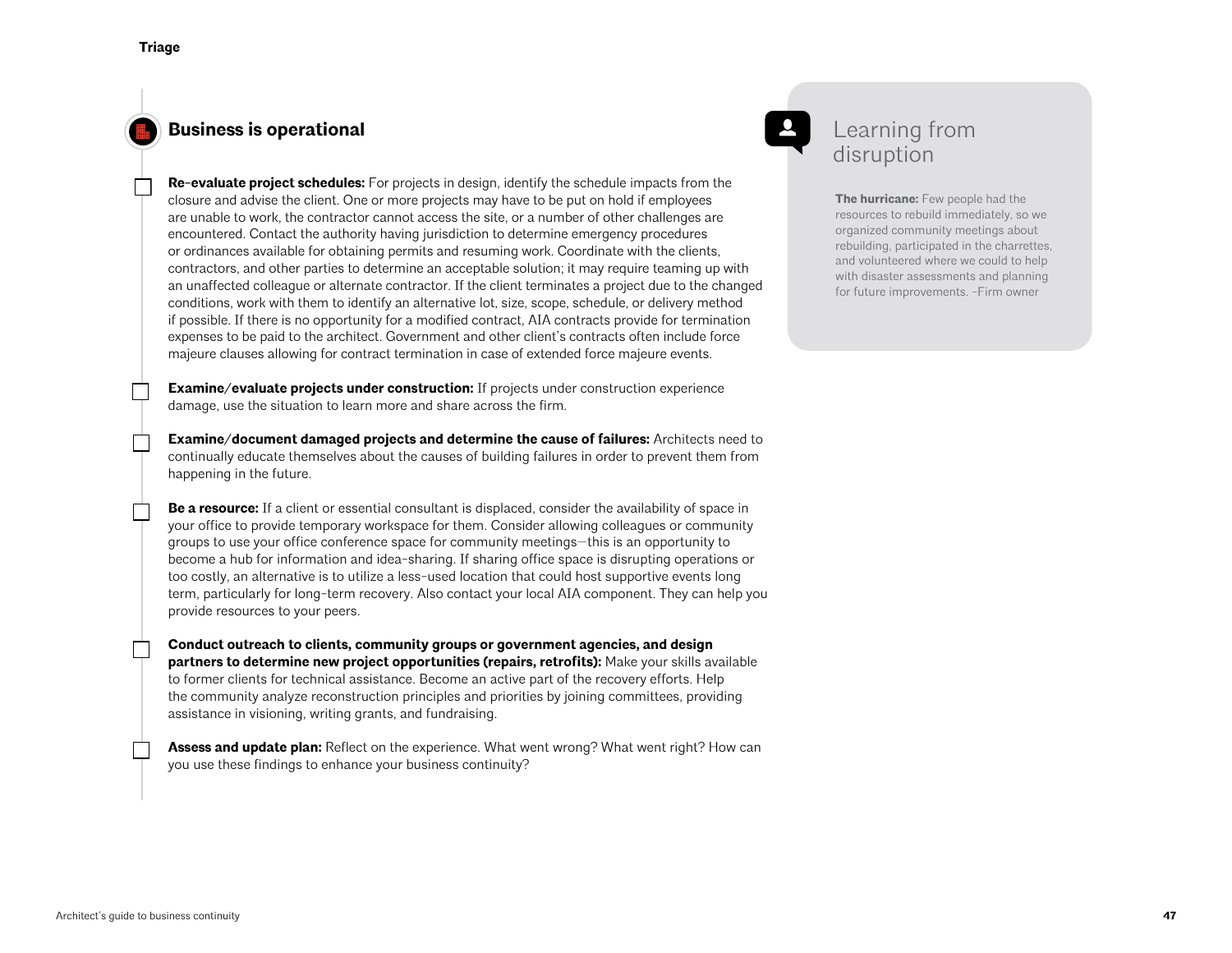## **Business is disrupted**

**Update office website with status information:** If the scope of the event warrants a change in the office re-opening date, update the office website with new information.

**Determine ability to access the site following a disaster:** Confirm with the authority having jurisdiction (AHJ) that it is safe to enter the facility. If you have AIA SAP-trained employees, this determination can be made by those trained staff members. The evaluation conducted only informs your own actions and is not a means of tagging the building, which is the responsibility of the AHJ.

**When it is safe to do so, designate firm leaders or employees to enter the disaster area and review the status of the building and/or projects under construction:** If the damage is significant or access to the building is otherwise restricted, coordination with local authorities will be needed.

**Retrieve key documents:** Collect copies of all key documents and meet with building/fire officials, landlord, and insurance agent to advise status of building; schedule next steps/actions needed.

**Contact insurance agent(s) about coverage and claims.**

**Check on impact to employees and provide office status update:** Within a certain time frame, the primary contact should reach out to the team. If the designated time frame is reached without communication from the primary contact, the secondary contact needs to reach out to employees. Employees will provide a status update, location, and availability. If they have been affected by the event, they should contact a designated person to find out how to receive assistance during the recovery period. Communicate if the office is safe for re-occupation and any alternate provisions. If the scope of the event warrants a change in the office re-opening date, communicate this to your team as soon as possible so they can plan ahead. Communicate any pay impacts that may occur.

**Determine who can return to work:** Coordinate with employees to determine who is able to return to work in person and who needs to work remotely. Adjust project assignments as necessary.

**Confirm which staff have access to safe remote work options:** If employees cannot return immediately to work or need personal time off, try to be as flexible as possible.

**Restore office space:** Contact the insurance claim adjuster to schedule the insurance assessment. Alternatively, photograph (with date and time stamp) the office "as is" and share documentation to advise status. If damage is sustained beyond the ability of employees to clean up/repair, schedule cleanup/repair. If it is not possible to use the office again ever, arrange for lease of a new location. If seeking a temporary or permanent new location, consider the availability of housing in the area, access challenges, and the mental health impacts of returning to a place that has been devastated.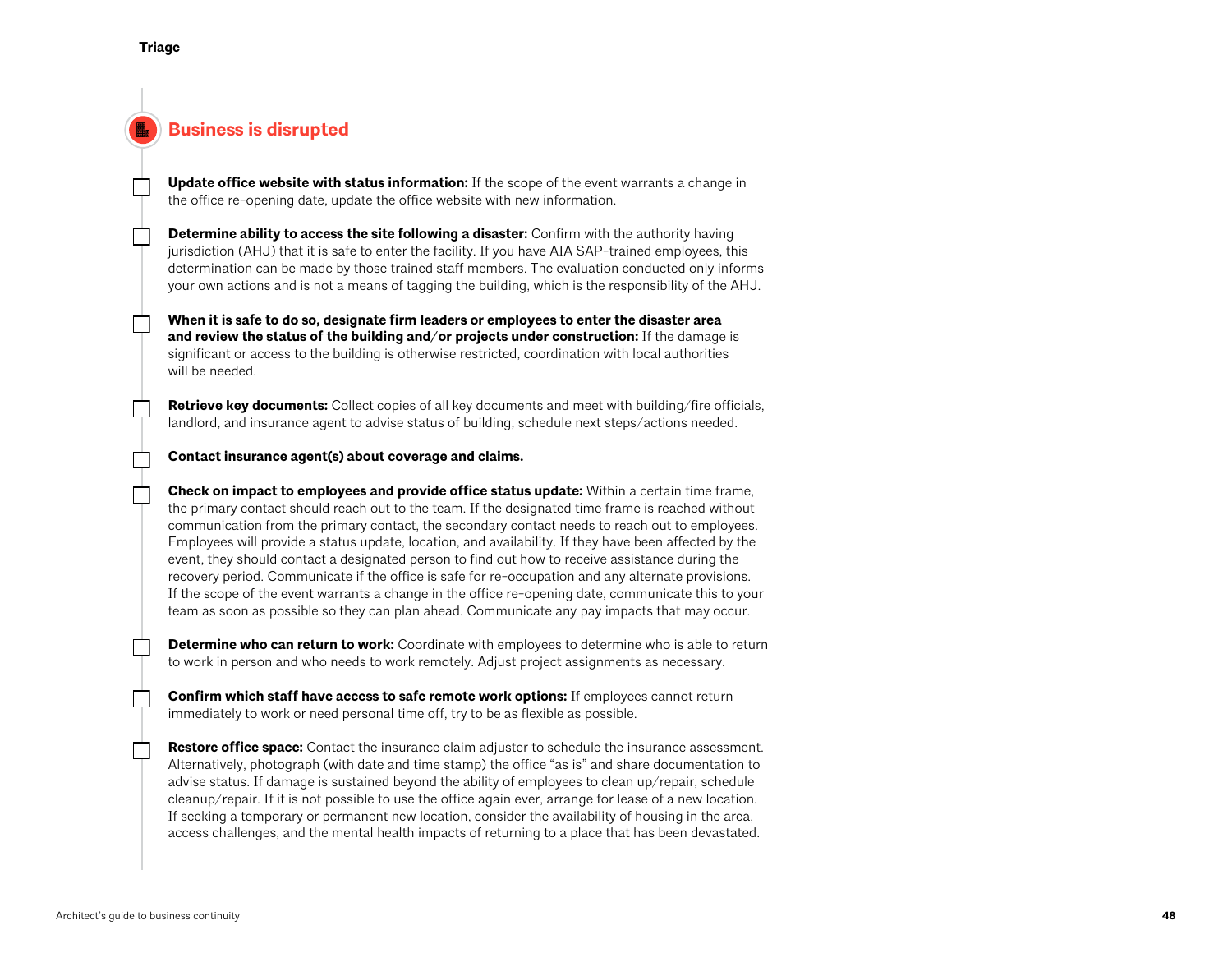$\Box$ 

 $\Box$ 

**Contact your local AIA component:** After an event, state and local components may be reached via email, phone, or social media depending on the impacts. Reach out when you are able; they can be a resource to you.

Assess: Reflect on the experience. What went wrong? What went right? How can you use these findings to enhance your business continuity?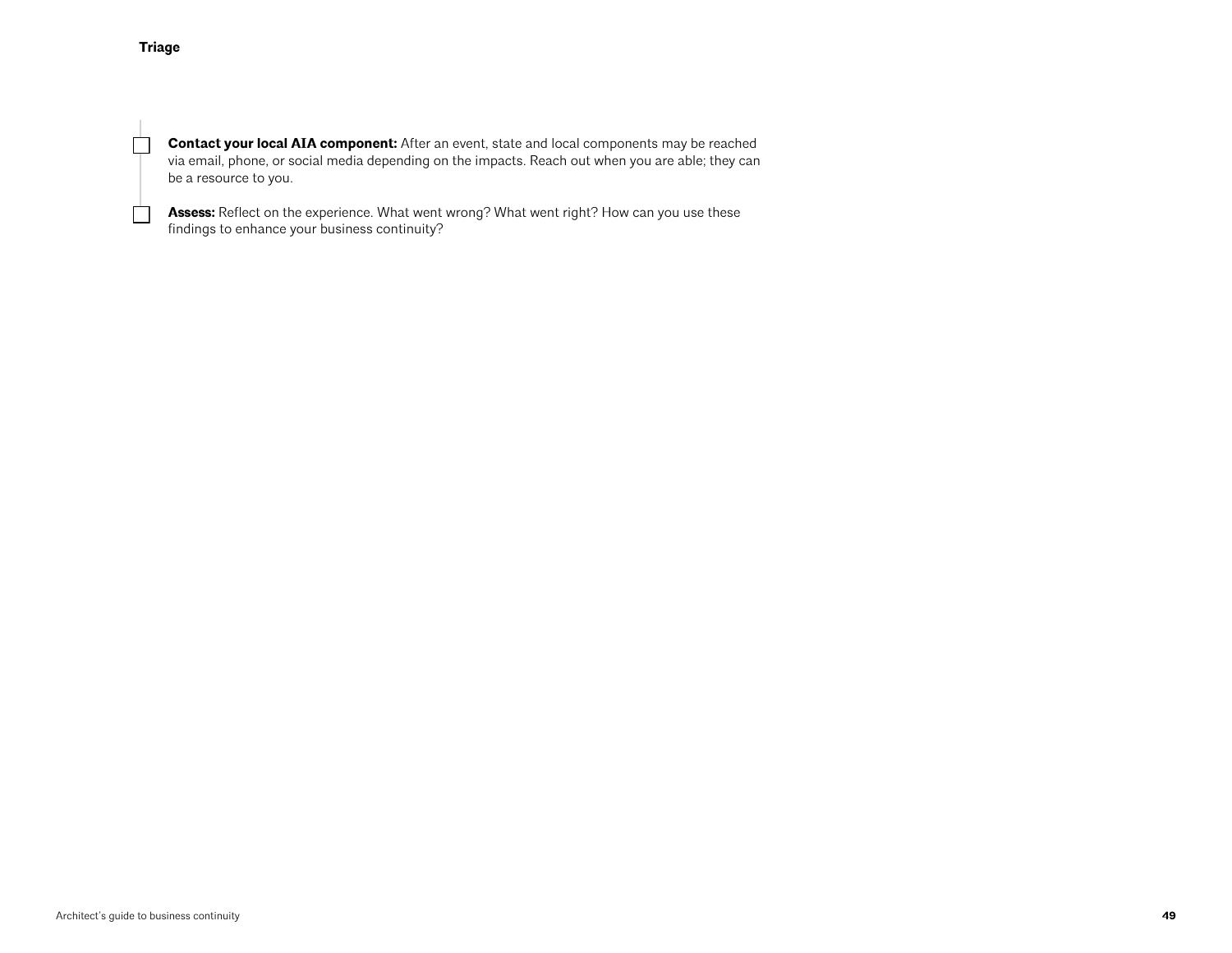€



# **In the event of: Cyberattack**

Cyber security and digital information loss are growing concerns across all industries. Should your firm be held hostage by ransomware or experience the loss of sensitive data, below are recommended next steps.

## **During event:**

**Contact cyber insurance carrier:** Many policies offer assistance to help mitigate the risk during the attack.

**Identify incident type:** Contact IT upon initial suspicion of an attack or abnormality to minimize continued risk. Is it a single computer or firm-wide? Is the event data loss limited to a single office, a building environmental issue impacting office technology, a natural disaster impacting the office and employees, a broader IT incident affecting a large part of the firm, or a cyber security incident? Quickly analyzing the problem can assist in reduced spread and damage. Follow the incident management plan to identify and address the incident as planned (where possible) and adapt as the situation warrants.

**Identify cyber security breach type:** Understand the attack. Is it easily resolved, or does it involve significant damage and/or piracy? Piracy, which is a worldwide threat, can attack individuals and firms. Piracy has a specific process to regain data. This can include tutorials on where to pay the ransom, how to process payment, and how to regain data. Piracy may also have time frames for payment that increase with delays. Analyzing the loss and its impact will help determine if the information lost or pirated is worth recovering. Backup systems when correctly designed, deployed, and appropriately isolated, can nullify piracy events as damaged data can simply be recovered. In certain situations, if internal IT expertise is not available, contacting a security incident management company as soon as possible may be the best approach to understanding the scale and scope of the incident.

**Mitigate or nullify attack when possible:** If the source of malicious/unwanted activity can be located through IT forensics, disable accounts, change passwords, shut down internet connectivity, isolate office network, or take other appropriate actions.

**Analyze data loss and recovery methods:** Firms are technology-based. Analyzing loss needs to quickly happen once an attack occurs to understand what is impacted by an attack, and to minimize additional attacks. An IT specialist can analyze and discuss recovery.

**Prioritize restoration:** Identify each application criticality as a basis for prioritizing the recovery process. For example, CAD or BIM systems and associated files may be more critical than office productivity software. The ease with which an application can be restored as well as the business cycle will impact criticality. For example, a down payroll system the day before payday will have a higher criticality than the day after payday.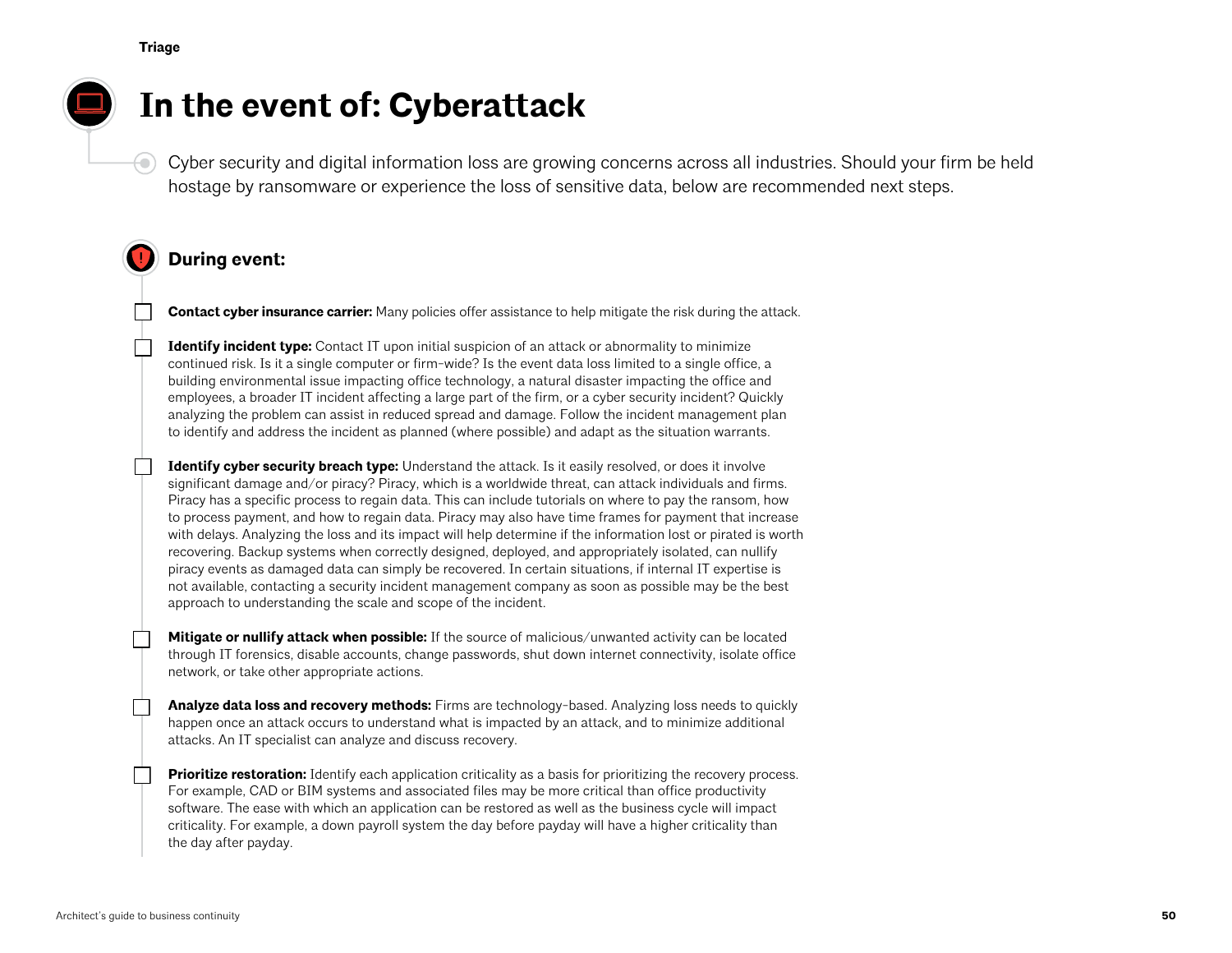## **After event:**

**Engage internal team leaders on extent of loss if documents are unrecoverable:** Cyberattacks impact the entire firm and can quickly spiral out of control. Make everyone aware of the attack, what is impacted, how it is resolved, and how they should proceed in notifying outside sources.

**Notify clients, consultants, and other deadline-related sources of the breach:** Cyberattacks can occur without an employee even knowing they have allowed access. They can be passed on from reliable sources, such as consultants, accountants, professionals, or what appear to be secure websites (banks, government). It is important to notify a project team so they understand the reason for possible delays and so they understand how it is being resolved.

**Review documentation and interview stakeholders:** Review documentation recorded during the event and interview stakeholders to understand their perspectives and insights. Discern where the incident response plan was insufficient, and make corrections and additions based on lessons learned. Update the incident response plan as needed.

**Implement more robust backup, disaster recovery, and monitoring systems:** Depending on the incident source, impact, and perceived future risk, implement improved backup systems to reduce impact and time-to-recovery during a future data loss or cyber security attack.

**Educate employees on cyber risks/vulnerabilities:** Understand why the attack occurred and educate employees on how to minimize future risk. Was it from a source deemed reliable? Asking the source through a separate process before responding or opening links often will greatly diminish attacks.

**Implement changes based on broader lessons learned:** Execute changes to routine testing, drills, procedural reviews, and user training to mitigate future risks. Ensure lessons learned are embodied to prevent future reoccurrence.

**Assess:** Reflect on the experience. What went wrong? What went right? How can you use these findings to enhance your business continuity?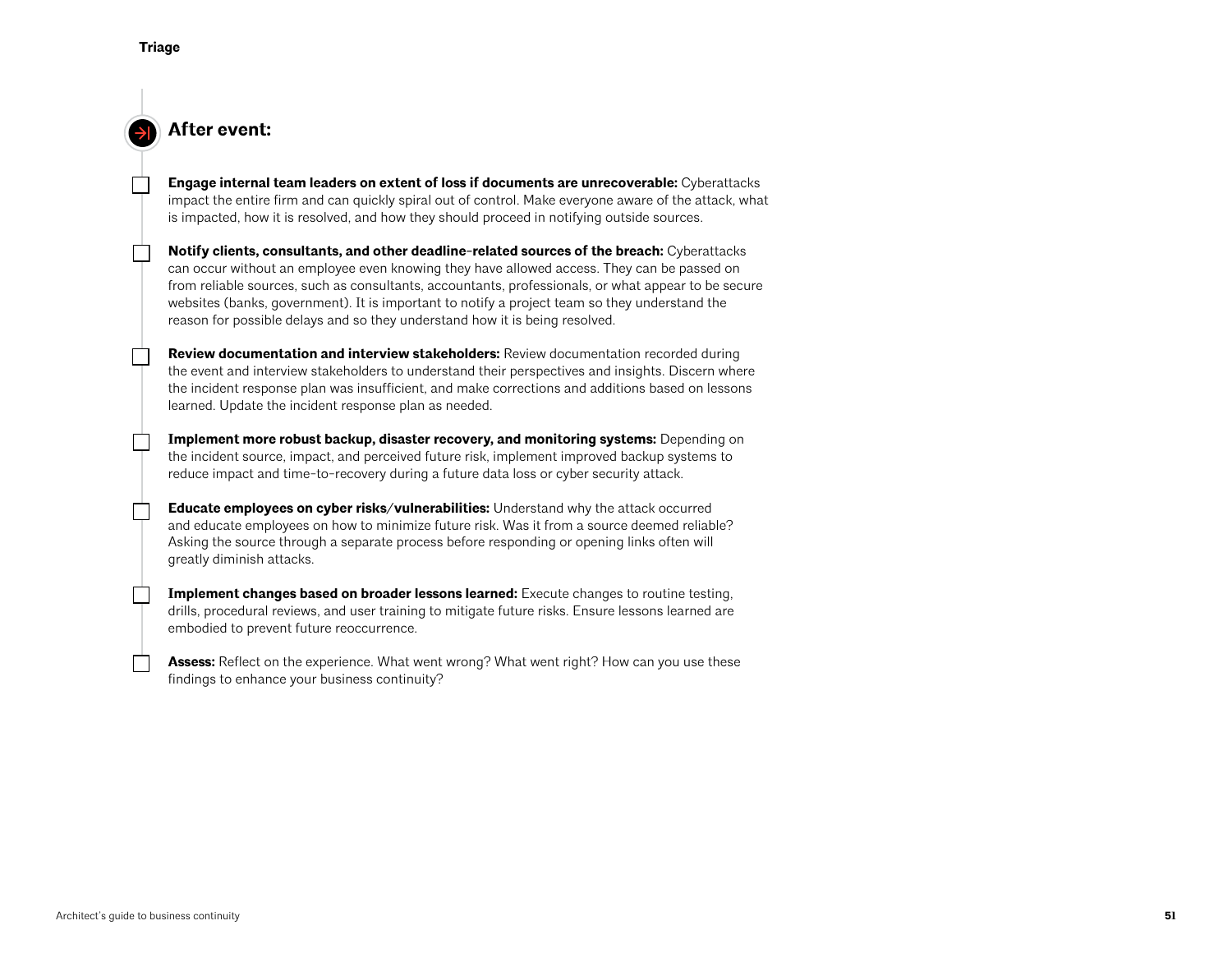**Triage**

⊖)

# **In the event of: Key team member vacancy**

Whether unexpected death, sudden departure, or temporary inability to work, a key team member vacancy can be detrimental to the daily needs of a firm. Below are a few tips should this happen to you.

## **After event:**

**Assess team impact:** Determine the essential activities of the key team member and find the right team member to fill the gaps. Recognize that tasks may need to be prioritized. Even in a large firm, it may not be reasonable for remaining team members to take on substantial new responsibilities on top of existing assignments.

**Communicate employee changes to the entire staff with transparency:** Anticipate when temporary circumstances will resolve or change and communicate both unknowns and expectations.

**Notify clients:** Communicate the succession plan to clients with care, individually, and with clear assignment of new team members. Recognize that some clients will be disappointed—take steps to address their concerns.

**Revise website and marketing materials as needed:** Remove the individual from firm literature, website, social media, etc. to avoid clients/vendors asking for a team member who is no longer available.

**Provide training and mentorship for team members with new responsibilities:** Reassess other work expectations and reprioritize. Employees experiencing new duties may feel quickly overwhelmed. Try to provide time and flexibility to accommodate onboarding to new duties and projects.

**Communicate the ongoing strength of the firm through the media, community partners, service, etc.**

**If a death is experienced, celebrate the life of the team member (as appropriate) and allow the office time to grieve:** This will be unique to the situation. Examples of celebrating the life of the team member include establishing a scholarship to recognize the loss and contributions of the team member, hosting a memorial with a firm-wide and external message (particularly when the individual has an industry-level presence), providing an internally focused message, and offering a very local office message with clear support for the remaining family. Where appropriate, the office may also consider offering support to the team member's family.

**Assess:** Reflect on the experience. What went wrong? What went right? How can you use these findings to enhance your business continuity?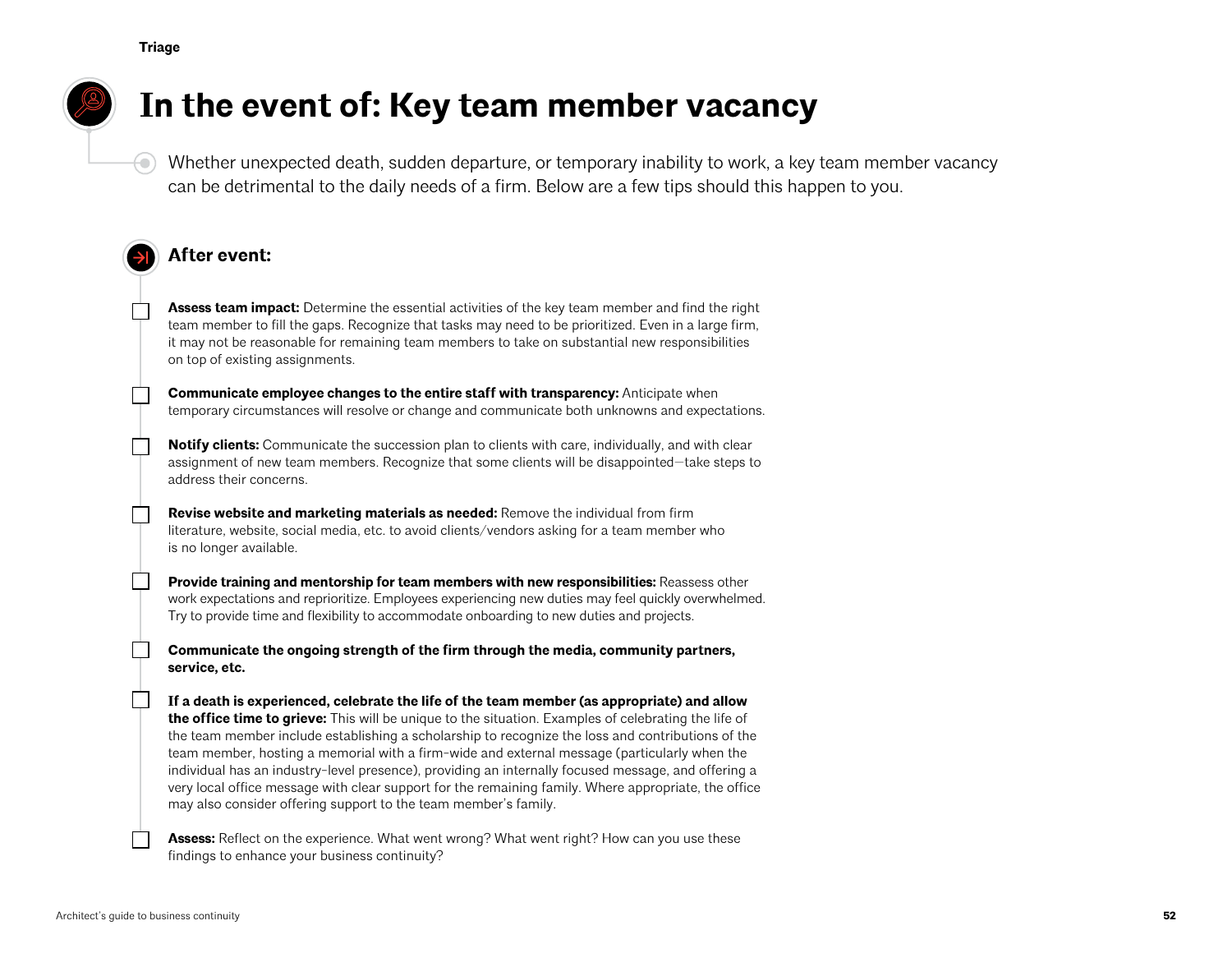## <span id="page-52-0"></span>**Definitions & concepts**

**Adaptation:** The adjustment in natural or human systems in response to actual or expected climatic stimuli or their effects, which moderates harm or exploits beneficial opportunities.<sup>8</sup>

**Best available area of refuge (BARA):** A location within a facility best suited for sheltering in place, which provides some protection against building damage. Usually, an interior space with solid walls without windows and a solid lid or ceiling, and with adequate egress route.

**Business continuity:** The capability of the organization to continue delivery of products or services at acceptable, pre-defined levels following a disruptive incident.<sup>9</sup> An ongoing process to ensure that the necessary steps are taken to identify the impacts of potential losses and maintain viable recovery strategies, recovery plan, and community services.<sup>10</sup>

**Business continuity impact analysis:** Identifies the effects resulting from disruption of business functions and processes.<sup>11</sup>

**Building performance objectives<sup>12</sup>:** How much damage is acceptable?

- Immediate occupancy (IO): Following a significant natural hazard event, buildings maintain occupancy and functionality with minimal repairs.<sup>13</sup> The ability to safely re-occupy a building after the event, in order to take shelter or begin making repairs.
- Life safety (LS): Structure is damaged but retains a margin against the onset of collapse.
- Collapse prevention (CP): Structure is damaged and maintains gravity support but retains no margin against collapse.

**Direct impact:** Impacts that are specific to the firm's ability to operate, such as employees, building, server, hardware, etc.

**Disaster:** A serious disruption of the functioning of a community or a society causing widespread human, material, economic, or environmental losses that exceed the ability of the affected community or society to cope using its own resources.<sup>14</sup>

**Disruption:** The consequences of a hazard event that results in loss of services or functions in a community.<sup>15</sup>

**Functional recovery:** Post-event structural and nonstructural capacity are maintained or can be restored to support the basic intended functions of the building's pre-event use and occupancy within a maximum acceptable time, which might differ for various uses or occupancies.

**Hazard:** A potential source of danger caused by a naturally occurring or human-induced process or event with the potential to create loss.<sup>16</sup>

Hazard event: The occurrence of a hazard.<sup>17</sup>

**Indirect impact:** Impacts specific to a firm's clients and future work.

**Magnitude:** A measure of the severity of a hazard event.

**Probability:** A measure of the likelihood that the undesirable event will occur.

**Risk:** The potential for an unwanted outcome resulting from an incident, event, or occurrence, as determined by its likelihood and the associated consequences.<sup>18</sup>

**Secondary hazard:** A threat thats potential would be realized as the result of a triggering event that in itself would constitute an emergency. For example, dam failure might be a secondary hazard associated with earthquakes

**Shelter in place:** Safely remaining in a building (e.g., a residence) during or after a hazard event.<sup>19</sup>

**Vulnerability:** The degree to which a system is susceptible to, and unable to cope with, adverse effects.<sup>20</sup>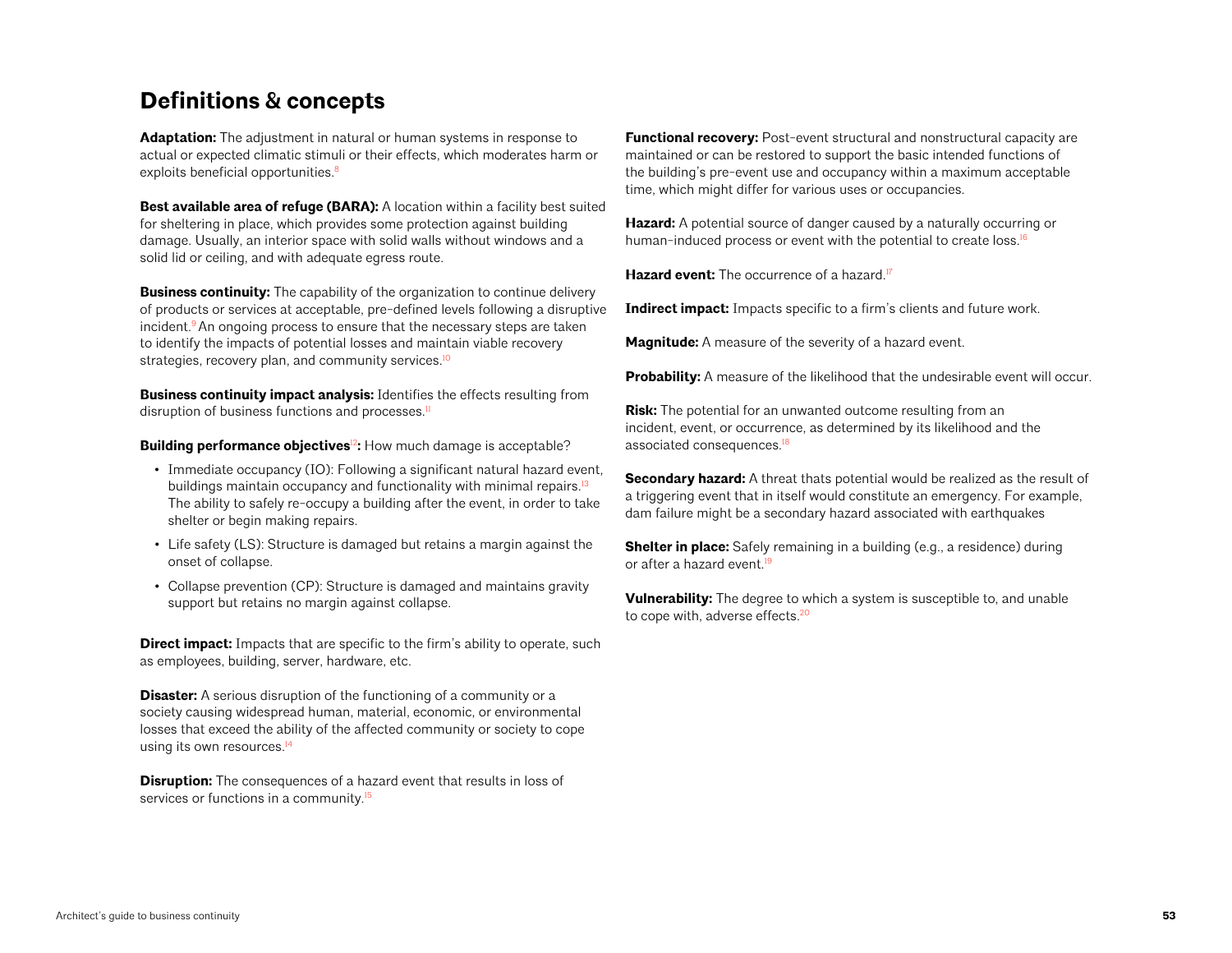- 8 *Glossary of Terms*, IPCC, 2012. [https://archive.ipcc.ch/pdf/special-reports/srex/SREX-Annex\\_Glossary.pdf](https://archive.ipcc.ch/pdf/special-reports/srex/SREX-Annex_Glossary.pdf)
- 9 *Standard on Continuity, Emergency, and Crisis Management NFPA 1600,* National Fire Protection Association, *2013.*
- 10 *Business continuity ISO 22300*, International Organization for Standardization, 2019.
- 11 *Business Continuity Plan,* Ready website, Department of Homeland Security. [ready.gov/business-continuity-plan](https://www.ready.gov/business-continuity-plan)
- 12 *FEMA P-2006 Example Application Guide for ASCE/SEI 41-13 Seismic Evaluation and Retrofit of Existing Buildings with Additional Commentary for ASCE/SEI 41-17*, FEMA, 2018. [fema.gov/media-library-data/1532488318586-01acca43f245b646e127791792afe278/FEMA\\_p2006\\_June2018\\_508.pdf](https://www.fema.gov/media-library-data/1532488318586-01acca43f245b646e127791792afe278/FEMA_p2006_June2018_508.pdf)
- 13 Research Needs to Support Immediate Occupancy Building Performance Objective Following Natural Hazard Events, NIST, 2018. [nvlpubs.nist.gov/nistpubs/](https://nvlpubs.nist.gov/nistpubs/SpecialPublications/NIST.SP.1224.pdf) [SpecialPublications/NIST.SP.1224.pdf](https://nvlpubs.nist.gov/nistpubs/SpecialPublications/NIST.SP.1224.pdf)
- 14 National Science and Technology Council, 2005.
- 15 *NIST Special Publication 1190: Community Resilience planning Guide for Buildings and Infrastructure Systems Volume 1*, NIST, 2015.
- 16 *AIA Resilience and Adaptation online series glossary.* AIA, 2018. <https://aiau.aia.org/aia-resilience-and-adaptation-online-certificate-program>
- 17 *NIST Special Publication 1190: Community Resilience planning Guide for Buildings and Infrastructure Systems Volume 1,* NIST, 2015.
- 18 *AIA Resilience and Adaptation online series glossary.* AIA, 2018. <https://aiau.aia.org/aia-resilience-and-adaptation-online-certificate-program>
- 19 *NIST Special Publication 1190: Community Resilience planning Guide for Buildings and Infrastructure Systems Volume 1,* NIST, 2015.
- 20 *Glossary of Terms,* IPCC, 2012*.* [https://archive.ipcc.ch/pdf/special-reports/srex/SREX-Annex\\_Glossary.pdf](https://archive.ipcc.ch/pdf/special-reports/srex/SREX-Annex_Glossary.pdf)

#### **Resources**

[IBHS Open for Business \(2013\).](https://disastersafety.org/business-protection/ofb-ez/) Customizable worksheets for documenting employee, consultant, client, and vendor contact information as well as IT equipment.

[Ready.gov/business.](https://www.ready.gov/business) Recommendations for business continuity development, implementation, and training.

[Leadership in Times of Crisis: A toolkit for economic recovery and](https://restoreyoureconomy.org/clientuploads/2015/03/IEDC-Leadership-in-Times-of-Crisis-Toolkit.pdf)  [resiliency](https://restoreyoureconomy.org/clientuploads/2015/03/IEDC-Leadership-in-Times-of-Crisis-Toolkit.pdf) (2015). Resources Appendix, Resource 2: Critical Business Functions, pages 287-288, assists in the identification of core business functions.

[National Fire Protection Association \(NFPA\) 1600:](https://www.nfpa.org/codes-and-standards/all-codes-and-standards/list-of-codes-and-standards/detail?code=1600) Standard on disaster/emergency management and business continuity programs. Covers cyberthreats, terrorist attacks, and natural disasters. Details process of risk assessment, business impact analysis, and planning.

[International Standards Organization \(ISO\) 22301:](https://www.iso.org/standard/75106.html) This publication covers security and resilience, business continuity management systems, and requirements. Specifies "requirements to plan,

establish, implement, operate, monitor, review, maintain and continually improve a system to protect against, reduce the likelihood of occurrence, prepare for, respond to, and recover from disruptive incidents when they arise."

[Supply Chain Climate Risk Management Framework:](https://sftool.gov/plan/556/supply-chain-climate-risk-management-framework) This tool from the US General Services Administration can help firms evaluate the products or services they rely on and the impact disruption of those supply chains may have on their business. The Self Assessment Questionaire and Companion Workbook are especially recommended.

[AIA Trust:](https://www.theaiatrust.com/products-overview/) Insurance products and information.

[Risk Management: Free practice resources for AIA members.](https://www.theaiatrust.com/practice-resources-and-benefits/)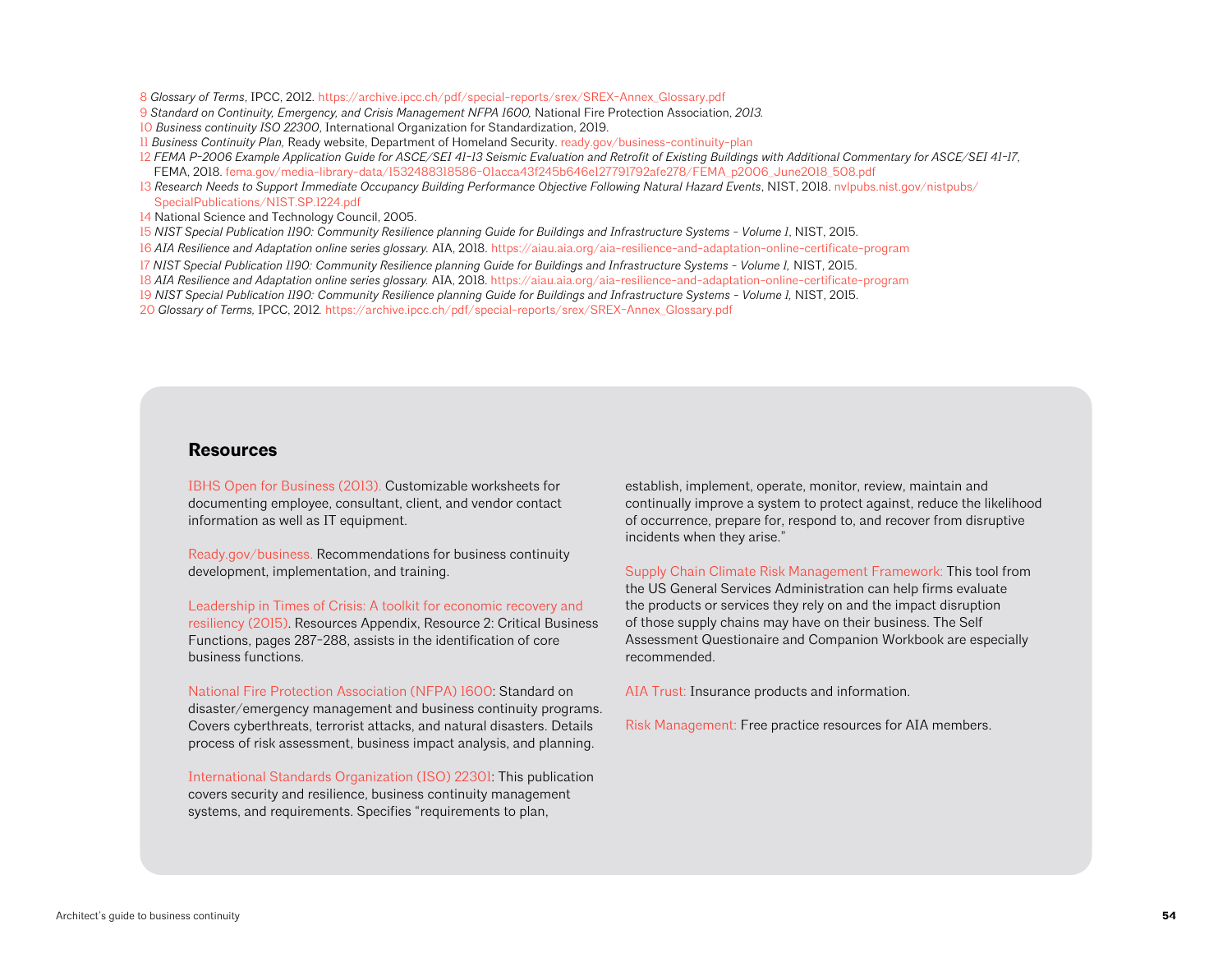# <span id="page-54-0"></span>**Appendix:** Example business impact assessment\*

 The below worksheets provide an example business impact assessment for a small firm located in Dallas, Texas. The below fields were completed after consulting the Dallas County Hazard Mitigation Plan, the City of Dallas Local Mitigation Action Plan, the Resilient Dallas Strategy, and local, historical events.

| Hazard<br>potential source of<br>danger                                       | <b>Risk</b><br>= probability x magnitude | Probability<br>likelihood of hazard event                                | Magnitude<br>severity of hazard event                                           | Warning<br>time prior to hazard event                                                         | Duration<br>time scale of disruption                           |
|-------------------------------------------------------------------------------|------------------------------------------|--------------------------------------------------------------------------|---------------------------------------------------------------------------------|-----------------------------------------------------------------------------------------------|----------------------------------------------------------------|
| <b>EXTREME HEAT</b>                                                           | $X$ High<br>$\Box$ Medium<br>Low         | $X$ Highly likely<br>$\Box$ Likely<br>$\Box$ Possible<br>$\Box$ Unlikely | $\Box$ Catastrophic<br>X Critical<br>$\Box$ Limited<br>$\Box$ Negligible        | $\Box$ Minimum to none<br>$\Box$ 6-12 hours<br>$\Box$ 12-24 hours<br>$\overline{X}$ 24+ hours | $\Box$ Hours<br>X Days<br>$\Box$ Weeks<br>$\Box$ Months        |
| <b>TAP WATER</b><br><b>CONTAMINATION</b>                                      | $\Box$ High<br>X Medium<br>$\Box$ Low    | $\Box$ Highly likely<br>$\Box$ Likely<br>X Possible<br>$\Box$ Unlikely   | $\Box$ Catastrophic<br>$\Box$ Critical<br><b>X</b> Limited<br>$\Box$ Negligible | X Minimum to none<br>$\Box$ 6-12 hours<br>$\Box$ 12-24 hours<br>$\Box$ 24+ hours              | $\Box$ Hours<br>X Days<br>$\Box$ Weeks<br>$\Box$ Months        |
| <b>DISRUPTION OF</b><br><b>TELECOMMUNICATIONS</b><br>AND BROADBAND            | $X$ High<br>$M$ edium<br>$\Box$ Low      | X Highly likely<br>$L$ Likely<br>$\Box$ Possible<br>$\Box$ Unlikely      | $\Box$ Catastrophic<br>X Critical<br>$\Box$ Limited<br>Negligible               | $\boxtimes$ Minimum to none<br>$\Box$ 6-12 hours<br>$\Box$ 12-24 hours<br>$\Box$ 24+ hours    | $\Box$ Hours<br>X Days<br>$\Box$ Weeks<br>$\Box$ Months        |
| CLOSURE OF<br>AFFORDABLE DAYCARE                                              | $\Box$ High<br>X Medium<br>$\Box$ Low    | X Highly likely<br>$\Box$ Likely<br>$\Box$ Possible<br>$\Box$ Unlikely   | $\Box$ Catastrophic<br>$\Box$ Critical<br>X Limited<br>$\Box$ Negligible        | $\Box$ Minimum to none<br>$\Box$ 6-12 hours<br>$\Box$ 12-24 hours<br>$X$ 24+ hours            | $\Box$ Hours<br>$\Box$ Days<br>$\Box$ Weeks<br>X Months        |
| <b>DISRUPTION TO THE</b><br><b>LIGHT RAIL/PUBLIC</b><br><b>TRANSPORTATION</b> | $\Box$ High<br>X Medium<br><b>Low</b>    | $\Box$ Highly likely<br>$\Box$ Likely<br>X Possible<br>$\Box$ Unlikely   | $\Box$ Catastrophic<br>X Critical<br>$\Box$ Limited<br>$\Box$ Negligible        | $X$ Minimum to none<br>$\Box$ 6-12 hours<br>$\Box$ 12-24 hours<br>$\Box$ 24+ hours            | $\Box$ Hours<br>X Days<br>$\Box$ Weeks<br>Months               |
| <b>FLOODING</b>                                                               | $X$ High<br>$\Box$ Medium<br>$\Box$ Low  | X Highly likely<br>$\Box$ Likely<br>$\Box$ Possible<br>$\Box$ Unlikely   | $\Box$ Catastrophic<br>X Critical<br>$\Box$ Limited<br>$\Box$ Negligible        | $\Box$ Minimum to none<br>$X$ 6-12 hours<br>$\Box$ 12-24 hours<br>$\Box$ 24+ hours            | $\Box$ Hours<br>$\Box$ Days<br><b>X</b> Weeks<br>$\Box$ Months |

\*This example is not a comprehensive business impact assessment and is provided only to help users navigate the supplied worksheets.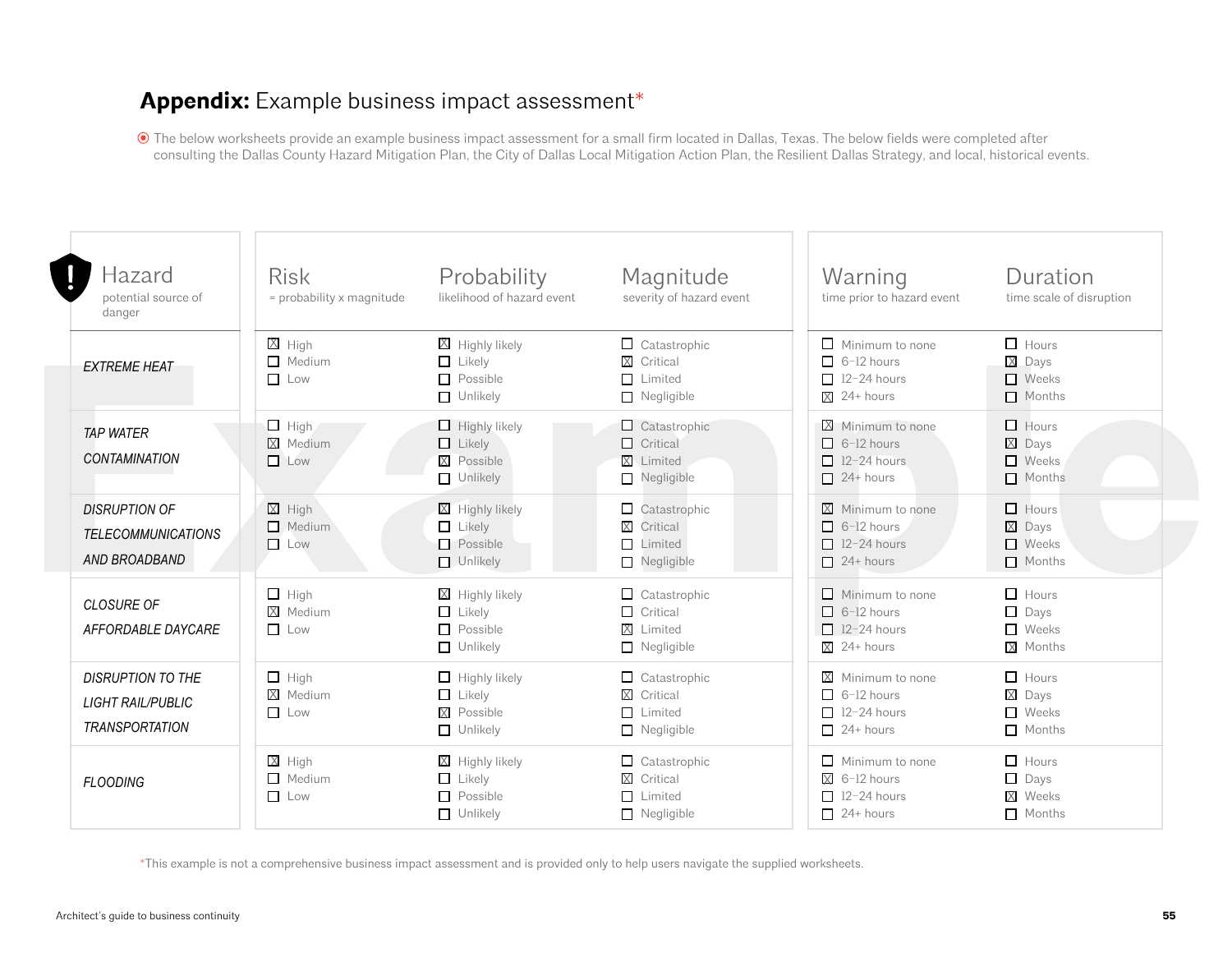## <span id="page-55-0"></span>**Summarize your findings**

Which hazards are high, medium, and low risk? Log your findings below.

Perform a gut check. Assuming the above risk assessment was based upon the risks conveyed in state or local plans, are all aspects of your business functions represented, such as location of employees, supply chain, or hazards that would have a more profound impact on your particular type of work?

When gut checking the risk level of identified hazards, it may be helpful to compare the relative potential impacts of identified hazards specifically for your firm. Are the anticipated firm impacts of extreme heat days equivalent

to the firm impacts of a disruption in communications? Similarly, is the loss of communications more critical than losing public transit? The goal is to gut check which hazards pose not only the highest risk, but the most significant impact to your firm. Ask yourself which hazards will truly impact your ability to provide services. The Risk Assessment Summary therefore will likely be close to, yet not identical to, your community's hazard mitigation plan because you've taken the time to correlate the hazard risks to your business functions.

## **Risk assessment summary**

| TAP WATER CONTAMINATION<br><b>EXTREME HEAT</b><br><b>DISRUPTION OF</b><br>CLOSURE OF AFFORDABLE DAYCARE<br>TELECOMMUNICATIONS AND<br>BROADBAND<br><b>DISRUPTION TO THE LIGHT RAIL /</b><br>PUBLIC TRANSPORTATION | High risk hazards | <b>Medium risk hazards</b> | Low risk hazards |
|------------------------------------------------------------------------------------------------------------------------------------------------------------------------------------------------------------------|-------------------|----------------------------|------------------|
|                                                                                                                                                                                                                  |                   |                            |                  |
|                                                                                                                                                                                                                  |                   |                            |                  |
|                                                                                                                                                                                                                  |                   |                            |                  |
|                                                                                                                                                                                                                  |                   |                            |                  |
|                                                                                                                                                                                                                  |                   |                            |                  |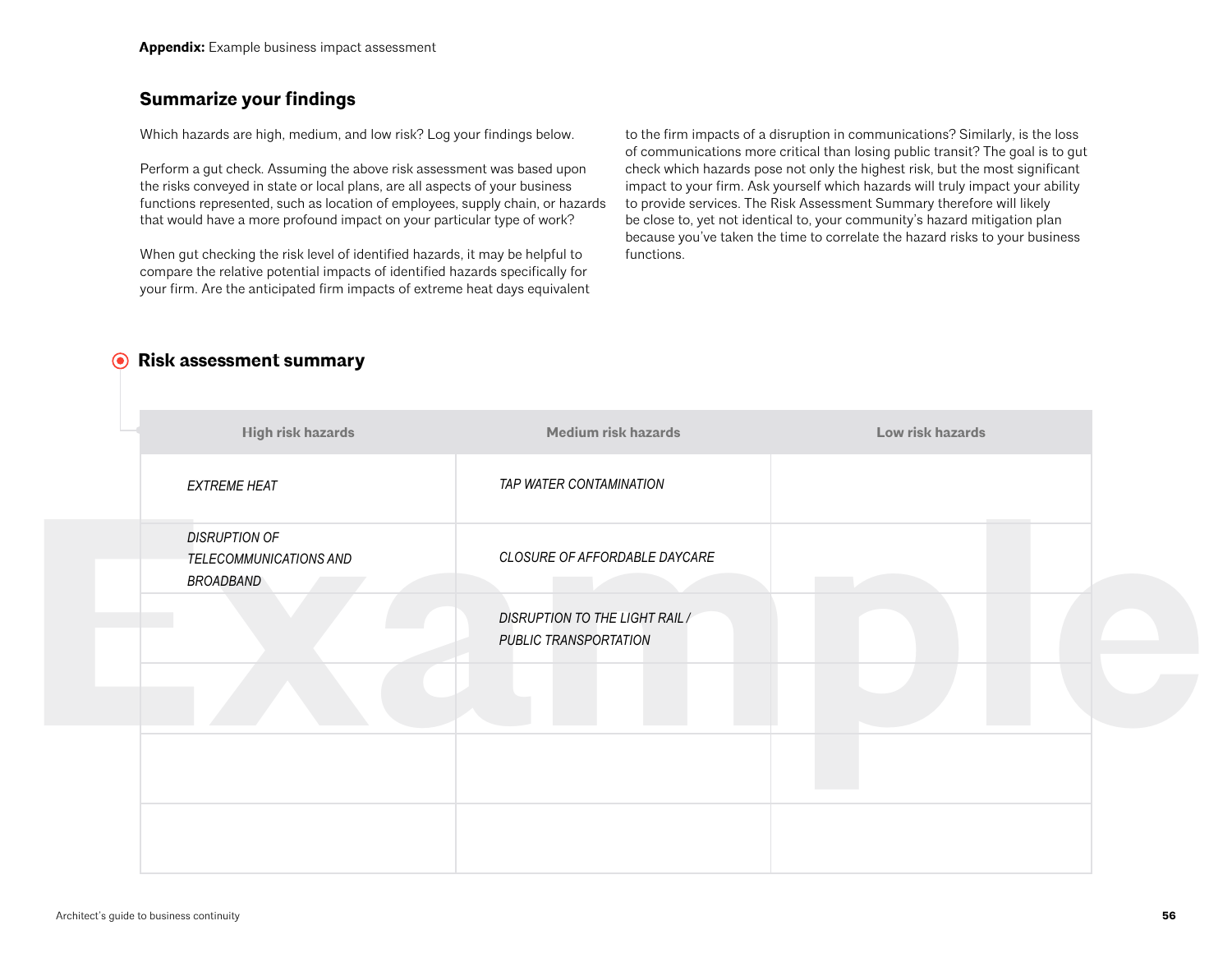#### $\odot$ **Category 1: Revenue loss**

Consider: Loss of contracts, late payments, loss of work, loss of marketing or future pursuits

| <b>Hazards</b>                                                                              | <b>Direct impacts</b>                                                                                                                                                                                                                                                                                                                                                                                                                                                                                                                                                                                                                                       | Capacity                                                                                                                                                                                                                                                                                                                                                                                                                                                                                                                                                                         | <b>Indirect impacts</b>                                                                                                                                                                                                                                                                                                    | Capacity                                                                                                                                                                                         |
|---------------------------------------------------------------------------------------------|-------------------------------------------------------------------------------------------------------------------------------------------------------------------------------------------------------------------------------------------------------------------------------------------------------------------------------------------------------------------------------------------------------------------------------------------------------------------------------------------------------------------------------------------------------------------------------------------------------------------------------------------------------------|----------------------------------------------------------------------------------------------------------------------------------------------------------------------------------------------------------------------------------------------------------------------------------------------------------------------------------------------------------------------------------------------------------------------------------------------------------------------------------------------------------------------------------------------------------------------------------|----------------------------------------------------------------------------------------------------------------------------------------------------------------------------------------------------------------------------------------------------------------------------------------------------------------------------|--------------------------------------------------------------------------------------------------------------------------------------------------------------------------------------------------|
| Referencing the Step 1: Risk<br>Assessment, list risks starting<br>with the highest hazards | To the firm's employees,<br>building, server, hardware, etc.<br><b>Consider:</b> Does the office<br>have to close for repairs or<br>infrastructure work? Can your<br>employees continue to work?<br>Do they all have hardware/<br>software to work remotely?<br><b>Quantify impacts as: Per</b><br>person per day, how much<br>credit is available                                                                                                                                                                                                                                                                                                          | Ability to respond<br>What is your capacity to<br>manage the impacts? Which<br>impacts can you resolve,<br>cope with, or otherwise<br>accommodate?                                                                                                                                                                                                                                                                                                                                                                                                                               | To clients and future work<br><b>Consider: How will office</b><br>repairs or relocation impact<br>your ability to meet deadlines<br>or acquire new work?<br><b>Quantify impacts as: Per</b><br>person per day, cost of<br>contract penalty                                                                                 | Ability to respond<br>What is your capacity to<br>manage the impacts? Which<br>impacts can you resolve,<br>cope with, or otherwise<br>accommodate?                                               |
| <b>EXTREME HEAT</b>                                                                         | Office cooling equipment could<br>break, necessitating an office<br>closure and lost work time.<br>Energy demand for cooling may<br>strain power grid and can result in<br>brownouts or blackouts.<br>Planned site visits may need to be<br>rescheduled impacting milestone<br>completion and billing cycles.<br>Design strategies for adapting to<br>extreme heat may need to improve<br>given the escalation projected.<br>Clients in recently designed<br>structures that are not heat ready<br>may express dissatisfaction with<br>firm performance due to poor<br>building performance and/ or<br>escalating costs of managing<br>cooling environment. | Develop alternative work<br>arrangements to allow employees<br>to work elsewhere when office<br>power is off.<br>Invest in server backup locations on<br>alternative grids.<br>Train design teams to better<br>understand extreme heat adaptive<br>strategies for projects.<br>Consider how retrofit strategies<br>may improve previously completed<br>facilities, and approach clients with<br>this opportunity.<br>Consider market position/ brand<br>if recognized as a leader in this<br>adaptive space. Or conversely,<br>recognize weakness if projects<br>perform poorly. | Consider impacts to employees<br>who need to work elsewhere or who<br>are hourly and are thus financially<br>impacted by office closures.<br>Construction teams may not be able<br>to work or may have reduced hours.<br>Duration of construction will most<br>likely lengthen, meaning increase in<br>construction costs. | Work with employees to develop<br>alternative support strategies to<br>reduce personal financial burdens.<br>Develop project scheduling to<br>reflect extreme heat days and<br>avoid escalation. |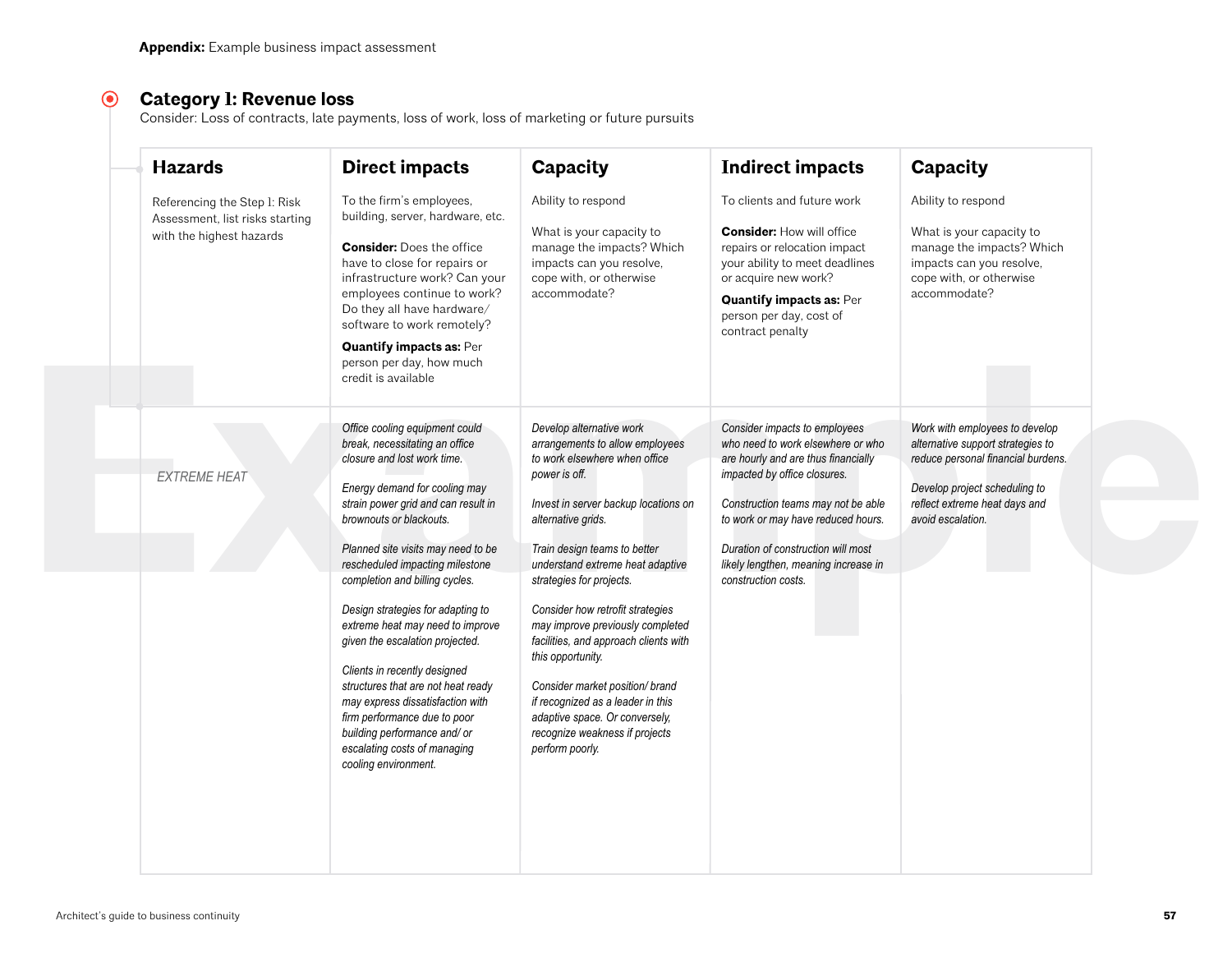#### $\odot$ **Category 2: Increased operational costs**

Consider: Temporary office, overhead payments, delay in earnings, line of credit, repair of damaged office (if applicable), permanent relocation, etc.

| Referencing the Step 1: Risk<br>Assessment, list risks starting<br>with the highest hazards | To the firm's employees,<br>building, server, hardware, etc.<br><b>Consider:</b> Can the office be<br>repaired? How long will it<br>take? Is temporary office<br>space available? Will business<br>interruption insurance cover<br>the costs? If the office is | Ability to respond<br>What is your capacity to<br>manage the impacts? Which<br>impacts can you resolve,<br>cope with, or otherwise<br>accommodate? | To clients and future work<br><b>Consider: How will office</b><br>repairs or relocation impact<br>your ability to meet deadlines?<br><b>Quantify impacts as: Per</b>                                   | Ability to respond<br>What is your capacity to<br>manage the impacts? Which<br>impacts can you resolve,<br>cope with, or otherwise                                                                                                      |
|---------------------------------------------------------------------------------------------|----------------------------------------------------------------------------------------------------------------------------------------------------------------------------------------------------------------------------------------------------------------|----------------------------------------------------------------------------------------------------------------------------------------------------|--------------------------------------------------------------------------------------------------------------------------------------------------------------------------------------------------------|-----------------------------------------------------------------------------------------------------------------------------------------------------------------------------------------------------------------------------------------|
|                                                                                             | significantly damaged, how<br>will you establish new office<br>space? If the office moves,<br>do you run the risk of losing<br>employees?<br><b>Quantify impacts as: Per-</b><br>person per day, how much                                                      |                                                                                                                                                    | person per day                                                                                                                                                                                         | accommodate?                                                                                                                                                                                                                            |
|                                                                                             | credit is available                                                                                                                                                                                                                                            |                                                                                                                                                    |                                                                                                                                                                                                        |                                                                                                                                                                                                                                         |
| <b>EXTREME HEAT</b>                                                                         | Additional stress on mechanical<br>systems may raise utility bills and/<br>or lower the life of the system.<br>Brownouts may reduce work output.<br>Increased energy costs.                                                                                    | Budget for increased energy costs.<br>Consider ways to reduce heat<br>stress in work environment, whether<br>owned or leased.                      | Deadlines may be missed if<br>brownouts reduce capacity to<br>produce work. A tight deadline could<br>increase employee overtime costs.<br>An extended timeline could come<br>with contract penalties. | Develop project scheduling to reflect<br>extreme heat days and likelihood<br>of impact on production. Provide<br>alternative strategies, such as work<br>from home, to moderate impacts.<br>Determine degree of off-grid<br>efficiency. |
|                                                                                             |                                                                                                                                                                                                                                                                |                                                                                                                                                    |                                                                                                                                                                                                        |                                                                                                                                                                                                                                         |
|                                                                                             |                                                                                                                                                                                                                                                                |                                                                                                                                                    |                                                                                                                                                                                                        |                                                                                                                                                                                                                                         |
|                                                                                             |                                                                                                                                                                                                                                                                |                                                                                                                                                    |                                                                                                                                                                                                        |                                                                                                                                                                                                                                         |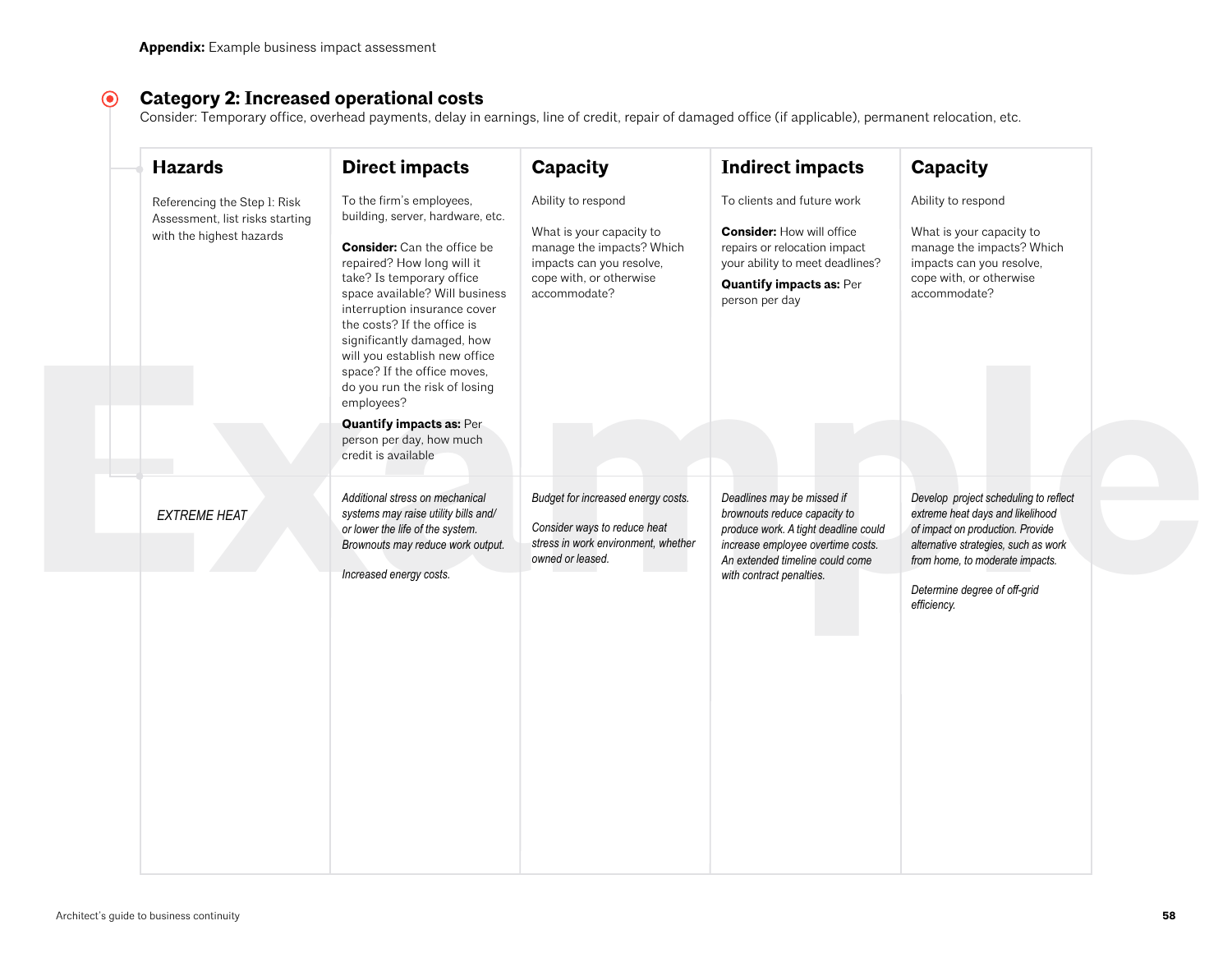#### $\odot$ **Category 3: Insurance**

Consider: Professional liability, property insurance, personal insurance

| <b>Hazards</b>                                                                              | <b>Direct impacts</b>                                                                                                                                                                                                                                                                                                                                                                                                                                                                                                 | Capacity                                                                                                                                                                                                                                                                                                                                                                                                                                   | <b>Indirect impacts</b>                                                                                                                                                                                                                                                                                                                                                                                                                                                                                                                                                                                                                                                                                                                                                                                      | Capacity                                                                                                                                                                                                                                             |
|---------------------------------------------------------------------------------------------|-----------------------------------------------------------------------------------------------------------------------------------------------------------------------------------------------------------------------------------------------------------------------------------------------------------------------------------------------------------------------------------------------------------------------------------------------------------------------------------------------------------------------|--------------------------------------------------------------------------------------------------------------------------------------------------------------------------------------------------------------------------------------------------------------------------------------------------------------------------------------------------------------------------------------------------------------------------------------------|--------------------------------------------------------------------------------------------------------------------------------------------------------------------------------------------------------------------------------------------------------------------------------------------------------------------------------------------------------------------------------------------------------------------------------------------------------------------------------------------------------------------------------------------------------------------------------------------------------------------------------------------------------------------------------------------------------------------------------------------------------------------------------------------------------------|------------------------------------------------------------------------------------------------------------------------------------------------------------------------------------------------------------------------------------------------------|
| Referencing the Step I: Risk<br>Assessment, list risks starting<br>with the highest hazards | To the firm's employees,<br>building, server, hardware, etc.<br><b>Consider:</b> Will you be able to<br>obtain insurance at current<br>rates? How will increased<br>insurance costs (or the inability<br>to obtain coverage) affect your<br>ability to retain, retrain, and/<br>or recruit employees? How will<br>you be affected by contractual<br>insurance requirements?<br><b>Quantify impacts as:</b><br>Increased cost of coverage,<br>fewer available carriers,<br>increased deductibles or self-<br>insurance | Ability to respond<br>What is your capacity to<br>manage the impacts? Which<br>impacts can you resolve,<br>cope with, or otherwise<br>accommodate?                                                                                                                                                                                                                                                                                         | To clients and future work<br><b>Consider:</b> How will increased<br>insurance costs (or the<br>inability to obtain coverage)<br>affect your ability to be price<br>competitive when seeking new<br>work? How will you be affected<br>by contractual insurance<br>requirements?<br><b>Quantify impacts as:</b><br>Increased cost of coverage,<br>fewer available carriers.<br>increased deductibles or self-<br>insurance                                                                                                                                                                                                                                                                                                                                                                                    | Ability to respond<br>What is your capacity to<br>manage the impacts? Which<br>impacts can you resolve,<br>cope with, or otherwise<br>accommodate?                                                                                                   |
| <b>EXTREME HEAT</b>                                                                         | Potential increased health insurance<br>claims from employees.<br>Potential lawsuits from under-<br>performing buildings.<br>Potential increase in professional<br>liability insurance if firm is working in<br>areas of high risk.<br>Potential increase in property<br>insurance for workplace as claims<br>rise due to extreme heat stress.                                                                                                                                                                        | Work with employees to raise<br>awareness of heat stress and<br>personal safety.<br>Evaluate exposure in portfolio due<br>to historic ability to address extreme<br>heat solutions in designs.<br>Work with insurers to understand<br>trending in the marketplace as<br>regions defined as extreme risk face<br>insurance retreat.<br>Consider your property exposure to<br>extreme heat and the readiness to<br>respond to extended heat. | The cost of construction insurance<br>and/or personal insurance may rise<br>with increased claims.<br>Owner expectations on design strategies<br>to moderate extreme heat may force<br>a new level of competitiveness into<br>the marketplace. Performance targets<br>may introduce greater exposures on<br>professional liability.<br>Similarly, upgrades in codes and<br>energy reduction targets combined<br>with increases in energy costs may<br>require new trainings for teams to<br>be able to respond. Team members<br>who are not ready introduce greater<br>exposure to the delivery of work.<br>Upgrades in codes and energy reduction<br>targets combined with increases in<br>energy costs may require new training<br>to ensure teams are able to respond.<br>thereby reducing firm exposure. | Training to understand and reduce<br>extreme heat in projects.<br>Dialogue with clients regarding<br>performance targets and reasonable<br>measures.<br>Working with local code and<br>energy target policies to align with<br>transformation cycle. |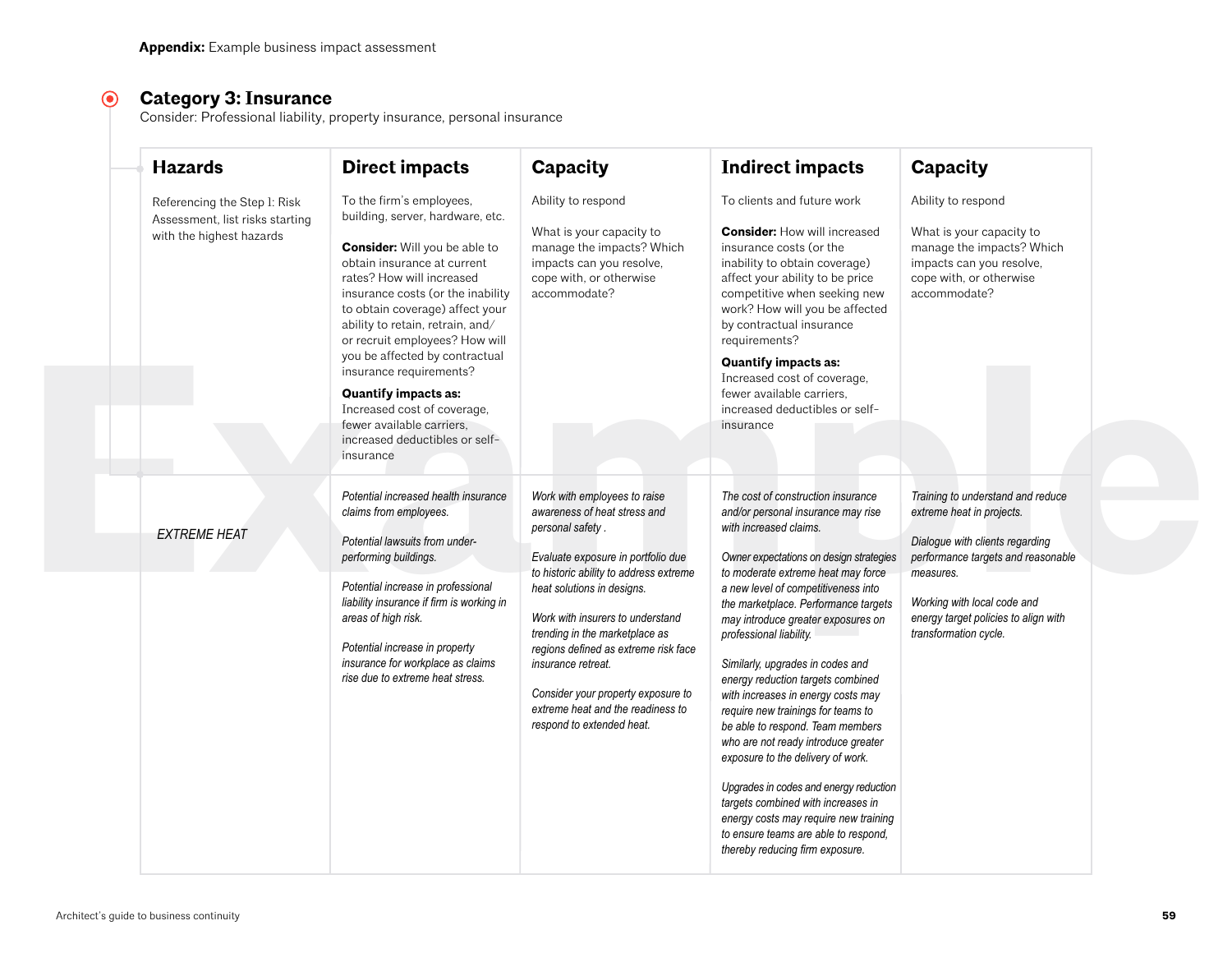#### $\odot$ **Category 4: Credibility**

Consider: Good reputation and client is confident in brand/firm or conversely a bad reputation and client is not confident in brand/firm

| <b>Hazards</b>                                                                              | <b>Direct impacts</b>                                                                                                                                                                                                                                                                                                                  | Capacity                                                                                                                                                                                                                                                                                                                             | <b>Indirect impacts</b>                                                                                                                                                                                                                                                                                                                                                                    | Capacity                                                                                                                                                                                             |
|---------------------------------------------------------------------------------------------|----------------------------------------------------------------------------------------------------------------------------------------------------------------------------------------------------------------------------------------------------------------------------------------------------------------------------------------|--------------------------------------------------------------------------------------------------------------------------------------------------------------------------------------------------------------------------------------------------------------------------------------------------------------------------------------|--------------------------------------------------------------------------------------------------------------------------------------------------------------------------------------------------------------------------------------------------------------------------------------------------------------------------------------------------------------------------------------------|------------------------------------------------------------------------------------------------------------------------------------------------------------------------------------------------------|
| Referencing the Step 1: Risk<br>Assessment, list risks starting<br>with the highest hazards | To the firm's employees,<br>building, server, hardware, etc.<br><b>Consider:</b> A good reputation<br>will grow the firm. How<br>might your inability to<br>provide services affect your<br>reputation?<br><b>Quantify impacts as:</b><br>Employee recruitment<br>and retention (reputable<br>firms attract high-quality<br>employees) | Ability to respond<br>What is your capacity to<br>manage the impacts? Which<br>impacts can you resolve,<br>cope with, or otherwise<br>accommodate?                                                                                                                                                                                   | To clients and future work<br>Consider: Will your client, city,<br>and other contacts recommend<br>you to others for future work?<br>Are your employees engaged<br>in the community and other<br>leadership roles where they also<br>raise the credibility of the firm?<br><b>Quantify impacts as: How</b><br>satisfied are your clients?<br>What is the public perception<br>of the firm? | Ability to respond<br>What is your capacity to<br>manage the impacts? Which<br>impacts can you resolve,<br>cope with, or otherwise<br>accommodate?                                                   |
| <b>EXTREME HEAT</b>                                                                         | Extreme heat may cause major<br>construction holdups or delays due<br>to increased temperatures. This<br>could cost client a lot if they can't<br>meet their start dates.<br>Recognize that increased<br>awareness of risks comes with<br>increased expectation of positive<br>environmental performance.                              | Critique where your firm stands<br>within the spectrum of performance<br>readiness. Develop approaches to<br>train existing staff and collaborate<br>with other experts to improve overall<br>performance. Monitor and measure<br>and report on said performance<br>for greater transparency and<br>improvement of firm credibility. | Clients may not recommend you if<br>you've missed deadlines or are late<br>on start dates.<br>Clients may not recommend you if<br>your design does not perform with<br>evolving climate conditions.                                                                                                                                                                                        | Directly address expected<br>climate changes and how current<br>performance may evolve as climate<br>shifts over the service life of the<br>facility and require adjustments to<br>facility systems. |
|                                                                                             |                                                                                                                                                                                                                                                                                                                                        |                                                                                                                                                                                                                                                                                                                                      |                                                                                                                                                                                                                                                                                                                                                                                            |                                                                                                                                                                                                      |
|                                                                                             |                                                                                                                                                                                                                                                                                                                                        |                                                                                                                                                                                                                                                                                                                                      |                                                                                                                                                                                                                                                                                                                                                                                            |                                                                                                                                                                                                      |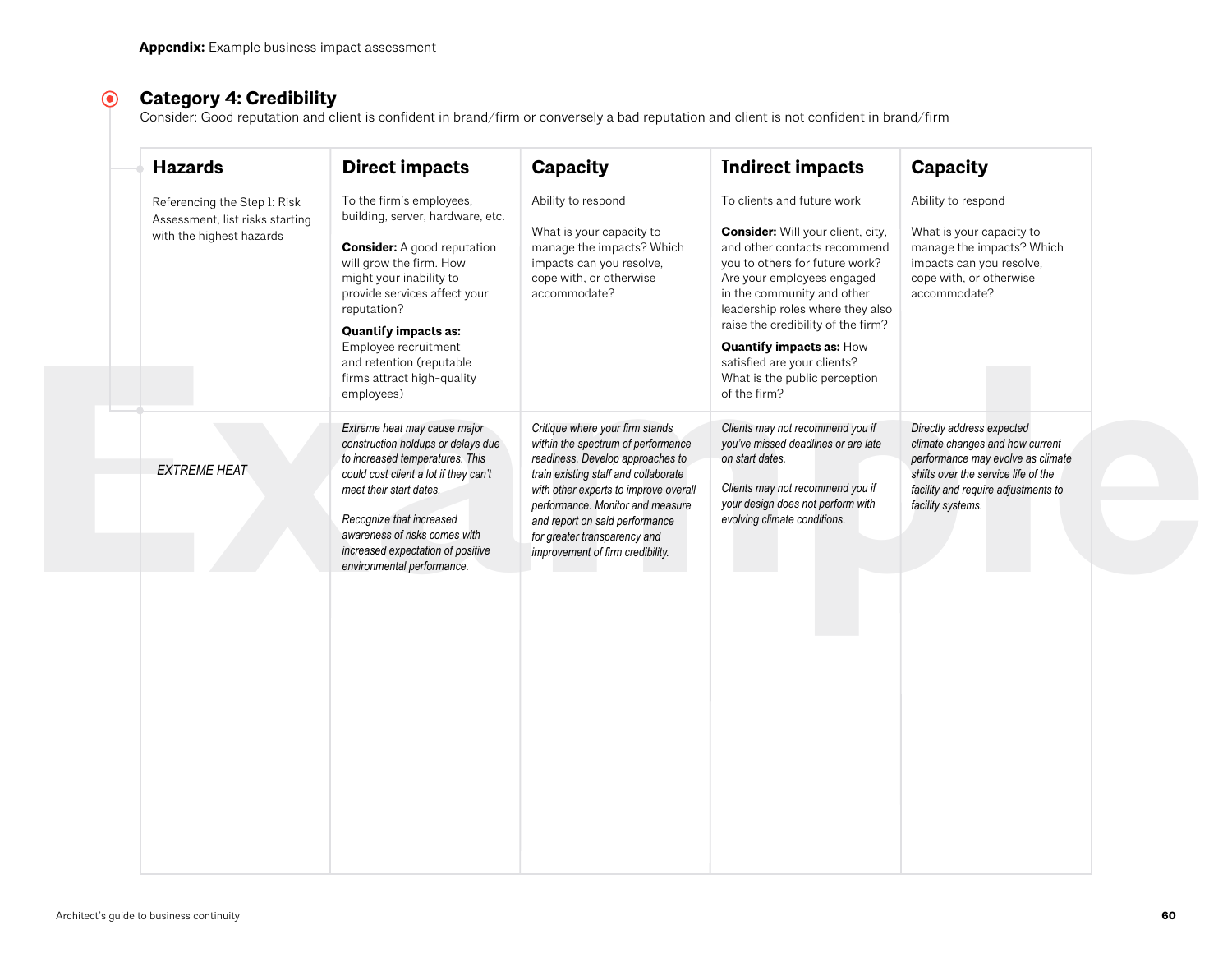#### $\odot$ **Category 5: Technology**

Consider: Loss or lack of access to hardware (server, computers, printers), software, data, or VPN/cloud; power backup of critical equipment.

| To the firm's employees,<br>Ability to respond<br>To clients and future work<br>Ability to respond<br>Referencing the Step 1: Risk<br>building, server, hardware, etc.<br>Assessment, list risks starting<br><b>Consider:</b> Ability to meet<br>What is your capacity to<br>What is your capacity to<br>with the highest hazards<br><b>Consider:</b> Ability to access<br>manage the impacts? Which<br>contractual obligations<br>manage the impacts? Which<br>files, systems, and applications<br>impacts can you resolve,<br>and regulatory compliance<br>impacts can you resolve,<br>cope with, or otherwise<br>requirements<br>cope with, or otherwise<br><b>Quantify impacts as: Cost</b><br>accommodate?<br>accommodate?<br>to repair or purchase new<br><b>Quantify impacts as: Time</b><br>equipment, time delay for<br>delay for fixing/replacing<br>equipment, penalties for missed<br>fixing/replacing equipment,<br>lost production time<br>deadlines<br>Extreme heat taxes power grid<br>Determine degree of off-grid<br>Extreme heat may cause grid failure<br>Determine degree of off-grid<br><b>EXTREME HEAT</b><br>resulting in either planned or<br>efficiency.<br>at project sites and slow or stall<br>efficiency.<br>unplanned brownouts/blackouts.<br>progress.<br>Dependency of cloud-based<br>software/systems for business<br>transactions may be interrupted. | <b>Hazards</b> | <b>Direct impacts</b> | Capacity | <b>Indirect impacts</b> | Capacity |
|------------------------------------------------------------------------------------------------------------------------------------------------------------------------------------------------------------------------------------------------------------------------------------------------------------------------------------------------------------------------------------------------------------------------------------------------------------------------------------------------------------------------------------------------------------------------------------------------------------------------------------------------------------------------------------------------------------------------------------------------------------------------------------------------------------------------------------------------------------------------------------------------------------------------------------------------------------------------------------------------------------------------------------------------------------------------------------------------------------------------------------------------------------------------------------------------------------------------------------------------------------------------------------------------------------------------------------------------------------------------------------------|----------------|-----------------------|----------|-------------------------|----------|
|                                                                                                                                                                                                                                                                                                                                                                                                                                                                                                                                                                                                                                                                                                                                                                                                                                                                                                                                                                                                                                                                                                                                                                                                                                                                                                                                                                                          |                |                       |          |                         |          |
|                                                                                                                                                                                                                                                                                                                                                                                                                                                                                                                                                                                                                                                                                                                                                                                                                                                                                                                                                                                                                                                                                                                                                                                                                                                                                                                                                                                          |                |                       |          |                         |          |